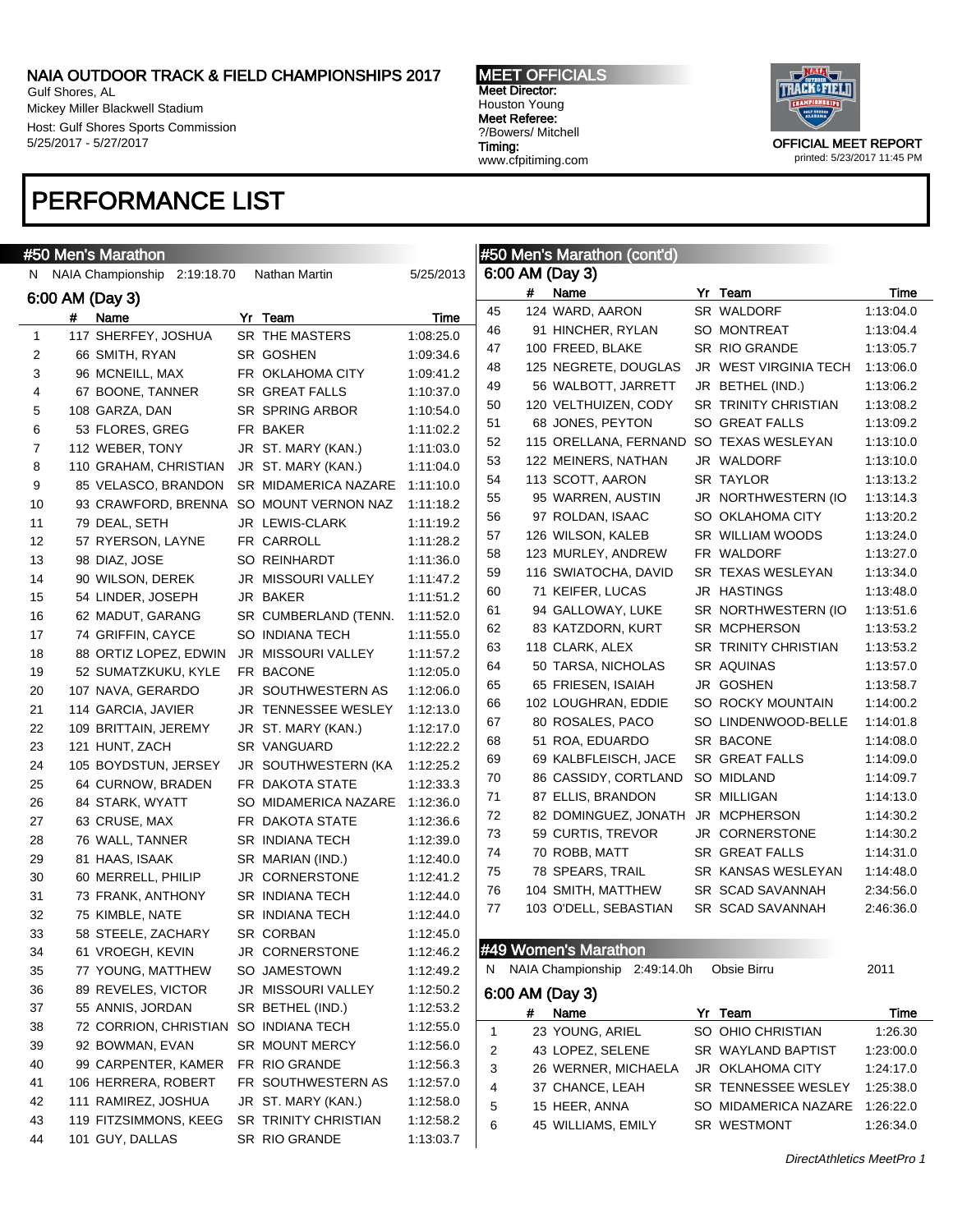Gulf Shores, AL Mickey Miller Blackwell Stadium Host: Gulf Shores Sports Commission 5/25/2017 - 5/27/2017

### PERFORMANCE LIST

### #49 Women's Marathon (cont'd)

|    |   | 6:00 AM (Day 3)       |                        |           | W  | World           |
|----|---|-----------------------|------------------------|-----------|----|-----------------|
|    | # | Name                  | Yr Team                | Time      | A  | Ameri           |
| 7  |   | 24 HARRILL, TAYLOR    | SO OKLAHOMA CITY       | 1:26:40.2 | N  | NAIA            |
| 8  |   | 29 MULLEN, MADDIE     | SO SCAD ATLANTA        | 1:26:59.7 | С  | Colleg          |
| 9  |   | 5 REID, JANIE         | JR CARROLL             | 1:27:01.0 |    | Prelims 3       |
| 10 |   | 33 STEVENS, ALISN     | SR ST. MARY (KAN.)     | 1:27:09.0 |    | #               |
| 11 |   | 36 BOTTOROFF, MYSTE   | FR TENNESSEE WESLEY    | 1:27:10.0 | 1  | 125             |
| 12 |   | 47 SCHMIDT, HANNAH    | SR WILLIAM JESSUP      | 1:27:12.0 | 2  | 93              |
| 13 |   | 48 SHYKOWSKI, BAILEY  | SO WILLIAM JESSUP      | 1:27:12.0 | 3  | 125             |
| 14 |   | 14 BROWN, BETHANY     | SO MIDAMERICA NAZARE   | 1:27:14.0 | 4  | 92              |
| 15 |   | 3 MIDDAUGH, KATHY     | SR AQUINAS             | 1:27:36.0 | 5  | 122             |
| 16 |   | 35 SCHRODER, HANNAH   | SR TAYLOR              | 1:27:53.0 | 6  | 122             |
| 17 |   | 12 WANKUM, LAUREN     | JR MCPHERSON           | 1:27:57.2 | 7  | 119             |
| 18 |   | 49 GONZALEZ, GUADAL   | JR WILLIAM PENN        | 1:28:16.2 | 8  | 98              |
| 19 |   | 30 CLARK, CAITLIN     | SO SPRING ARBOR        | 1:28:32.2 | 9  | 112             |
| 20 |   | 2 HEILER, ABBY        | SR AQUINAS             | 1:28:39.0 | 10 | 92 <sub>0</sub> |
| 21 |   | 42 GONZALES, MELISSA  | FR TEXAS WESLEYAN      | 1:28:40.0 | 11 | 68              |
| 22 |   | 46 WOOD, OLIVIA       | <b>SR WESTMONT</b>     | 1:28:44.6 | 12 | 121             |
| 23 |   | 28 IBARRA, CELESTE    | SO ROBERT MORRIS (ILL. | 1:28:48.0 | 13 | 91              |
| 24 |   | 22 MCKIRGAN, MAKENZI  | SO MOUNT VERNON NAZ    | 1:28:53.9 | 14 | 125             |
| 25 |   | 18 PAVELKA, RACHEL    | JR MIDLAND             | 1:28:57.4 | 15 | 124             |
| 26 |   | 13 BARNEY, BREANNA    | SO MIDAMERICA NAZARE   | 1:29:04.0 | 16 | 103             |
| 27 |   | 7 HAWGOOD, EMILY      | SR COLLEGE OF IDAHO    | 1:29:12.1 | 17 | 113             |
| 28 |   | 38 RHODES, HANNAH     | JR TENNESSEE WESLEY    | 1:29:25.0 | 18 | 124             |
| 29 |   | 8 GROVE, TAYLOR       | SO CONCORDIA (NEB.)    | 1:29:28.0 | 19 | $92^{\circ}$    |
| 30 |   | 17 PATTERSON, BRASKA  | SO MIDLAND             | 1:29:37.2 | 20 | 118             |
| 31 |   | 25 PALACIOS-GARCIA, A | SO OKLAHOMA CITY       | 1:29:45.2 | 21 | 114             |
| 32 |   | 31 HOFFMANN, HANNAH   | SR SPRING ARBOR        | 1:30:07.2 | 22 | 86              |
| 33 |   | 1 DIBLE, ALLISON      | SR AQUINAS             | 1:30:22.0 | 23 | 102             |
| 34 |   | 21 HOFFERT, KATIE     | FR MOUNT MERCY         | 1:30:22.6 | 24 | 93              |
| 35 |   | 41 GALARZA, MARIA     | SO TEXAS WESLEYAN      | 1:30:30.0 | 25 | 98              |
| 36 |   | 16 HEER, SARAH        | SO MIDAMERICA NAZARE   | 1:30:35.0 | 26 | 126             |
| 37 |   | 39 YINGER, KARLIE     | JR TENNESSEE WESLEY    | 1:30:44.0 | 27 | 120             |
| 38 |   | 9 MCGAHA, MAUREEN     | <b>SR CUMBERLANDS</b>  | 1:30:55.0 | 28 | 101             |
| 39 |   | 6 NG, ALLYSON         | SR CENTRAL METHODIS    | 1:31:02.0 | 29 | 101             |
| 40 |   | 40 BUSTOS, ALEXIS     | FR TEXAS WESLEYAN      | 1:31:03.0 | 30 | 98              |
| 41 |   | 20 RIETVELD, BERKLEY  | SR MOUNT MARTY         | 1:31:06.0 | 31 | 89              |
| 42 |   | 34 TUEY, KAITLYNN     | JR ST. MARY (KAN.)     | 1:31:07.0 | 32 | 91              |
| 43 |   | 19 O'MALLEY, MANDY    | <b>SR MOUNT MARTY</b>  | 1:31:08.0 | 33 | 115             |
| 44 |   | 32 ELLIS, KAITLYNN    | FR ST. MARY (KAN.)     | 1:31:34.0 | 34 | 118             |
| 45 |   | 11 VONBARGEN, JESSIE  | JR LEWIS-CLARK         | 1:31:44.2 | 35 | 111.            |
| 46 |   | 10 POSNER, AMBER      | SO JAMESTOWN           | 1:31:55.8 | 36 | 90              |
| 47 |   | 4 HORLANDER, BAILEY   | FR BAKER               | 1:31:57.2 | 37 | 110             |
| 48 |   | 44 ALESHIRE, IVY      | JR WEST VIRGINIA TECH  | 3:29:49.0 | 38 | 126             |
| 49 |   | 27 GARRITSON, MAEGA   | SR POINT UNIVERSITY    | 3:32:23.0 | 39 | 118             |
|    |   |                       |                        |           |    |                 |

MEET OFFICIALS Meet Director: Houston Young Meet Referee: ?/Bowers/ Mitchell Timing: www.cfpitiming.com



printed: 5/23/2017 11:45 PM

|    |          | #2 Men's 100 Meters     |       |    |                                                            |           |
|----|----------|-------------------------|-------|----|------------------------------------------------------------|-----------|
| W  | World    |                         | 9.58  |    | Usain Bolt                                                 | 8/16/2009 |
| A  | American |                         | 9.69  |    | Tyson Gay                                                  | 9/20/2009 |
| N  |          | NAIA Championship       | 10.05 |    | Davidson Ezinwa                                            | 1992      |
| С  |          | College Outdoor         | 9.89  |    | Ngoni Makusha                                              | 7/10/2001 |
|    |          |                         |       |    | Prelims 3:10 PM (Day 2): (Top 1 per Heat + next 2 advance) |           |
|    | #        | Name                    |       |    | Yr Team                                                    | Time      |
| 1  |          | 1250 PALMER, ORAINE     |       |    | SO WILEY                                                   | 10.17     |
| 2  |          | 936 SHARBAHN, WAYNE     |       |    | SR INDIANA TECH                                            | 10.22     |
| 3  |          | 1256 JOHNSON, JUSTIN    |       |    | <b>JR WILLIAM CAREY</b>                                    | 10.25     |
| 4  |          | 922 LOCKRIDGE, MATT     |       |    | FR INDIANA TECH                                            | 10.37     |
| 5  |          | 1223 HANDSBOROUGH, KA   |       |    | SR WAYLAND BAPTIST                                         | 10.38     |
| 6  |          | 1227 SCRUGGS, JUSTIN    |       |    | SR WAYLAND BAPTIST                                         | 10.39     |
| 7  |          | 1196 HARRY, KIE'AVE     |       |    | FR TEXAS COLLEGE                                           | 10.40     |
| 8  |          | 981 HALLMON, KEVIN      |       |    | SO LINDSEY WILSON                                          | 10.42     |
| 9  |          | 1127 EAST, MATT         |       |    | SR SOUTHERN OREGON                                         | 10.42     |
| 10 |          | 926 MOORE, KEJAVON      |       |    | JR INDIANA TECH                                            | 10.45     |
| 11 |          | 680 FLYNN, RORIQUZ      |       |    | JR ALLEN                                                   | 10.46     |
| 12 |          | 1217 DURHAM, TOBIAS     |       |    | JR WARNER                                                  | 10.47     |
| 13 |          | 918 COLLIER, DESHON     |       |    | FR INDIANA TECH                                            | 10.48     |
| 14 |          | 1253 RALPH, QUINN-LEE   |       |    | SR WILEY                                                   | 10.50     |
| 15 |          | 1249 MORAIN, MORIBA     |       |    | JR WILEY                                                   | 10.51     |
| 16 |          | 1034 DAVIS, MAURICE     |       |    | FR MISSOURI VALLEY                                         | 10.54     |
| 17 |          | 1132 SHAW, DWIGHT       |       |    | JR SOUTHERN OREGON                                         | 10.55     |
| 18 |          | 1248 MARK, MACHAEL      |       |    | SR WILEY                                                   | 10.56     |
| 19 |          | 923 MACHOMETA, JACK     |       |    | SO INDIANA TECH                                            | 10.57     |
| 20 |          | 1189 PARSON, JOSH       |       |    | JR TENNESSEE WESLEY                                        | 10.57     |
| 21 |          | 1141 WHITFIELD, TOMUNCI |       |    | JR SOUTHWESTERN (KA                                        | 10.58     |
| 22 |          | 864 CUMBERBATCH, JEB    |       |    | SO EASTERN OREGON                                          | 10.58     |
| 23 |          | 1025 SAWYERR, DEVAN     |       |    | SR MIDAMERICA NAZARE                                       | 10.58     |
| 24 |          | 930 RATLIFF, JEREMIAH   |       |    | FR INDIANA TECH                                            | 10.60     |
| 25 |          | 987 ROBINSON, DEQUAN    |       |    | FR LINDSEY WILSON                                          | 10.60     |
| 26 |          | 1263 ELMORE, TRISTEN    |       |    | FR WILLIAM PENN                                            | 10.63     |
| 27 |          | 1206 GEORGE, CHRIS      |       |    | FR USC-BEAUFORT                                            | 10.63     |
| 28 |          | 1019 GRIFFIN, ISAIAH    |       |    | JR MIDAMERICA NAZARE                                       | 10.64     |
| 29 |          | 1011 SURY, HUNTER       |       |    | SO MCPHERSON                                               | 10.66     |
| 30 |          | 983 KEELING, HOLT       |       |    | SO LINDSEY WILSON                                          | 10.67     |
| 31 |          | 899 HEMINGWAY, TYRELL   |       |    | SR GRACELAND                                               | 10.68     |
| 32 |          | 914 WILLIAMS, DEMARCU   |       |    | FR HUSTON-TILLOTSON                                        | 10.68     |
| 33 |          | 1156 DUNCAN, JORDAN     |       |    | JR ST. FRANCIS (ILL.)                                      | 10.68     |
| 34 |          | 1184 ROMER, LESLIE      |       |    | SR TAYLOR                                                  | 10.70     |
| 35 |          | 1114 ELLINGTON, BLAINE  |       |    | SO SIENA HEIGHTS                                           | 10.70     |
| 36 |          | 901 SPILLER, MONTAE     |       |    | JR GRACELAND                                               | 10.71     |
| 37 |          | 1100 CARTER, DEION      |       |    | SR ROBERT MORRIS (ILL.                                     | 10.71     |
| 38 |          | 1265 LEIBA, CHRIS       |       |    | FR WILLIAM PENN                                            | 10.72     |
| 39 |          | 1186 HARRIS, CADARIUS   |       |    | JR TENNESSEE WESLEY                                        | 10.72     |
| 40 |          | 1140 MOSLEY, SAMUEL     |       | JR | SOUTHWEST (N.M.)                                           | 10.72     |
| 41 |          | 1076 LINTON, STEVEN     |       |    | FR OLIVET NAZARENE                                         | 10.73     |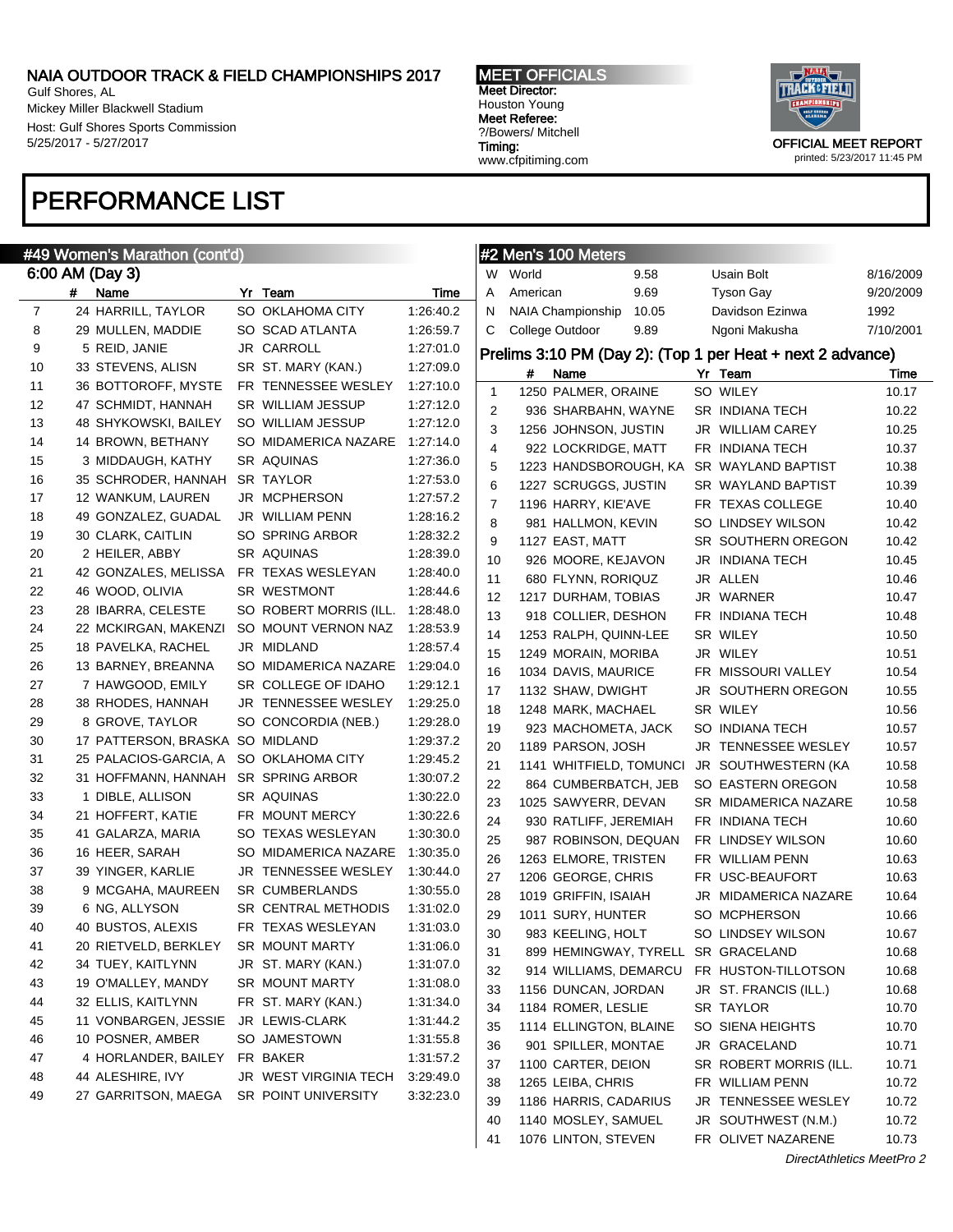Gulf Shores, AL Mickey Miller Blackwell Stadium Host: Gulf Shores Sports Commission 5/25/2017 - 5/27/2017

### PERFORMANCE LIST



|             |          | #2 Men's 100 Meters (cont'd)          |                                                            |           |                |          | #1 Women's 100 Meters (cont'd) |       |                                                            |           |
|-------------|----------|---------------------------------------|------------------------------------------------------------|-----------|----------------|----------|--------------------------------|-------|------------------------------------------------------------|-----------|
|             |          |                                       | Prelims 3:10 PM (Day 2): (Top 1 per Heat + next 2 advance) |           |                |          |                                |       | Prelims 2:50 PM (Day 2): (Top 1 per Heat + next 3 advance) |           |
|             | #        | Name                                  | Yr Team                                                    | Time      |                | #        | Name                           |       | Yr Team                                                    | Time      |
| 42          |          | 1243 BERKLEY, JESSE                   | SO WILEY                                                   | 10.74     | 36             |          | 176 BOYNTON, RASHE             |       | SR BETHEL (KAN.)                                           | 12.17     |
|             |          |                                       |                                                            |           | 37             |          | 263 POPE, ASHLI                |       | SO CUMBERLANDS                                             | 12.20     |
|             |          | #1 Women's 100 Meters                 |                                                            |           | 38             |          | 554 WEIR, KATRINA              |       | SR SOUTHWEST (N.M.)                                        | 12.20     |
|             | W World  | 10.49                                 | Florence Griffith-Joyner                                   | 8/16/1988 |                |          |                                |       |                                                            |           |
| A           | American | 10.49                                 | Florence Griffith Joyner                                   | 7/16/1988 |                |          | #4 Men's 200 Meters            |       |                                                            |           |
| N           |          | NAIA Championship<br>11.28            | Jura Levy                                                  | 5/24/2014 |                | W World  |                                | 19.19 | Usain Bolt                                                 | 8/20/2009 |
| C           |          | College Outdoor<br>10.78              | Dawn Sowell                                                | 6/2/1989  | A              | American |                                | 19.32 | Michael Johnson                                            | 8/1/1996  |
|             |          |                                       | Prelims 2:50 PM (Day 2): (Top 1 per Heat + next 3 advance) |           | N              |          | NAIA Championship              | 20.57 | Innocent Egbunike                                          | 1985      |
|             | #        | Name                                  | Yr Team                                                    | Time      | C              |          | College Outdoor                | 19.69 | <b>Walter Dix</b>                                          | 5/25/2007 |
| $\mathbf 1$ |          | 397 WOODS, BRIANNA                    | SR INDIANA TECH                                            | 11.57     |                |          |                                |       | Prelims 5:05 PM (Day 1): (Top 1 per Heat + next 4 advance) |           |
| 2           |          | 619 WILLIAMS, J'HARI                  | FR USC-BEAUFORT                                            | 11.62     |                | #        | Name                           |       | Yr Team                                                    | Time      |
| 3           |          | 632 HOLLINS, E'KEISHA                 | JR WAYLAND BAPTIST                                         | 11.73     | $\mathbf{1}$   |          | 898 GETER, JOHNNY              |       | JR GRACELAND                                               | 20.56     |
| 4           |          | 462 BRINSON, JONINA                   | JR MOBILE                                                  | 11.76     | 2              |          | 938 STANLEY, TREVOR            |       | SR INDIANA TECH                                            | 20.72     |
| 5           |          | 634 JOHNSON, DEVIN                    | FR WAYLAND BAPTIST                                         | 11.78     | 3              |          | 981 HALLMON, KEVIN             |       | SO LINDSEY WILSON                                          | 20.86     |
| 6           |          | 522 GARDNER, ASIA                     | FR SIENA HEIGHTS                                           | 11.78     | $\overline{4}$ |          | 1249 MORAIN, MORIBA            |       | JR WILEY                                                   | 20.94     |
| 7           |          | 387 PERRY, BRITTNEE                   | SR INDIANA TECH                                            | 11.81     | 5              |          | 1138 THOMPSON, JAHNOY          |       | SO SOUTHERN-NO                                             | 20.94     |
| 8           |          | 260 BRAY, PAIGE                       | JR CULVER-STOCKTON                                         | 11.83     | 6              |          | 1250 PALMER, ORAINE            |       | SO WILEY                                                   | 21.02     |
| 9           |          | 418 HOWARD, T'ARA                     | <b>SR LANGSTON</b>                                         | 11.86     | 7              |          | 987 ROBINSON, DEQUAN           |       | FR LINDSEY WILSON                                          | 21.07     |
| 10          |          | 545 TYLER, RAKAYLA                    | SO SOUTHERN OREGON                                         | 11.87     | 8              |          | 1223 HANDSBOROUGH, KA          |       | SR WAYLAND BAPTIST                                         | 21.14     |
| 11          |          | 339 RICKS, ANIKA                      | SR FRIENDS                                                 | 11.92     | 9              |          | 930 RATLIFF, JEREMIAH          |       | FR INDIANA TECH                                            | 21.20     |
| 12          |          | 660 BRIDGES, MIA                      | JR WILLIAM CAREY                                           | 11.92     | 10             |          | 1253 RALPH, QUINN-LEE          |       | SR WILEY                                                   | 21.24     |
| 13          |          | 654 DENNIE, RENAE                     | SO WILEY                                                   | 11.93     | 11             |          | 1189 PARSON, JOSH              |       | JR TENNESSEE WESLEY                                        | 21.26     |
| 14          |          | 602 CRAWFORD, CHASIT                  | FR TEXAS WESLEYAN                                          | 11.94     | 12             |          | 1149 OHIOZE, MICHAEL           |       | SR ST. AMBROSE                                             | 21.28     |
| 15          |          | 548 BROOKS-GILLINGS, O                | JR SOUTHERN-NO                                             | 11.95     | 13             |          | 994 CONDE, MOUSSA              |       | SO MARIAN (IND.)                                           | 21.29     |
| 16          |          | 164 TRUSS, COURTNEY                   | JR AQUINAS                                                 | 11.96     | 14             |          | 1025 SAWYERR, DEVAN            |       | SR MIDAMERICA NAZARE                                       | 21.29     |
| 17          |          | 551 PENNIE, CHANTAL                   | JR SOUTHERN-NO                                             | 11.98     | 15             |          | 937 SPRINGER, GAIRY            |       | SO INDIANA TECH                                            | 21.30     |
| 18          |          | 505 PAUL, MARGARET                    | SO OREGON TECH                                             | 11.98     | 16             |          | 1217 DURHAM, TOBIAS            |       | JR WARNER                                                  | 21.34     |
| 19          |          | 661 BYRD, PAMELA                      | JR WILLIAM CAREY                                           | 11.99     | 17             |          | 747 BATTLE, BRANDON            |       | SO CAMPBELLSVILLE                                          | 21.35     |
| 20          |          | 536 YOUNG-BROOKS, MIL                 | SO SIENA HEIGHTS                                           | 12.00     | 18             |          | 1156 DUNCAN, JORDAN            |       | JR ST. FRANCIS (ILL.)                                      | 21.36     |
| 21          |          | 328 WILLIAMS, ABERDEE                 | FR FLORIDA MEMORIAL                                        | 12.01     | 19             |          | 864 CUMBERBATCH, JEB           |       | SO EASTERN OREGON                                          | 21.41     |
| 22          |          | 377 HOLMES, TIA                       | JR INDIANA TECH                                            | 12.03     | 20             |          | 922 LOCKRIDGE, MATT            |       | FR INDIANA TECH                                            | 21.46     |
| 23          |          | 335 ENGLE, NATALI                     | JR FRIENDS                                                 | 12.03     | 21             |          | 918 COLLIER, DESHON            |       | FR INDIANA TECH                                            | 21.47     |
| 24          |          | 583 MASON, JASMINE                    | FR ST. GREGORY'S                                           | 12.03     | 22             |          | 1254 SHEARMAN, KIMORIE         |       | FR WILEY                                                   | 21.49     |
| 25          |          | 461 LEE. MALON                        | FR MISSOURI VALLEY                                         | 12.05     | 23             |          | 1139 VIDAL, CHADWAYNE          |       | JR SOUTHERN-NO                                             | 21.49     |
| 26          |          | 393 THOMPSON, PATRICI SR INDIANA TECH |                                                            | 12.06     | 24             |          | 983 KEELING, HOLT              |       | SO LINDSEY WILSON                                          | 21.53     |
| 27          |          | 662 COOKS, ANNIE                      | SR WILLIAM CAREY                                           | 12.07     | 25             |          | 876 CUMMINGS, HIEDEN           |       | SR EDWARD WATERS                                           | 21.56     |
| 28          |          | 656 MARK, TERRISA                     | SR WILEY                                                   | 12.08     | 26             |          | 1256 JOHNSON, JUSTIN           |       | JR WILLIAM CAREY                                           | 21.56     |
| 29          |          | 653 DAVID, DANIELLE                   | FR WILEY                                                   | 12.09     | 27             |          | 1100 CARTER, DEION             |       | SR ROBERT MORRIS (ILL.                                     | 21.58     |
| 30          |          | 626 HYMAN, OSHIN                      | JR WARNER                                                  | 12.09     | 28             |          | 1255 BOONE, NATE               |       | JR WILLIAM CAREY                                           | 21.58     |
| 31          |          | 414 LILJA, LISA                       | FR KEISER UNIVERSITY                                       | 12.10     | 29             |          | 964 PLEBAN, KYLE               |       | JR KEISER UNIVERSITY                                       | 21.58     |
| 32          |          | 172 ROSE, KEISHONDA                   | JR BENEDICTINE (KAN.)                                      | 12.11     | 30             |          | 687 FREEMAN, SAM               |       | JR AQUINAS                                                 | 21.61     |
| 33          |          | 460 REAMS, ALIYAH                     | SR MISSOURI BAPTIST                                        | 12.14     | 31             |          | 680 FLYNN, RORIQUZ             |       | JR ALLEN                                                   | 21.65     |
| 34          |          | 170 MARES, GLORIA                     | JR BAKER                                                   | 12.15     | 32             |          | 1263 ELMORE, TRISTEN           |       | FR WILLIAM PENN                                            | 21.65     |
| 35.         |          | 423 BILIMKAITIS IIII IA               | IR I INDENWOOD-RELLE                                       | 12.16     |                |          |                                |       |                                                            |           |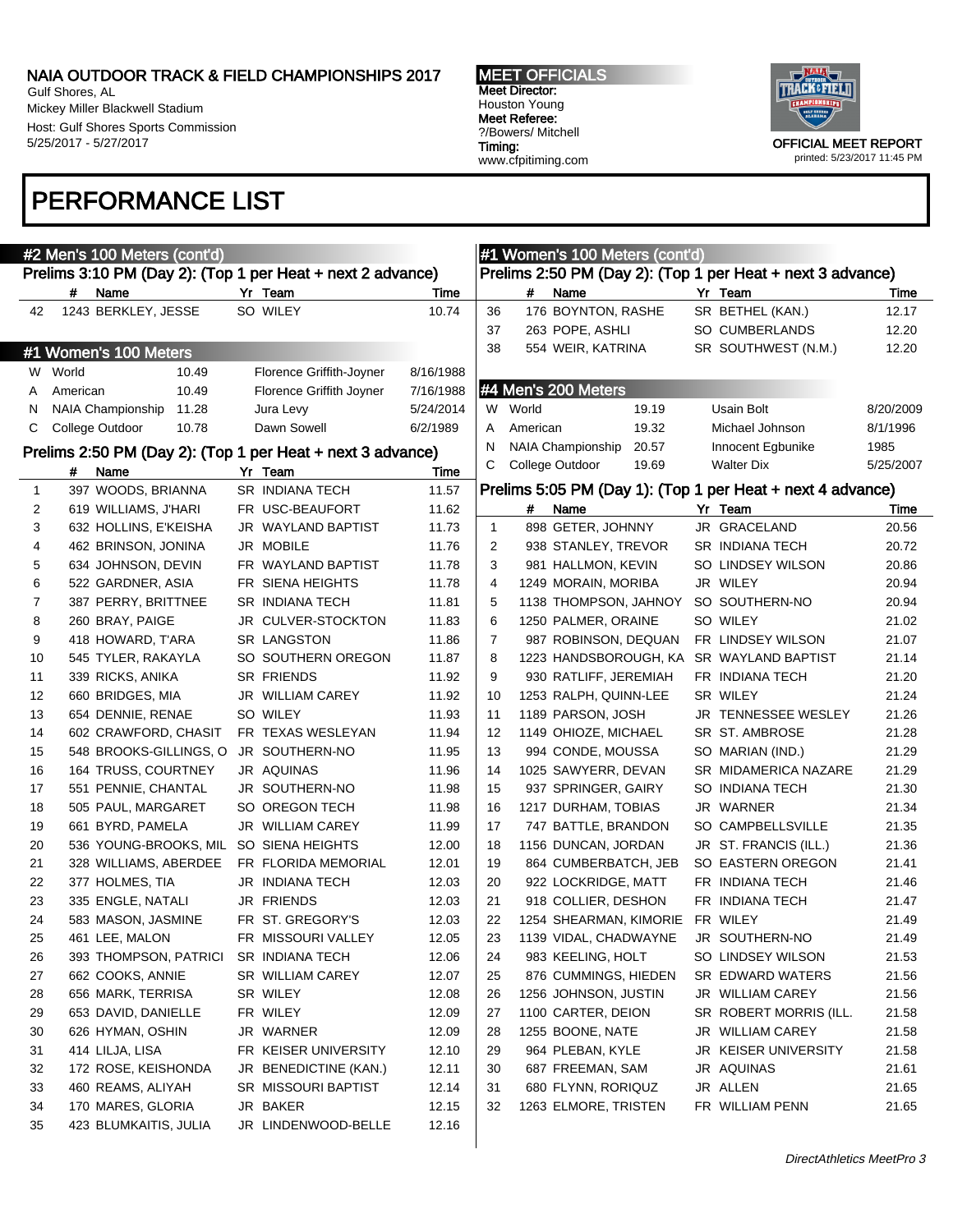Gulf Shores, AL Mickey Miller Blackwell Stadium Host: Gulf Shores Sports Commission 5/25/2017 - 5/27/2017

### PERFORMANCE LIST

MEET OFFICIALS Meet Director: Houston Young Meet Referee: ?/Bowers/ Mitchell Timing: www.cfpitiming.com



|              | #3 Women's 200 Meters                                                             |                                 |                   |          | #6 Men's 400 Meters (cont'd)                               |                                      |                |
|--------------|-----------------------------------------------------------------------------------|---------------------------------|-------------------|----------|------------------------------------------------------------|--------------------------------------|----------------|
| W            | World<br>21.34                                                                    | Florence Griffith-Joyner        | 9/29/1988         |          | Prelims 3:50 PM (Day 2): (Top 2 per Heat + next 2 advance) |                                      |                |
| A            | 21.34<br>American                                                                 | Florence Griffith Joyner        | 9/29/1988         |          | #<br>Name                                                  | Yr Team                              | Time           |
| N            | NAIA Championship<br>23.10                                                        | Sevethedn Fynes                 |                   | 4        | 1224 HINDS, TRE                                            | SO WAYLAND BAPTIST                   | 47.02          |
| C            | College Outdoor<br>22.04                                                          | Dawn Sowell                     | 6/2/1989          | 5        | 1231 CLARKE, JORDAN                                        | SR WEBBER                            | 47.28          |
|              | Prelims 4:50 PM (Day 1): (Top 1 per Heat + next 4 advance)                        |                                 |                   | 6        | 1228 SKHOSANA, SONWAB                                      | SO WAYLAND BAPTIST                   | 47.33          |
|              | #<br>Name                                                                         | Yr Team                         | Time              | 7        | 937 SPRINGER, GAIRY                                        | SO INDIANA TECH                      | 47.41          |
| $\mathbf{1}$ | 619 WILLIAMS, J'HARI                                                              | FR USC-BEAUFORT                 | 23.64             | 8        | 1246 HAMILTON, RAJAY                                       | JR WILEY                             | 47.44          |
| 2            | 397 WOODS, BRIANNA                                                                | <b>SR INDIANA TECH</b>          | 23.85             | 9        | 967 THERMIDOR, EDENS                                       | <b>JR KEISER UNIVERSITY</b>          | 47.54          |
| 3            | 657 POLEON, NATASHA                                                               | SO WILEY                        | 24.00             | 10       | 1229 SOUTIEN, JEAN                                         | SO WAYLAND BAPTIST                   | 47.56          |
| 4            | 634 JOHNSON, DEVIN                                                                | FR WAYLAND BAPTIST              | 24.01             | 11       | 990 CHANT, ANDREW                                          | FR MADONNA                           | 47.84          |
| 5            | 260 BRAY, PAIGE                                                                   | JR CULVER-STOCKTON              | 24.05             | 12       | 1149 OHIOZE, MICHAEL                                       | SR ST. AMBROSE                       | 47.87          |
| 6            | 547 BOLTON, ARGYANA                                                               | FR SOUTHERN-NO                  | 24.10             | 13       | 1135 RICHARDS, DANIELLE                                    | JR SOUTHERN-NO                       | 47.93          |
| 7            | 551 PENNIE, CHANTAL                                                               | JR SOUTHERN-NO                  | 24.48             | 14       | 1218 PELHAM, NYKEMIS                                       | SR WARNER                            | 48.08          |
| 8            | 512 FLETCHER, JEROSAN                                                             | JR PARK U.                      | 24.50             | 15       | 1030 PHILLIPS JR., TRAVIS                                  | SO MIDLAND                           | 48.10          |
| 9            | 170 MARES, GLORIA                                                                 | JR BAKER                        | 24.50             | 16       | 927 MUHAMMAD, QADIR                                        | SO INDIANA TECH                      | 48.14          |
| 10           | 522 GARDNER, ASIA                                                                 | FR SIENA HEIGHTS                | 24.50             | 17       | 701 WARREN, BIRDSONG                                       | SR BAKER                             | 48.19          |
| 11           | 632 HOLLINS, E'KEISHA                                                             | JR WAYLAND BAPTIST              | 24.51             | 18       | 1274 HELD, MASON                                           | SO YORK (NEB.)                       | 48.20          |
| 12           | 393 THOMPSON, PATRICI                                                             | <b>SR INDIANA TECH</b>          | 24.53             | 19       | 887 MCLEOD, CHALE                                          | SO FLORIDA MEMORIAL                  | 48.31          |
| 13           | 344 EDWARDS, TANNESH                                                              | FR GRACELAND                    | 24.59             | 20       | 1133 CAMPBELL, ACDANE                                      | FR SOUTHERN-NO                       | 48.47          |
| 14           | 548 BROOKS-GILLINGS, O                                                            | JR SOUTHERN-NO                  | 24.60             | 21       | 885 HARE, ANDRE                                            | <b>SR FLORIDA MEMORIAL</b>           | 48.47          |
| 15           | 358 COTTON, CAITLYN                                                               | FR HASTINGS                     | 24.64             | 22       | 1137 SMITH, BRIAN                                          | SO SOUTHERN-NO                       | 48.50          |
| 16           | 658 PRYCE, TAISHIA                                                                | FR WILEY                        | 24.66             |          |                                                            |                                      |                |
| 17           | 612 CALLOWAY, FAITH                                                               | SO USC-BEAUFORT                 | 24.68             |          | #5 Women's 400 Meters                                      |                                      |                |
| 18           | 392 TERRY, SHA'LONDA                                                              | FR INDIANA TECH                 | 24.71             |          | W World<br>47.60                                           | Marita Koch                          | 10/6/1985      |
|              |                                                                                   |                                 |                   |          | American                                                   |                                      |                |
| 19           | 414 LILJA, LISA                                                                   | FR KEISER UNIVERSITY            | 24.76             | A        | 48.70                                                      | Sandi Richards                       | 9/17/2006      |
| 20           | 662 COOKS, ANNIE                                                                  | <b>SR WILLIAM CAREY</b>         | 24.85             | N        | <b>NAIA Championship</b><br>51.44                          | <b>Fatimat Yusuf</b>                 | 1996           |
| 21           | 172 ROSE, KEISHONDA                                                               | JR BENEDICTINE (KAN.)           | 24.88             | C        | College Outdoor<br>49.71                                   | Courtney Okolo                       | 4/23/2016      |
| 22           | 602 CRAWFORD, CHASIT                                                              | FR TEXAS WESLEYAN               | 24.89             |          |                                                            |                                      |                |
| 23           | 445 BRAIMBRIDGE, AMY                                                              | FR MCPHERSON                    | 24.92             |          | Prelims 3:30 PM (Day 2): (Top 2 per Heat + next 2 advance) |                                      |                |
| 24           | 230 SMITH, NIKKI                                                                  | FR COLUMBIA (MO.)               | 24.92             |          | #<br>Name                                                  | Yr Team                              | Time           |
| 25           | 554 WEIR, KATRINA                                                                 | SR SOUTHWEST (N.M.)             | 24.94             | 1        | 550 HYLTON, SHADAE                                         | JR SOUTHERN-NO                       | 53.50          |
| 26           | 626 HYMAN, OSHIN                                                                  | JR WARNER                       | 24.96             | 2        | 657 POLEON, NATASHA                                        | SO WILEY                             | 54.37          |
| 27           | 586 NEALY, TISIAN                                                                 | JR ST. MARY (KAN.)              | 24.97             | 3        | 308 VELGERSDYK, MIRAN                                      | JR DORDT                             | 54.65          |
| 28           | 541 DANIEL, ARIANNA                                                               | FR SOUTHERN OREGON              | 25.00             | 4        | 280 REED, MEAGAN                                           | JR DILLARD<br><b>SR INDIANA TECH</b> | 55.18          |
| 29           | 429 SMITH, VASHAWNDA                                                              | SO LINDSEY WILSON               | 25.01             | 5<br>6   | 395 WILSON, APRIL                                          |                                      | 55.52          |
|              |                                                                                   |                                 |                   |          | 580 MOODY, JENNA                                           | JR ST. FRANCIS (ILL.)                | 55.57          |
|              |                                                                                   |                                 |                   | 7        | 528 MOORE, ALEXIS                                          | JR SIENA HEIGHTS                     | 56.05          |
|              | #6 Men's 400 Meters                                                               |                                 |                   | 8        | 659 THOMAS, CHRISS AN                                      | SO WILEY                             | 56.22          |
|              | W World<br>43.03                                                                  | Wayde van Niekirk               | 8/14/2016         | 9        | 653 DAVID, DANIELLE                                        | FR WILEY                             | 56.35          |
| A<br>N       | 43.18<br>American<br>45.07                                                        | Michael Johnson<br>Devon Morris | 8/26/1999<br>1986 | 10<br>11 | 275 COLUMBUS, KAHLIA                                       | SO DILLARD                           | 56.35          |
|              | NAIA Championship                                                                 |                                 |                   |          | 571 SMITH, MOLLY JO                                        | SR ST. AMBROSE                       | 56.39          |
| C            | College Outdoor<br>44.00                                                          | <b>Quincy Watts</b>             | 6/6/1992          | 12       | 676 WILLIAMS, ARIANE<br>207 BARTH, KARA                    | SO XAVIER-LOUISIANA<br>SR CARROLL    | 56.63          |
|              | Prelims 3:50 PM (Day 2): (Top 2 per Heat + next 2 advance)                        |                                 |                   | 13       |                                                            | FR COLUMBIA (MO.)                    | 56.66          |
|              | Name<br>#                                                                         | Yr Team                         | Time              | 14       | 230 SMITH, NIKKI                                           |                                      | 56.69          |
| 1            | 1254 SHEARMAN, KIMORIE FR WILEY                                                   |                                 | 46.49             | 15       | 655 HARRISON, DEJA                                         | JR WILEY                             | 56.72          |
| 2<br>3       | 1230 TURNER, DEMETRIUS FR WAYLAND BAPTIST<br>1138 THOMPSON, JAHNOY SO SOUTHERN-NO |                                 | 46.95<br>46.97    | 16<br>17 | 384 MOODY, AYANNA<br>647 PHIPPS, TARYN                     | SO INDIANA TECH<br>SR WESTMONT       | 56.77<br>56.79 |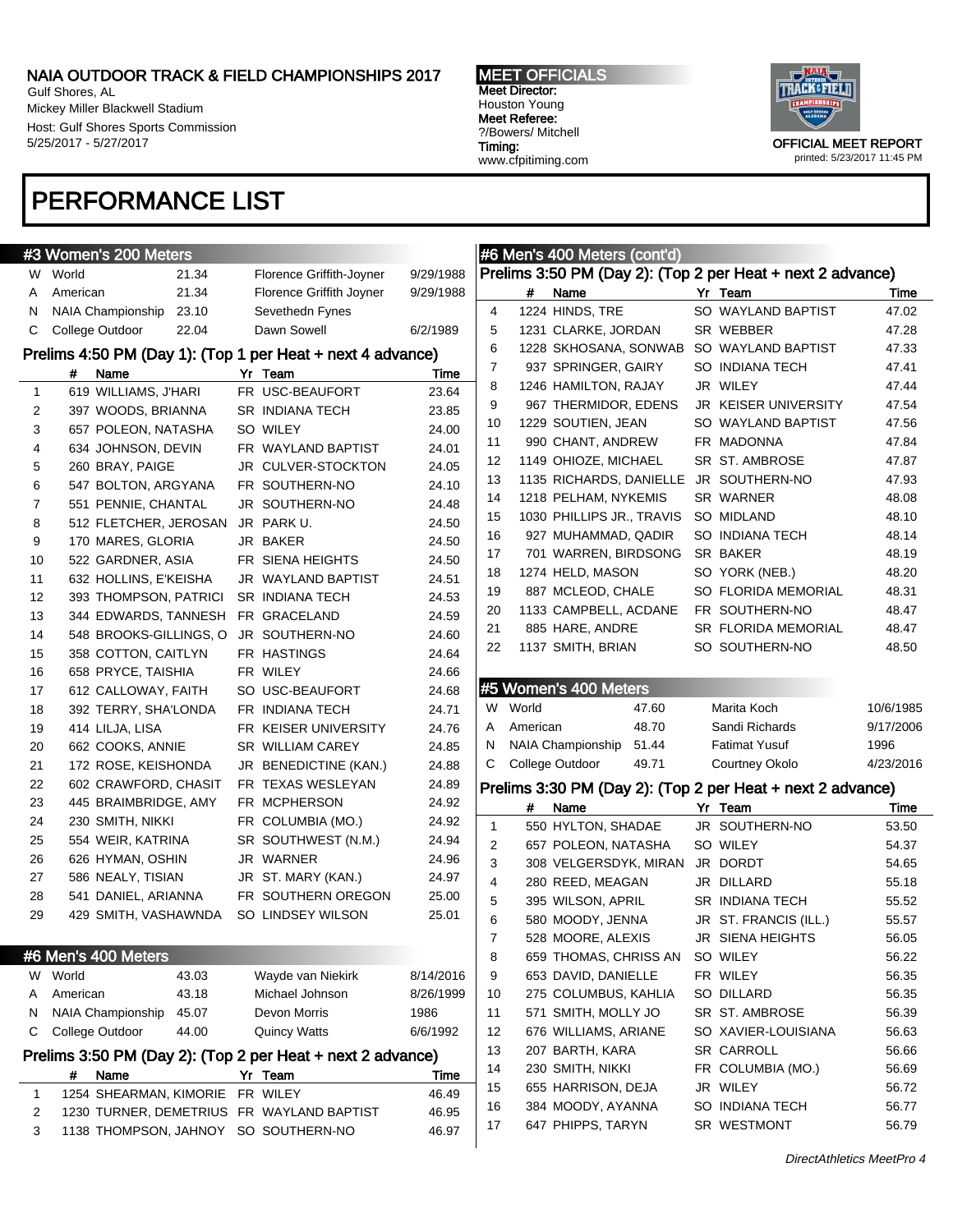Gulf Shores, AL Mickey Miller Blackwell Stadium Host: Gulf Shores Sports Commission 5/25/2017 - 5/27/2017

### PERFORMANCE LIST

#5 Women's 400 Meters (cont'd)

MEET OFFICIALS Meet Director: Houston Young Meet Referee: ?/Bowers/ Mitchell Timing: www.cfpitiming.com



|            |    |          | #7 Women's 800 Meters (cont'd) |         |                                                            |           |
|------------|----|----------|--------------------------------|---------|------------------------------------------------------------|-----------|
|            |    |          |                                |         | Prelims 2:00 PM (Day 2): (Top 1 per Heat + next 4 advance) |           |
| ïme        |    | #        | Name                           |         | Yr Team                                                    | Time      |
| 7.16       | 4  |          | 480 BOSCH, KATIE               |         | JR NORTHWESTERN (IO                                        | 2:12.46   |
| 7.25       | 5  |          | 197 KORPACH, SARAH             |         | SR BRITISH COLUMBIA                                        | 2:12.49   |
|            | 6  |          | 609 JOURDAN, ASHLEY            |         | <b>SR TRINITY CHRISTIAN</b>                                | 2:12.81   |
|            | 7  |          | 262 PEACE, MADISON             |         | <b>SR CUMBERLANDS</b>                                      | 2:12.82   |
|            | 8  |          | 638 WILLIAMS, ELIZABET         |         | FR WAYLAND BAPTIST                                         | 2:12.99   |
| 1985       | 9  |          | 419 JENSEN, ARIEL              |         | JR LEWIS-CLARK                                             | 2:13.26   |
|            | 10 |          | 484 LANDHUIS, KATIE            |         | JR NORTHWESTERN (IO                                        | 2:13.33   |
|            | 11 |          | 493 BEEZHOLD, ALEXA            |         | JR OLIVET NAZARENE                                         | 2:13.70   |
| 2010       | 12 |          | 497 BROWN-DIVAN, KARL          |         | SR OLIVET NAZARENE                                         | 2:14.07   |
|            | 13 |          | 628 CANO, TIFFANY              |         | SO WAYLAND BAPTIST                                         | 2:14.14   |
| ïme        | 14 |          |                                |         | 415 MALMBORG, JOSEFIN SO KEISER UNIVERSITY                 | 2:14.22   |
| 7.83       | 15 |          | 307 VAN ZEE, JUSTINE           |         | SR DORDT                                                   | 2:14.25   |
| 9.33       | 16 |          | 183 MURRAY, ALISA              |         | SR BIOLA                                                   | 2:14.28   |
| 01. ا      | 17 |          | 203 VAN TASSEL, CAMILL         |         | JR BRITISH COLUMBIA                                        | 2:14.31   |
| 1.04       | 18 |          | 572 WOODALL, NICOLE            |         | SR ST. AMBROSE                                             | 2:14.71   |
| 1.30       | 19 |          | 637 SOSA, SILVIA               |         | JR WAYLAND BAPTIST                                         | 2:14.72   |
| 40. ا      | 20 |          | 630 DANIELS, PATRICE           |         | JR WAYLAND BAPTIST                                         | 2:14.86   |
| 46. ا      | 21 |          | 466 MUMM, MICHELLE             |         | <b>JR MORNINGSIDE</b>                                      | 2:14.99   |
| 90.ا       | 22 |          | 539 ABBOTT, ASPEN              |         | SR SOUTHERN OREGON                                         | 2:15.01   |
| 2.02       | 23 |          | 166 MOORE, CHARLOTTE           |         | JR ARIZONA CHRISTIAN                                       | 2:15.04   |
| 2.11       | 24 |          | 407 SPRINKLES, JESSICA         |         | FR INDIANA WESLEYAN                                        | 2:15.33   |
| 2.38       | 25 |          | 421 SKILES, KATELYNN           |         | JR LEWIS-CLARK                                             |           |
| 2.40       | 26 |          | 555 BLATTNER, KARI             |         | SO SOUTHWESTERN (KA                                        | 2:15.46   |
| 2.43       |    |          |                                |         |                                                            | 2:15.47   |
| 2.47       | 27 |          | 477 ENGELBREKT, LILY           |         | JR NORTHWEST U.                                            | 2:15.48   |
| 2.47       | 28 |          | 646 PARKS, EMILY               |         | FR WESTMONT                                                | 2:15.49   |
| 2.64       |    |          |                                |         |                                                            |           |
| 2.67       |    |          | #10 Men's 1500 Meters          |         |                                                            |           |
| 2.78       | W  | World    |                                | 3:26.00 | Hicham El Guerrouj                                         | 7/14/1998 |
| 3.25       | A  | American |                                | 3.29.30 | <b>Bernard Lagat</b>                                       | 8/28/2005 |
| 3.29       | N  |          | NAIA Championship 3:41.39      |         | Silas Kisorio                                              | 2012      |
| 3.33       | С  |          | College Outdoor                | 3:35.30 | <b>Sydney Maree</b>                                        | 6/6/1981  |
| 3.39       |    |          |                                |         | Prelims 3:40 PM (Day 1): (Top 4 per Heat + next 4 advance) |           |
| 3.50       |    | #        | Name                           |         | Yr Team                                                    | Time      |
|            | 1  |          | 755 GARCIA, DANIEL             |         | SR CARDINAL STRITCH                                        | 3:45.39   |
|            | 2  |          | 765 HYATT, CHANCE              |         | JR CARROLL                                                 | 3:48.76   |
| 1983       | 3  |          | 734 JARRON, LUKAS              |         | SR BRITISH COLUMBIA                                        | 3:48.77   |
|            | 4  |          | 744 TRUMMER, MAX               |         | JR BRITISH COLUMBIA                                        | 3:51.78   |
| 1999       | 5  |          | 780 HOLMAN, MALIK              |         | FR COLUMBIA (MO.)                                          | 3:52.08   |
|            | 6  |          | 1245 EDGAR, MARBEQ             |         | JR WILEY                                                   | 3:52.40   |
| 2017       | 7  |          | 1155 BLAYLOCK, BRIAN           |         | JR ST. FRANCIS (ILL.)                                      | 3:52.59   |
|            | 8  |          | 935 RUNYAN, LUKE               |         | JR INDIANA TECH                                            | 3:52.64   |
| <u>ime</u> | 9  |          | 1069 ROSE, TIM                 |         | JR NORTHWESTERN (IO                                        | 3:52.67   |
| 4.49       | 10 |          | 1101 GARCIA, ALEJANDRO         |         | SR ROBERT MORRIS (ILL.                                     | 3:52.74   |
| 9.41       | 11 |          | 1027 ALDABA, DANNY             |         | JR MIDLAND                                                 | 3:53.25   |
| 04         |    |          |                                |         |                                                            |           |

# Prelims 3:30 PM (Day 2): (Top 2 per Heat + next 2 advance) # Name Yr Team Times 18 217 WHITE, MONICA SO CARROLL 57 19 512 FLETCHER, JEROSAN JR PARK U. 57

|    | #8 Men's 800 Meters    |         |                                                            |           |
|----|------------------------|---------|------------------------------------------------------------|-----------|
| W  | World                  | 1:40.91 | David Rudisha                                              | 2012      |
| A  | American               | 1:42.60 | Johnny Gray                                                | 8/28/1985 |
| Ν  | NAIA Championship      | 1:46.10 | Kenneth Koech                                              | 1999      |
| С  | College Outdoor        | 1:43.55 | Donavan Brazier                                            | 6/16/2010 |
|    |                        |         | Prelims 2:20 PM (Day 2): (Top 2 per Heat + next 2 advance) |           |
|    | Name<br>#              |         | Yr Team                                                    | Time      |
| 1  | 1245 EDGAR, MARBEQ     |         | JR WILEY                                                   | 1:47.83   |
| 2  | 1251 PARKS, SHEVAN     |         | FR WILEY                                                   | 1:49.33   |
| 3  | 953 ALLEN, DONTAYEOUS  |         | SR JARVIS CHRISTIAN                                        | 1:51.01   |
| 4  | 1121 RODDEN, BRENT     |         | SO SIENA HEIGHTS                                           | 1:51.04   |
| 5  | 735 KRAMER, RHYS       |         | FR BRITISH COLUMBIA                                        | 1:51.30   |
| 6  | 793 MULLER, CJ         |         | SR CONCORDIA (NEB.)                                        | 1:51.40   |
| 7  | 734 JARRON, LUKAS      |         | SR BRITISH COLUMBIA                                        | 1:51.46   |
| 8  | 1122 VERMILYE, ANTHONY |         | SR SIENA HEIGHTS                                           | 1:51.90   |
| 9  | 869 MORRELL III, THOMA |         | FR EASTERN OREGON                                          | 1:52.02   |
| 10 | 916 ADAIR, MATT        |         | SR INDIANA TECH                                            | 1:52.11   |
| 11 | 1120 MUESSIG, DOMINIC  |         | <b>SR SIENA HEIGHTS</b>                                    | 1:52.38   |
| 12 | 1202 BARBER, TYLER     |         | FR TRUETT-MCCONNELL                                        | 1:52.40   |
| 13 | 1000 MARTIN, PRESLEY   |         | JR MARIAN (IND.)                                           | 1:52.43   |
| 14 | 924 MARROW, DEVON      |         | SR INDIANA TECH                                            | 1:52.47   |
| 15 | 818 MOELLER, MARK      |         | <b>SR DAKOTA STATE</b>                                     | 1:52.47   |
| 16 | 1185 CHOATE, BRYCE     |         | SO TENNESSEE WESLEY                                        | 1:52.64   |
| 17 | 854 VARELA, ALAN       |         | SO DOANE                                                   | 1:52.67   |
| 18 | 1024 ROBINSON, GEORGE  |         | SR MIDAMERICA NAZARE                                       | 1:52.78   |
| 19 | 1261 ELLIOTT II, CRAIG |         | <b>SR WILLIAM JESSUP</b>                                   | 1:53.25   |
| 20 | 1099 NORRIS, MIKE      |         | SO RIO GRANDE                                              | 1:53.29   |
| 21 | 1046 HOUDEK, JORDAN    |         | <b>SR MOUNT MARTY</b>                                      | 1:53.33   |
| 22 | 756 MACK, SUPERVOID    |         | SR CARDINAL STRITCH                                        | 1:53.39   |
| 23 | 1136 SAUNDERS, ALEX    |         | SR SOUTHERN-NO                                             | 1:53.50   |
|    |                        |         |                                                            |           |
|    | #7 Women's 800 Meters  |         |                                                            |           |
| W  | World                  | 1:53.28 | Jarmila Kratochvilova                                      | 7/26/1983 |
| A  | American               | 1:56.40 | Jearl Miles Clark                                          | 8/11/1999 |
| Ν  | NAIA Championship      | 2:02.12 | <b>Helen Crofts</b>                                        | 2011      |
| С  | College Outdoor        | 1:59.10 | Raevyn Rogers                                              | 4/15/2017 |
|    |                        |         | Prelims 2:00 PM (Day 2): (Top 1 per Heat + next 4 advance) |           |

|   | # | Name                | Yr Team       | Time    |
|---|---|---------------------|---------------|---------|
|   |   | 453 SEGRAVE, HANNAH | SR MILLIGAN   | 2:04.49 |
|   |   | 514 SHIELDS, ANNA   | SO POINT PARK | 2:09.41 |
| 3 |   | 162 SIGAFOOSE, ADRI | JR AQUINAS    | 2:10.34 |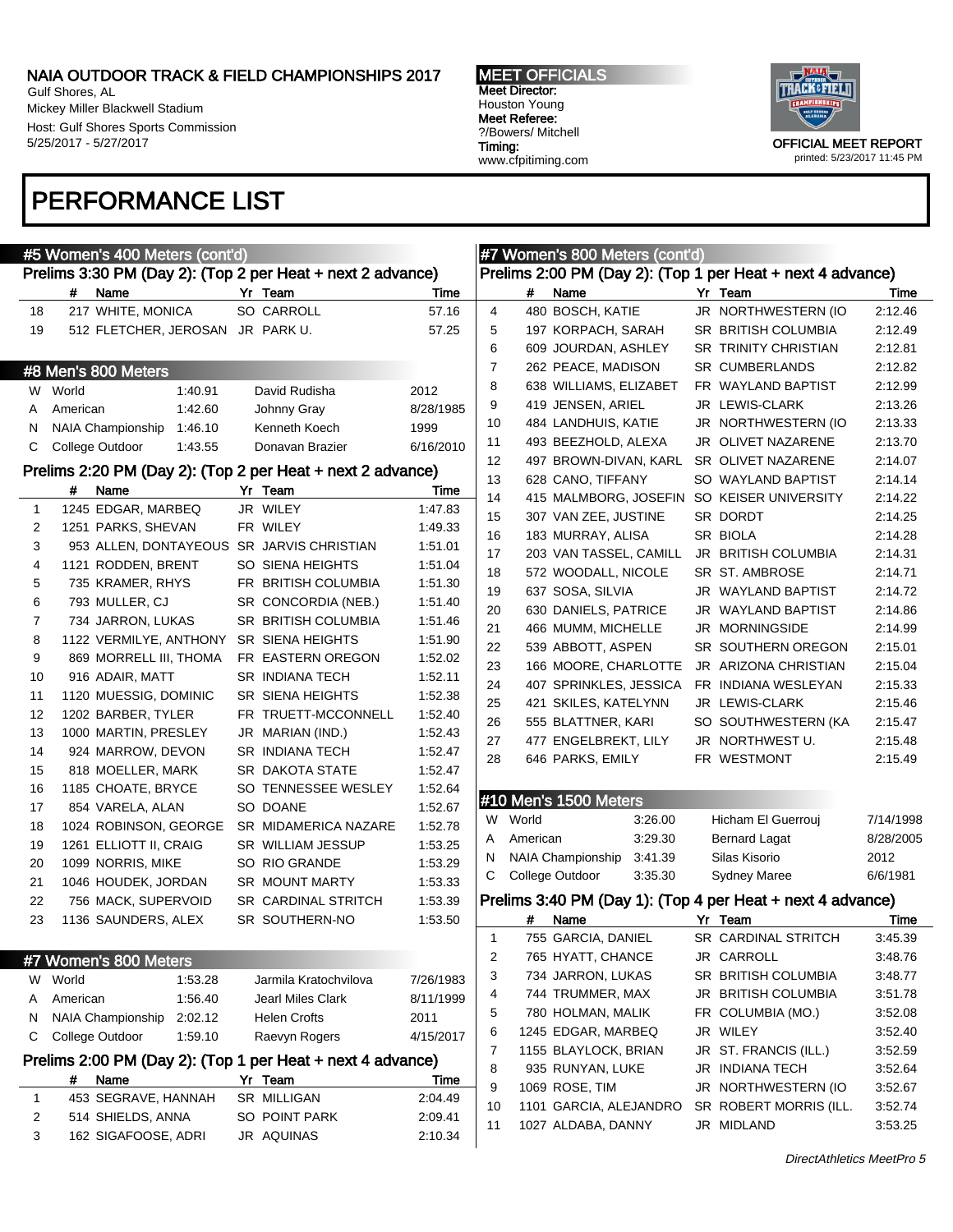7 697 THOMAS, JACKSON SR BACONE 14:40.12

Gulf Shores, AL Mickey Miller Blackwell Stadium Host: Gulf Shores Sports Commission 5/25/2017 - 5/27/2017

### PERFORMANCE LIST



|              |          | #10 Men's 1500 Meters (cont'd) |          |                                                            |           |                |          | #12 Men's 5000 Meters (cont'd)             |                                                            |           |
|--------------|----------|--------------------------------|----------|------------------------------------------------------------|-----------|----------------|----------|--------------------------------------------|------------------------------------------------------------|-----------|
|              |          |                                |          | Prelims 3:40 PM (Day 1): (Top 4 per Heat + next 4 advance) |           |                |          |                                            | Prelims 7:00 PM (Day 2): (Top 6 per Heat + next 4 advance) |           |
|              | #        | Name                           |          | Yr Team                                                    | Time      |                | #        | Name                                       | Yr Team                                                    | Time      |
| 12           |          | 1108 FARMER, SETH              |          | FR SHAWNEE STATE                                           | 3:53.42   | 8              |          | 1257 KIPCHUMBA, GEOFFR JR WILLIAM CAREY    |                                                            | 14:40.69  |
| 13           |          |                                |          | 743 TAYLOR, CHRISTOPH SR BRITISH COLUMBIA                  | 3:53.49   | 9              |          | 737 LUMB, KIERAN                           | FR BRITISH COLUMBIA                                        | 14:40.84  |
| 14           |          | 781 LAWSON, TYLER              |          | SO COLUMBIA (MO.)                                          | 3:53.84   | 10             |          | 991 FLOYD, TONY                            | FR MADONNA                                                 | 14:44.45  |
| 15           |          | 1234 CONANT, MICHAEL           |          | FR WESTMONT                                                | 3:54.31   | 11             |          | 784 SCHENCK, SETH                          | JR COLUMBIA (MO.)                                          | 14:46.21  |
| 16           |          | 1032 TAFELSKY, TAYLOR          |          | SR MILLIGAN                                                | 3:54.64   | 12             |          | 971 RYAN, NOLAN                            | JR LEWIS-CLARK                                             | 14:49.49  |
| 17           |          | 1106 PETSCH, ISAAC             |          | SO ROCKY MOUNTAIN                                          | 3:55.42   | 13             |          | 751 SANDIDGE, ADAM                         | JR CAMPBELLSVILLE                                          | 14:51.65  |
| 18           |          | 1201 MIKESELL, SKYLER          |          | JR THE MASTERS                                             | 3:55.43   | 14             |          | 1125 CUSHMAN, CONNOR                       | SR SOUTHERN OREGON                                         | 14:53.81  |
| 19           |          | 1239 OLDACH, MICHAEL           |          | FR WESTMONT                                                | 3:55.91   | 15             |          | 718 THOMPSON, RYAN                         | SO BIOLA                                                   | 14:54.75  |
| 20           |          | 1179 BYRD, BEN                 |          | SO TAYLOR                                                  | 3:56.26   | 16             |          | 1056 KRAAL, GARRETT                        | JR NORTHWEST CHRISTI                                       | 14:54.77  |
|              |          |                                |          |                                                            |           | 17             |          | 882 BRAMBLETT, JORDAN SO EMBRY-RIDDLE ARIZ |                                                            | 14:54.92  |
|              |          | #9 Women's 1500 Meters         |          |                                                            |           | 18             |          | 1068 NORRIS, WILL                          | SR NORTHWESTERN (IO                                        | 14:55.10  |
|              | W World  |                                | 3:50.07  | Genzebe Dibaba                                             | 7/17/2015 | 19             |          | 1085 ROBERTS, JACK                         | JR OREGON TECH                                             | 14:56.51  |
| A            | American |                                | 3:57.12  | Mary Slaney                                                | 7/26/1983 | 20             |          | 738 MILIC, MICHAEL                         | FR BRITISH COLUMBIA                                        | 14:56.91  |
| N            |          | NAIA Championship              | 4:16.56  | Sarah Howell                                               | 1992      | 21             |          | 779 WALKER, DYLAN                          | SR COLLEGE OF IDAHO                                        | 14:56.95  |
| С            |          | College Outdoor                | 3:59.90  | Jenny Simpson                                              |           | 22             |          | 746 BOONE, TYLER                           | SR BRYAN                                                   | 14:57.28  |
|              |          |                                |          |                                                            |           | 23             |          | 1119 MERCHANT, STEPHE                      | JR SIENA HEIGHTS                                           | 14:58.68  |
|              |          | 3:00 PM (Day 3)                |          |                                                            |           |                |          |                                            |                                                            |           |
|              | #        | Name                           |          | Yr Team                                                    | Time      |                |          | #11 Women's 5000 Meters                    |                                                            |           |
| $\mathbf{1}$ |          | 514 SHIELDS, ANNA              |          | SO POINT PARK                                              | 4:22.35   |                | W World  | 14:11.15                                   | Tirunesh Dibba                                             |           |
| 2            |          |                                |          | 195 HAWTHORN, NATALIA SR BRITISH COLUMBIA                  | 4:25.55   | A              | American | 14:44.76                                   | Molly Huddle                                               | 8/27/2010 |
| 3            |          | 162 SIGAFOOSE, ADRI            |          | JR AQUINAS                                                 | 4:26.92   | N              |          | NAIA Championship<br>16:20.97              | Mirian Kaumba                                              |           |
| 4            |          | 200 SYMONDS, NICOLA            |          | SO BRITISH COLUMBIA                                        | 4:29.34   | С              |          | College Outdoor<br>15:07.64                | Jenny Simpson                                              | 5/2/2009  |
| 5            |          | 544 PERKINSON, JESSA           |          | <b>JR SOUTHERN OREGON</b>                                  | 4:30.11   |                |          |                                            |                                                            |           |
| 6            |          | 196 KILMARTIN, SANDRA          |          | SR BRITISH COLUMBIA                                        | 4:31.14   |                |          |                                            | Prelims 6:10 PM (Day 2): (Top 6 per Heat + next 4 advance) |           |
| 7            |          | 403 MCBEATH, SARAH             |          | SR INDIANA WESLEYAN                                        | 4:33.07   |                | #        | Name                                       | Yr Team                                                    | Time      |
| 8            |          | 490 MOORE, SARA                |          | SR OKLAHOMA CITY                                           | 4:35.02   | $\mathbf{1}$   |          | 544 PERKINSON, JESSA                       | JR SOUTHERN OREGON                                         | 16:37.47  |
| 9            |          |                                |          | 504 DE CASTRO, DANIELL SO OREGON TECH                      | 4:35.10   | $\overline{2}$ |          | 587 WILLGING, ELLIE                        | SO ST. XAVIER                                              | 16:47.98  |
| 10           |          | 477 ENGELBREKT, LILY           |          | JR NORTHWEST U.                                            | 4:35.54   | 3              |          | 195 HAWTHORN, NATALIA SR BRITISH COLUMBIA  |                                                            | 16:50.28  |
| 11           |          | 607 PEDRICK, MORGAN            |          | SR THE MASTERS                                             | 4:35.57   | 4              |          | 228 VITALE-SULLIVAN, M                     | FR COLLEGE OF IDAHO                                        | 17:05.91  |
| 12           |          | 224 KLOPFENSTEIN, LILA         |          | SR COLLEGE OF IDAHO                                        | 4:39.55   | 5              |          | 470 BROWN, SIERRA                          | SR NORTHWEST CHRISTI                                       | 17:07.81  |
|              |          |                                |          |                                                            |           | 6              |          | 476 VALLAIRE, SHEA                         | <b>JR NORTHWEST CHRISTI</b>                                | 17:10.31  |
|              |          | #12 Men's 5000 Meters          |          |                                                            |           | $\overline{7}$ |          | 540 BLACKMORE, KAYLE                       | SO SOUTHERN OREGON                                         | 17:20.66  |
|              | W World  |                                | 12:37.35 | Kenenisa Bekele                                            | 5/31/2004 | 8              |          | 605 FRANKIAN, ABIGAIL                      | JR THE MASTERS                                             | 17:22.46  |
| A            | American |                                | 12:53.60 | <b>Bernard Lagat</b>                                       | 7/22/2011 | 9              |          | 191 AU, ENID                               | SO BRITISH COLUMBIA                                        | 17:22.74  |
| N.           |          | NAIA Championship 13:41.81     |          | Julius Randich                                             | 1993      | 10             |          | 517 KEARNEY, EMILY                         | FR SCAD ATLANTA                                            | 17:25.04  |
|              |          | C College Outdoor              | 13:08.4h | Henry Rono                                                 | 4/8/1978  | 11             |          | 519 HAVRANEK, ANNA                         | JR SHAWNEE STATE                                           | 17:28.98  |
|              |          |                                |          | Prelims 7:00 PM (Day 2): (Top 6 per Heat + next 4 advance) |           | 12             |          | 633 JEMELI, JACKLINE                       | SO WAYLAND BAPTIST                                         | 17:32.97  |
|              | #        | Name                           |          | Yr Team                                                    | Time      | 13             |          | 186 RANSOM, EMILY                          | SO BIOLA                                                   | 17:33.04  |
| 1            |          | 733 HOOTON, JESSE              |          | SR BRITISH COLUMBIA                                        | 14:11.19  | 14             |          | 326 DORN, KEILI                            | SO EMBRY-RIDDLE ARIZ                                       | 17:33.09  |
| 2            |          | 731 GAY, JOHN                  |          | JR BRITISH COLUMBIA                                        | 14:19.43  | 15             |          | 478 ESTABROOK, SARAH                       | JR NORTHWEST U.                                            | 17:35.18  |
| 3            |          | 1158 KNUDSEN, CAM              |          | SR ST. FRANCIS (ILL.)                                      | 14:20.98  | 16             |          | 232 JOHNSTON, STEPHA                       | JR CONCORDIA (MICH.)                                       | 17:39.71  |
| 4            |          | 1182 HALL, MATT                |          | SR TAYLOR                                                  | 14:22.08  | 17             |          | 538 KASTER, JULIA                          | SO SOUTHEASTERN U.                                         | 17:40.41  |
| 5            |          | 950 REINKING, JACOB            |          | SR INDIANA WESLEYAN                                        | 14:23.68  | 18             |          | 213 MUNDEL, SAMANTHA                       | SO CARROLL                                                 | 17:41.95  |
| 6            |          | 803 DE YOUNG, COLIN            |          | FR CORNERSTONE                                             | 14:29.71  | 19             |          | 487 CASSAR, BROOKE                         | JR OKLAHOMA CITY                                           | 17:47.23  |
|              |          |                                |          |                                                            |           |                |          |                                            |                                                            |           |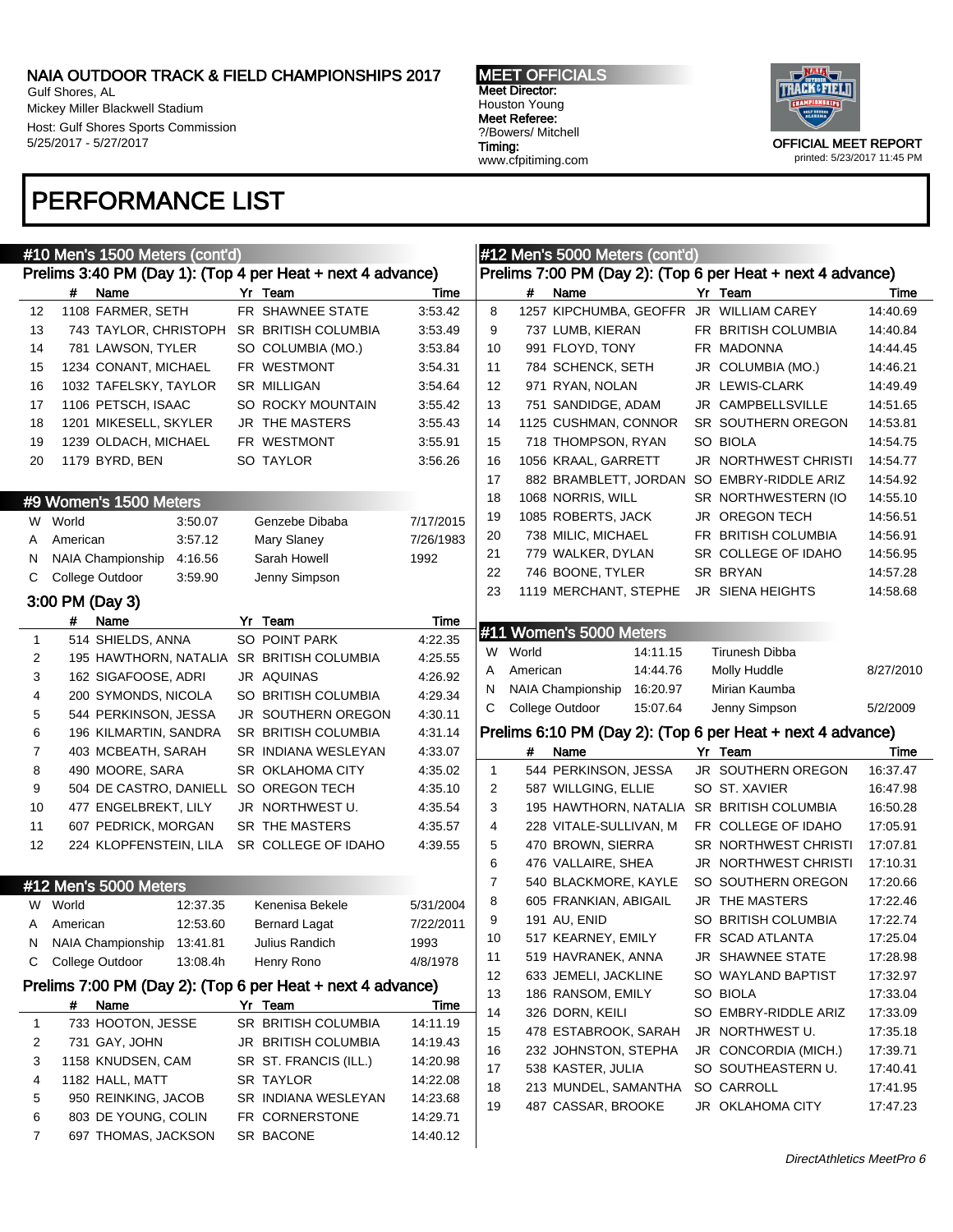Gulf Shores, AL Mickey Miller Blackwell Stadium Host: Gulf Shores Sports Commission 5/25/2017 - 5/27/2017

### PERFORMANCE LIST

MEET OFFICIALS Meet Director: Houston Young Meet Referee: ?/Bowers/ Mitchell Timing: www.cfpitiming.com



printed: 5/23/2017 11:45 PM

|              | #14 Men's 10000 Meters                     |                                           |                      |              | #15 Women's 100m Hurdles (cont'd) |       |                                                            |           |
|--------------|--------------------------------------------|-------------------------------------------|----------------------|--------------|-----------------------------------|-------|------------------------------------------------------------|-----------|
|              | W World<br>26:17.53                        | Kenenisa Bekele                           | 8/26/2005            | W            | World                             | 12.20 | Keni Harrison                                              | 7/22/2016 |
| A            | 26:44.36<br>American                       | Galen Rupp                                | 5/30/2014            | A            | American                          | 12.26 | Brianna Rollins                                            | 6/22/2013 |
| N            | NAIA Championship<br>28:16.95              | Julius Randich                            | 1993                 | N            | <b>NAIA Championship</b>          | 13.28 | Crystal Bardge                                             | 2012      |
| С            | College Outdoor<br>27:08.49                | Sam Chelanga                              | 5/1/2010             | C            | College Outdoor                   | 12.39 | Brianna Rollins                                            | 6/8/2013  |
|              | 8:45 PM (Day 1)                            |                                           |                      |              |                                   |       | Prelims 1:30 PM (Day 2): (Top 1 per Heat + next 3 advance) |           |
|              | #<br>Name                                  | Yr Team                                   | Time                 |              | #<br>Name                         |       | Yr Team                                                    | Time      |
| $\mathbf{1}$ | 1257 KIPCHUMBA, GEOFFR JR WILLIAM CAREY    |                                           | 29:18.11             | $\mathbf{1}$ | 627 BRISCOE, TELECIA              |       | FR WAYLAND BAPTIST                                         | 13.57     |
| 2            | 697 THOMAS, JACKSON                        | SR BACONE                                 | 29:56.71             | 2            | 156 KING, ALEX                    |       | SR AQUINAS                                                 | 14.13     |
| 3            | 112 WEBER, TONY                            | JR ST. MARY (KAN.)                        | 30:29.96             | 3            | 654 DENNIE, RENAE                 |       | SO WILEY                                                   | 14.16     |
| 4            | 991 FLOYD, TONY                            | FR MADONNA                                | 30:30.16             | 4            | 635 PARKER, KARIS                 |       | JR WAYLAND BAPTIST                                         | 14.20     |
| 5            | 1174 HERNANDEZ, ABEL                       | SR ST. XAVIER                             | 30:39.81             | 5            | 152 DESIRA, TORI                  |       | SR AQUINAS                                                 | 14.22     |
| 6            | 1068 NORRIS, WILL                          | SR NORTHWESTERN (IO                       | 30:55.44             | 6            | 282 BRAMHALL, RACHEL              |       | SR DOANE                                                   | 14.22     |
| 7            | 1125 CUSHMAN, CONNOR                       | SR SOUTHERN OREGON                        | 31:01.84             | 7            | 218 BUSHKOFSKY, KRIST             |       | SR CLARKE                                                  | 14.27     |
| 8            | 76 WALL, TANNER                            | SR INDIANA TECH                           | 31:27.86             | 8            | 331 BAKER, CHELSEA                |       | JR FRIENDS                                                 | 14.30     |
|              |                                            |                                           |                      | 9            | 389 SIMPSON, LARIAH               |       | SR INDIANA TECH                                            | 14.37     |
|              | #13 Women's 10000 Meters                   |                                           |                      | 10           | 382 LOWMAN, SHERITA               |       | FR INDIANA TECH                                            | 14.39     |
|              | W World<br>29:17.45                        | Almaz Ayana                               | 8/12/2016            | 11           | 385 MOSELEY, AYANNA               |       | SR INDIANA TECH                                            | 14.40     |
| A            | 30:22.22<br>American                       | Shalane Flanagan                          | 8/15/2008            | 12           | 390 TAYLOR, JAQUEL                |       | <b>JR INDIANA TECH</b>                                     | 14.40     |
| N            | 34:22.95<br>NAIA Championship              | Alissa McKaig                             | 2008                 | 13           | 151 BROWN, AMORE                  |       | SO AQUINAS                                                 | 14.41     |
| С            | College Outdoor<br>31:18.07                | Lisa Koll                                 | 3/26/2010            | 14           | 356 BERKS, OLIVIA                 |       | FR HASTINGS                                                | 14.42     |
|              |                                            |                                           |                      | 15           | 199 MOTSI, TANYA                  |       | SR BRITISH COLUMBIA                                        | 14.44     |
|              | 7:50 PM (Day 1)                            |                                           |                      | 16           | 370 ALLEN, SHAKIRAH               |       | FR INDIANA TECH                                            | 14.45     |
|              | #<br>Name                                  | Yr Team                                   | Time                 | 17           | 510 RAMIREZ, JENNIFER             |       | FR OUR LADY OF THE LA                                      | 14.46     |
| 1            | 519 HAVRANEK, ANNA                         | JR SHAWNEE STATE                          | 35:59.90             | 18           | 371 BALLARD, ERIONA               |       | JR INDIANA TECH                                            | 14.47     |
| 2            | 476 VALLAIRE, SHEA                         | JR NORTHWEST CHRISTI                      | 36:14.50             | 19           | 372 CORREIA, LEONDRA              |       | FR INDIANA TECH                                            | 14.47     |
| 3            | 587 WILLGING, ELLIE                        | SO ST. XAVIER                             | 36:16.98             | 20           | 184 OTAH, ASHLEY                  |       | FR BIOLA                                                   | 14.50     |
| 4            | 629 CHERONO, JACKLINE FR WAYLAND BAPTIST   |                                           | 36:44.07             | 21           | 373 GEORGE, JALACIA               |       | SO INDIANA TECH                                            | 14.52     |
| 5            | 43 LOPEZ, SELENE                           | SR WAYLAND BAPTIST                        | 36:49.35             | 22           | 645 HERRERA, MADISON              |       | JR WESTMONT                                                | 14.58     |
| 6            | 633 JEMELI, JACKLINE                       | SO WAYLAND BAPTIST                        | 36:49.59             | 23           | 448 HARRIS, DACIA                 |       | FR MIDAMERICA NAZARE                                       | 14.60     |
| 7            | 614 DOUGLAS, BETSY                         | JR USC-BEAUFORT                           | 37:12.62             | 24           | 311 WUBBEN, DANIELLE              |       | JR DORDT                                                   | 14.64     |
| 8            | 343 ARELLANO, RAVEN                        | SO GRACE                                  | 37:13.13             | 25           | 279 NEWMAN, SASHA                 |       | JR DILLARD                                                 | 14.65     |
| 9            | 232 JOHNSTON, STEPHA                       | JR CONCORDIA (MICH.)<br>SO OREGON TECH    | 37:13.28             | 26           | 596 SAKEUH, PLENSEH-T             |       | SO TAYLOR                                                  | 14.66     |
| 10           | 506 REED, CINDY<br>500 RAY, SARAH          |                                           | 37:14.87             | 27           | 348 HAMILTON, DIMETRE             |       | FR GRAND VIEW                                              | 14.79     |
| 11<br>12     |                                            | SR OLIVET NAZARENE<br>JR COLLEGE OF IDAHO | 37:25.50<br>37:39.70 | 28           | 188 ROMINE, SYDNEY                |       | FR BRENAU                                                  | 14.81     |
| 13           | 222 ELLIS, ASHTYN                          | SO NORTHWEST CHRISTI                      | 37:40.66             | 29           | 274 HONEYMAN, ABBY                |       | JR DICKINSON ST.                                           | 14.83     |
|              | 475 RIOS, MELISSA<br>513 GUARNACCIA, KATIE | JR POINT PARK                             | 37:40.73             | 30           | 611 WHATLEY, OLIVIA               |       | SO UNION (KY.)                                             | 14.88     |
| 14           |                                            |                                           |                      | 31           | 189 WELLS, CHEYENNE               |       | SR BRENAU                                                  | 14.94     |
| 15           | 23 YOUNG, ARIEL                            | SO OHIO CHRISTIAN<br>SR OLIVET NAZARENE   | 37:43.72             | 32           | 615 JOSEPH, JASLYN                |       | FR USC-BEAUFORT                                            | 14.94     |
| 16           | 502 SOPER, ELIZABETH                       |                                           | 37:55.22             | 33           | 408 ARELLANO, KAIANN              |       | JR JAMESTOWN                                               | 14.99     |
| 17           | 444 SHARP, BRITTANY                        | SO MARIAN (IND.)                          | 38:00.15             | 34           | 483 KEUNE, MACKENZIE              |       | FR NORTHWESTERN (IO                                        | 15.03     |
| 18           | 643 COLLINS, KELLY                         | SR WESTMONT                               | 38:00.54             |              |                                   |       |                                                            |           |
| 19           | 357 BETHEA, JANELLE                        | JR HASTINGS                               | 38:07.12             |              | #16 Men's 110m Hurdles            |       |                                                            |           |
|              | #15 Women's 100m Hurdles                   |                                           |                      |              | W World                           | 12.80 | <b>Aries Merritt</b>                                       | 9/7/2012  |
|              |                                            |                                           |                      | A            | American                          | 12.80 | <b>Aries Merritt</b>                                       | 9/7/2012  |

N NAIA Championship 13.74 Dominique DeGrammont 2003 C College Outdoor 13.00 Renaldo Nehemiah 5/6/1979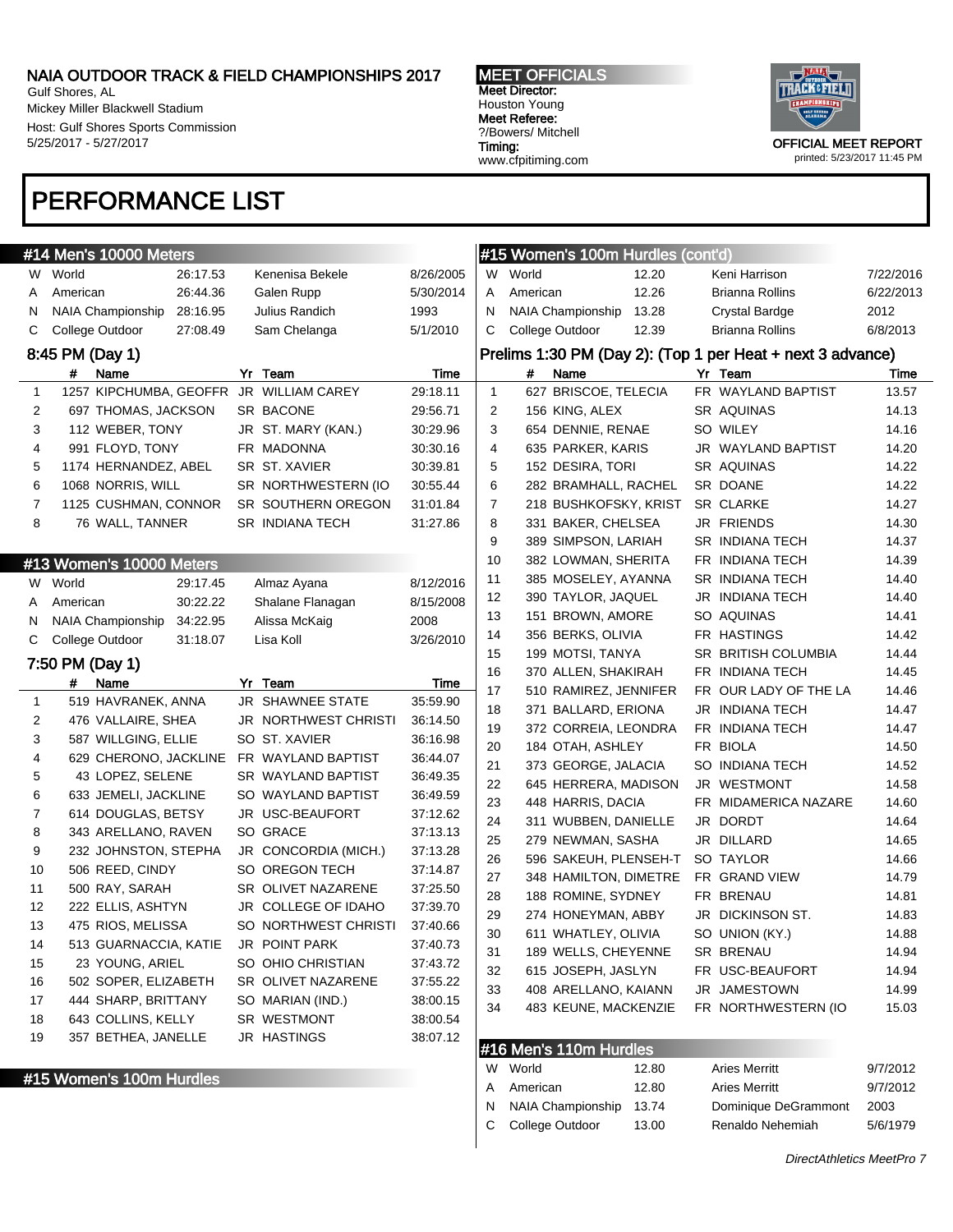Gulf Shores, AL Mickey Miller Blackwell Stadium Host: Gulf Shores Sports Commission 5/25/2017 - 5/27/2017

### PERFORMANCE LIST



|                |          | #16 Men's 110m Hurdles (cont'd)   |                                                            |           |                |          | #18 Men's 400m Hurdles (cont'd)   |                                                            |          |
|----------------|----------|-----------------------------------|------------------------------------------------------------|-----------|----------------|----------|-----------------------------------|------------------------------------------------------------|----------|
|                |          |                                   | Prelims 1:45 PM (Day 2): (Top 1 per Heat + next 4 advance) |           |                |          |                                   | Prelims 4:25 PM (Day 1): (Top 2 per Heat + next 2 advance) |          |
|                | #        | Name                              | Yr Team                                                    | Time      |                | #        | Name                              | Yr Team                                                    | Time     |
| $\mathbf{1}$   |          | 938 STANLEY, TREVOR               | SR INDIANA TECH                                            | 14.14     | 12             |          | 686 CONDET, OCTAVIAN              | JR AQUINAS                                                 | 54.22    |
| $\overline{c}$ |          | 999 KILLINGS, TAYLOR              | SR MARIAN (IND.)                                           | 14.23     | 13             |          | 844 HICKMAN, ZACH                 | SR DOANE                                                   | 54.23    |
| 3              |          | 877 ELLIOT, III, CARL             | FR EDWARD WATERS                                           | 14.24     | 14             |          | 912 LANGLEY, DARIUS               | JR HUSTON-TILLOTSON                                        | 54.27    |
| 4              |          | 681 THOMPSON, JORDAN              | SO ALLEN                                                   | 14.31     | 15             |          | 732 HANNA, JACOB                  | SO BRITISH COLUMBIA                                        | 54.33    |
| 5              |          | 1018 GRAHAM, CHRISTOP             | SR MIDAMERICA NAZARE                                       | 14.32     | 16             |          | 1151 REEMTSMA, JACK               | SO ST. AMBROSE                                             | 54.35    |
| 6              |          | 1187 HAWKINS, CHAZ                | JR TENNESSEE WESLEY                                        | 14.35     | 17             |          | 694 TRAN, JASON                   | JR AQUINAS                                                 | 54.36    |
| 7              |          | 1177 ANTHONY, CALEB               | FR TAYLOR                                                  | 14.36     | 18             |          | 888 SMITH, SHAKEEM                | FR FLORIDA MEMORIAL                                        | 54.46    |
| 8              |          | 797 WIECHMAN, LUCAS               | SR CONCORDIA (NEB.)                                        | 14.43     | 19             |          | 1087 RAMOS, RICARDO               | FR OUR LADY OF THE LA                                      | 54.52    |
| 9              |          | 1023 RIHA, MICHAL                 | SO MIDAMERICA NAZARE                                       | 14.48     | 20             |          | 702 SMUCKER, NOAH                 | JR BETHANY (KAN.)                                          | 54.52    |
| 10             |          | 824 CHORRO, JOSE                  | SR DICKINSON ST.                                           | 14.53     | 21             |          | 1035 DUNCAN, CONNOR               | FR MONTREAT                                                | 54.53    |
| 11             |          | 874 AUGUSTIN, CARL                | SO EDWARD WATERS                                           | 14.63     | 22             |          | 1097 CAMPBELL, CLINTON            | JR RIO GRANDE                                              | 54.60    |
| 12             |          | 978 HERRING, CHRISTIAN            | SR LINDENWOOD-BELLE                                        | 14.63     | 23             |          | 949 PARKER, DEREK                 | FR INDIANA WESLEYAN                                        | 54.60    |
| 13             |          | 1040 JACKSON, REECE               | SO MORNINGSIDE                                             | 14.66     | 24             |          | 1082 WILLIAMS, BRADY              | SO OLIVET NAZARENE                                         | 54.61    |
| 14             |          | 1022 MAYESKE, MATT                | SR MIDAMERICA NAZARE                                       | 14.66     |                |          |                                   |                                                            |          |
| 15             |          | 994 CONDE, MOUSSA                 | SO MARIAN (IND.)                                           | 14.67     |                |          | #17 Women's 400m Hurdles          |                                                            |          |
| 16             |          | 888 SMITH, SHAKEEM                | FR FLORIDA MEMORIAL                                        | 14.69     |                | W World  | 52.34                             | Yuliya Pechenkina                                          | 8/8/2003 |
| 17             |          | 753 WILEY, PAXTON                 | SO CAMPBELLSVILLE                                          | 14.72     | A              | American | 52.47                             | Lashinda Demus                                             | 9/1/2011 |
| 18             |          | 788 HULETT, BENJAMIN              | JR CONCORDIA (NEB.)                                        | 14.73     | N              |          | <b>NAIA Championship</b><br>55.14 | Deon Hemmings                                              | 1993     |
| 19             |          | 1151 REEMTSMA, JACK               | SO ST. AMBROSE                                             | 14.76     | С              |          | College Outdoor<br>53.21          | Kori Carter                                                | 6/7/2013 |
| 20             |          | 1205 DAVIS, DEMENTRIUS            | FR USC-BEAUFORT                                            | 14.76     |                |          |                                   |                                                            |          |
| 21             |          | 739 PAVEL, BOGDAN                 | SO BRITISH COLUMBIA                                        | 14.79     |                |          |                                   | Prelims 4:00 PM (Day 1): (Top 1 per Heat + next 4 advance) |          |
| 22             |          | 968 PIOLET, DAQUVON               | <b>SR LANGSTON</b>                                         | 14.83     |                | #        | Name                              | Yr Team                                                    | Time     |
| 23             |          | 1213 ROGERS, NOAH                 | JR VANGUARD                                                | 14.83     | 1              |          | 552 SMIKLE, KIMONA                | SO SOUTHERN-NO                                             | 59.35    |
| 24             |          | 783 PIEPER, ANDREW                | SO COLUMBIA (MO.)                                          | 14.88     | 2              |          | 558 NEEDHAM, TAYLOR               | JR SOUTHWESTERN (KA                                        | 59.72    |
| 25             |          | 915 REYNOLDS, SETH                | SO INDIANA EAST                                            | 14.89     | 3              |          | 549 GREEN, SHANTAE                | JR SOUTHERN-NO                                             | 59.91    |
|                |          |                                   |                                                            |           | 4              |          | 631 FLORES, ALEXIS                | JR WAYLAND BAPTIST                                         | 1:01.39  |
|                |          |                                   |                                                            |           | 5              |          | 282 BRAMHALL, RACHEL              | SR DOANE                                                   | 1:01.64  |
|                |          | #18 Men's 400m Hurdles            |                                                            |           | 6              |          | 658 PRYCE, TAISHIA                | FR WILEY                                                   | 1:01.98  |
|                | W World  | 46.78                             | Kevin Young                                                | 8/6/1992  | $\overline{7}$ |          | 223 HAWKINS, KAMI                 | SO COLLEGE OF IDAHO                                        | 1:02.90  |
| A              | American | 46.78                             | Kevin Young                                                | 8/6/1992  | 8              |          | 510 RAMIREZ, JENNIFER             | FR OUR LADY OF THE LA                                      | 1:03.02  |
| N              |          | 49.51<br><b>NAIA Championship</b> | Pat Brown                                                  | 2005      | 9              |          | 571 SMITH, MOLLY JO               | SR ST. AMBROSE                                             | 1:03.04  |
| С              |          | College Outdoor<br>47.56          | Kerron Clement                                             | 6/11/2005 | 10             |          | 292 HARSIN, EMILY                 | JR DOANE                                                   | 1:03.07  |
|                |          |                                   | Prelims 4:25 PM (Day 1): (Top 2 per Heat + next 2 advance) |           | 11             |          | 420 SAPP, JENNY                   | SO LEWIS-CLARK                                             | 1:03.08  |
|                | #        | Name                              | Yr Team                                                    | Time      | 12             |          | 483 KEUNE, MACKENZIE              | FR NORTHWESTERN (IO                                        | 1:03.11  |
| 1              |          | 1224 HINDS, TRE                   | SO WAYLAND BAPTIST                                         | 52.33     | 13             |          | 314 EMERSON, KATIE                | SO EASTERN OREGON                                          | 1:03.12  |
| 2              |          | 1058 RANDLE, TJ                   | JR NORTHWEST U.                                            | 52.45     | 14             |          | 283 BRANNAGAN, KALYN              | JR DOANE                                                   | 1:03.14  |
| 3              |          | 681 THOMPSON, JORDAN              | SO ALLEN                                                   | 53.04     | 15             |          | 337 HUNDLEY, SHELBY               | SO FRIENDS                                                 | 1:03.16  |
| 4              |          | 1110 ANDERSON, TORIN              | SR SIENA HEIGHTS                                           | 53.54     | 16             |          | 617 SUPERIOR, TAYLOR              | JR USC-BEAUFORT                                            | 1:03.26  |
| 5              |          | 985 MURPHY, CAMERON               | JR LINDSEY WILSON                                          | 53.54     | 17             |          | 327 HOLNESS, SHAY-ANN             | JR FLORIDA MEMORIAL                                        | 1:03.28  |
| 6              |          | 1198 SHOOTS, EDDIE                | SO TEXAS COLLEGE                                           | 53.63     | 18             |          | 279 NEWMAN, SASHA                 | JR DILLARD                                                 | 1:03.50  |
| 7              |          | 1213 ROGERS, NOAH                 | JR VANGUARD                                                | 53.97     | 19             |          | 202 TOURIGNY, KATHERI             | SR BRITISH COLUMBIA                                        | 1:03.64  |
| 8              |          | 797 WIECHMAN, LUCAS               | SR CONCORDIA (NEB.)                                        | 53.98     | 20             |          | 582 AMBUUL, TERESA                | FR ST. GREGORY'S                                           | 1:03.88  |
| 9              |          | 812 MINIARD, HUNTER               | FR CUMBERLANDS                                             | 54.06     | 21             |          | 198 MADDEN, HAYLEY                | FR BRITISH COLUMBIA                                        | 1:03.96  |
| 10             |          | 906 DUNCAN, ANTONIO               | SR HASTINGS                                                | 54.16     | 22             |          | 595 PHILLIPS, ABIGAIL             | <b>SR TAYLOR</b>                                           | 1:04.00  |
| 11             |          | 1252 PEROUZA, KENDELL             | SR WILEY                                                   | 54.17     | 23             |          | 611 WHATLEY, OLIVIA               | SO UNION (KY.)                                             | 1:04.39  |
|                |          |                                   |                                                            |           |                |          |                                   |                                                            |          |

|    |          | #18 Men's 400m Hurdles (cont'd) |                                                            |          |
|----|----------|---------------------------------|------------------------------------------------------------|----------|
|    |          |                                 | Prelims 4:25 PM (Day 1): (Top 2 per Heat + next 2 advance) |          |
|    | #        | Name                            | Yr Team                                                    | Time     |
| 12 |          | 686 CONDET, OCTAVIAN            | JR AQUINAS                                                 | 54.22    |
| 13 |          | 844 HICKMAN, ZACH               | SR DOANE                                                   | 54.23    |
| 14 |          | 912 LANGLEY, DARIUS             | JR HUSTON-TILLOTSON                                        | 54.27    |
| 15 |          | 732 HANNA, JACOB                | SO BRITISH COLUMBIA                                        | 54.33    |
| 16 |          | 1151 REEMTSMA, JACK             | SO ST. AMBROSE                                             | 54.35    |
| 17 |          | 694 TRAN, JASON                 | JR AQUINAS                                                 | 54.36    |
| 18 |          | 888 SMITH, SHAKEEM              | FR FLORIDA MEMORIAL                                        | 54.46    |
| 19 |          | 1087 RAMOS, RICARDO             | FR OUR LADY OF THE LA                                      | 54.52    |
| 20 |          | 702 SMUCKER, NOAH               | JR BETHANY (KAN.)                                          | 54.52    |
| 21 |          | 1035 DUNCAN, CONNOR             | FR MONTREAT                                                | 54.53    |
| 22 |          | 1097 CAMPBELL, CLINTON          | <b>JR RIO GRANDE</b>                                       | 54.60    |
| 23 |          | 949 PARKER, DEREK               | FR INDIANA WESLEYAN                                        | 54.60    |
| 24 |          | 1082 WILLIAMS, BRADY            | SO OLIVET NAZARENE                                         | 54.61    |
|    |          |                                 |                                                            |          |
|    |          | #17 Women's 400m Hurdles        |                                                            |          |
| W  | World    | 52.34                           | Yuliya Pechenkina                                          | 8/8/2003 |
| A  | American | 52.47                           | Lashinda Demus                                             | 9/1/2011 |
| Ν  |          | NAIA Championship 55.14         | Deon Hemmings                                              | 1993     |
| С  |          | College Outdoor<br>53.21        | Kori Carter                                                | 6/7/2013 |
|    |          |                                 | Prelims 4:00 PM (Day 1): (Top 1 per Heat + next 4 advance) |          |
|    | #        | Name                            | Yr Team                                                    | Time     |
| 1  |          | 552 SMIKLE, KIMONA              | SO SOUTHERN-NO                                             | 59.35    |
| 2  |          | 558 NEEDHAM, TAYLOR             | JR SOUTHWESTERN (KA                                        | 59.72    |
| 3  |          | 549 GREEN, SHANTAE              | JR SOUTHERN-NO                                             | 59.91    |
| 4  |          | 631 FLORES, ALEXIS              | JR WAYLAND BAPTIST                                         | 1:01.39  |
| 5  |          | 282 BRAMHALL, RACHEL            | SR DOANE                                                   | 1:01.64  |
| 6  |          | 658 PRYCE, TAISHIA              | FR WILEY                                                   | 1:01.98  |
| 7  |          | 223 HAWKINS, KAMI               | SO COLLEGE OF IDAHO                                        | 1:02.90  |
| 8  |          | 510 RAMIREZ, JENNIFER           | FR OUR LADY OF THE LA                                      | 1:03.02  |
| 9  |          | 571 SMITH, MOLLY JO             | SR ST. AMBROSE                                             | 1:03.04  |
| 10 |          | 292 HARSIN, EMILY               | JR DOANE                                                   | 1:03.07  |
| 11 |          | 420 SAPP, JENNY                 | SO LEWIS-CLARK                                             | 1:03.08  |
| 12 |          | 483 KEUNE, MACKENZIE            | FR NORTHWESTERN (IO                                        | 1:03.11  |
| 13 |          | 314 EMERSON, KATIE              | SO EASTERN OREGON                                          | 1:03.12  |
| 14 |          | 283 BRANNAGAN, KALYN            | JR DOANE                                                   | 1:03.14  |
| 15 |          | 337 HUNDLEY, SHELBY             | SO FRIENDS                                                 | 1:03.16  |
| 16 |          | 617 SUPERIOR, TAYLOR            | JR USC-BEAUFORT                                            | 1:03.26  |
| 17 |          | 327 HOLNESS, SHAY-ANN           | JR FLORIDA MEMORIAL                                        | 1:03.28  |
| 18 |          | 279 NEWMAN, SASHA               | JR DILLARD                                                 | 1:03.50  |
| 19 |          | 202 TOURIGNY, KATHERI           | SR BRITISH COLUMBIA                                        | 1:03.64  |
| 20 |          | 582 AMBUUL, TERESA              | FR ST. GREGORY'S                                           | 1:03.88  |
| 21 |          | 198 MADDEN, HAYLEY              | FR BRITISH COLUMBIA                                        | 1:03.96  |
| 22 |          | 595 PHILLIPS, ABIGAIL           | SR TAYLOR                                                  | 1:04.00  |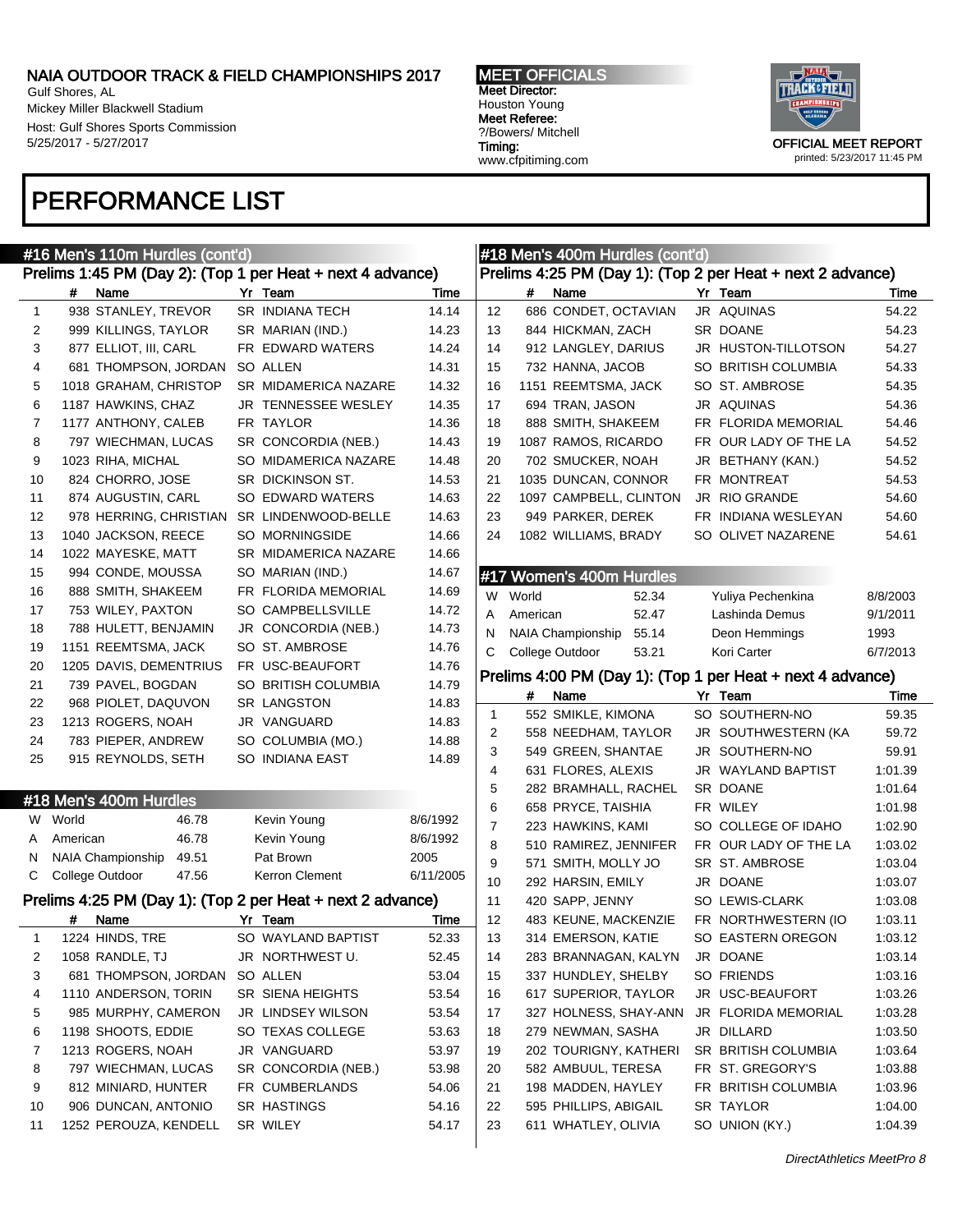Gulf Shores, AL Mickey Miller Blackwell Stadium Host: Gulf Shores Sports Commission 5/25/2017 - 5/27/2017

MEET OFFICIALS Meet Director: Houston Young Meet Referee: ?/Bowers/ Mitchell Timing: www.cfpitiming.com



### PERFORMANCE LIST

|              | #17 Women's 400m Hurdles (cont'd)                          |                           |           | #19 Women's 3000m Steeple (cont'd)                          |          |
|--------------|------------------------------------------------------------|---------------------------|-----------|-------------------------------------------------------------|----------|
|              | Prelims 4:00 PM (Day 1): (Top 1 per Heat + next 4 advance) |                           |           | 2:00 PM (Day 3)                                             |          |
|              | #<br>Name                                                  | Yr Team                   | Time      | #<br>Name<br>Yr Team                                        | Time     |
| 24           | 317 WHITE, HALEY                                           | SO EASTERN OREGON         | 1:04.43   | 606 INGOLDSBY, RACHAE SR THE MASTERS<br>10                  | 11:10.12 |
| 25           | 424 DEHAVEN-BOYD, ALE SO LINDSEY WILSON                    |                           | 1:04.67   | 11<br>227 RUSSELL, TAMIKA<br>SO COLLEGE OF IDAHO            | 11:11.21 |
|              |                                                            |                           |           | 12<br>388 RILEY, KERIGAN<br><b>SR INDIANA TECH</b>          | 11:11.92 |
|              | #20 Men's 3000m Steeple                                    |                           |           | 13<br>253 CORYELL, CATHY<br>SR CORNERSTONE                  | 11:14.44 |
| W            | World<br>7:53.63                                           | SaÔf Shaheen              | 9/3/2004  | 14<br>585 MORENO, LORENA<br>JR ST. MARY (KAN.)              | 11:15.35 |
| A            | 8:04.71<br>American                                        | Evan Jager                | 8/5/2014  | 15<br>336 FOLLETTE, CHRISTA<br>SO FRIENDS                   | 11:18.45 |
| N            | NAIA Championship<br>8:40.03                               | David Cheromei            | 5/10/2015 | <b>SR FRIENDS</b><br>16<br>341 ZIMMERMAN, BROOK             | 11:18.91 |
| С            | College Outdoor<br>8:05.4h                                 | Henry Rono                | 5/13/1978 | 17<br>SR ST. FRANCIS (ILL.)<br>573 BALL, GRACIE             | 11:21.55 |
|              | 2:20 PM (Day 3)                                            |                           |           | 18<br>JR BIOLA<br>182 HUNSAKER, HANNAH                      | 11:24.52 |
|              | #<br>Name                                                  | Yr Team                   | Time      |                                                             |          |
| 1            | 731 GAY, JOHN                                              | JR BRITISH COLUMBIA       | 8:43.20   | #46 Men's 5000m Walk                                        |          |
| 2            | 1057 WRIGHT, TJ                                            | JR NORTHWEST CHRISTI      | 9:05.86   | NAIA Championship 20:07.38<br>Al Heppner<br>N.              | 2011     |
| 3            | 1109 ROSS, ADRIAN                                          | JR SHAWNEE STATE          | 9:08.39   | 4:40 PM (Day 2)                                             |          |
| 4            | 804 DEBOER, JOEY                                           | SO CORNERSTONE            | 9:10.59   | #<br>Name<br>Yr Team                                        | Time     |
| 5            | 727 BERGMAN, SEAN                                          | FR BRITISH COLUMBIA       | 9:12.22   | 1150 PETERS, ANTHONY<br>JR ST. AMBROSE<br>$\mathbf{1}$      | 20:13.27 |
| 6            | 1130 POTERACKE, KEVIN                                      | <b>JR SOUTHERN OREGON</b> | 9:13.98   | FR BRITISH COLUMBIA<br>2<br>736 LIANG, ALGER                | 22:03.39 |
| 7            | 706 HARTMAN, JOEL                                          | SR BETHEL (IND.)          | 9:17.12   | 1142 GRUTTADAURO, ANT<br>FR SPRING ARBOR<br>3               | 22:05.07 |
| 8            | 799 BOEKENOOGEN, CRA                                       | <b>SR CORBAN</b>          | 9:17.50   | 4<br>1232 JOBSON, LUKE<br>SO WEST VIRGINIA TECH             | 22:43.04 |
| 9            | 1107 BROWN, AESOP                                          | SR SCAD SAVANNAH          | 9:19.99   | 5<br>728 CHENG, COLIS<br>SO BRITISH COLUMBIA                | 23:13.13 |
| 10           | 1178 BEAMISH, JOSEPH                                       | <b>JR TAYLOR</b>          | 9:20.07   | 6<br>FR BRITISH COLUMBIA<br>730 DOWNEY, NATHAN              | 23:13.89 |
| 11           | 776 GODFREY, BILLY                                         | SO COLLEGE OF IDAHO       | 9:22.27   | $\overline{7}$<br>SO ST. AMBROSE<br>1147 MANCHA, EMILIO     | 23:22.26 |
| 12           | 1200 FRANCO, ALEC                                          | JR THE MASTERS            | 9:22.33   | 8<br>805 ELMI, SAM<br>SO CORNERSTONE                        | 23:52.44 |
| 13           | 868 MASZK, NIC                                             | JR EASTERN OREGON         | 9:25.97   | 9<br>773 HUTCHERSON, DOUG SR CENTRAL METHODIS               | 23:56.03 |
| 14           | 1209 DEATLEY, ZACH                                         | <b>SR VANGUARD</b>        | 9:27.12   | 10<br>802 BENSON, JACOB<br><b>SR CORNERSTONE</b>            | 24:57.99 |
| 15           | 945 GERICK, NATHAN                                         | SR INDIANA WESLEYAN       | 9:28.39   | 11<br><b>SR CAMPBELLSVILLE</b><br>754 WISEHEART, BRAND      | 25:08.03 |
| 16           | 979 MUNOZ-LECHUGA, FA JR LINDENWOOD-BELLE                  |                           | 9:29.75   | 12<br>809 RABIE, JASON<br>JR CORNERSTONE                    | 25:12.83 |
| 17           | 1044 SKILLERN, SEAN                                        | SR MORNINGSIDE            | 9:30.26   | 13<br>JR GOSHEN<br>890 BIDDLE, SAWYER                       | 25:35.92 |
|              |                                                            |                           |           |                                                             |          |
|              | #19 Women's 3000m Steeple                                  |                           |           | #45 Women's 5000m Walk                                      |          |
|              | W World<br>8:52.78                                         | Ruth Jebat                | 8/27/2016 | NAIA Championship<br>Nicola Evangelista<br>N.<br>25:11.56   | 2010     |
| A            | 9:11.42<br>American                                        | Emma Coburn               | 7/12/2014 |                                                             |          |
| N            | NAIA Championship<br>10:12.31                              | Justyna Mudy              | 2009      | 4:10 PM (Day 2)                                             |          |
| С            | College Outdoor<br>9:24.41                                 | <b>Courtney Frerichs</b>  | 6/11/2016 | Yr<br>Team<br>Name<br>#                                     | Time     |
|              |                                                            |                           |           | 456 ALFONZO, NATALIA<br>SR MISSOURI BAPTIST<br>$\mathbf{1}$ | 24:09.06 |
|              | 2:00 PM (Day 3)                                            |                           |           | 2<br>411 CISNEROS, ANALI<br>FR JUDSON                       | 24:29.24 |
|              | #<br>Name                                                  | Yr Team                   | Time      | 3<br>568 NEWHOFF, KATHARIN FR ST. AMBROSE                   | 25:08.39 |
| $\mathbf{1}$ | 179 DAWSON, LYNDEE                                         | JR BIOLA                  | 10:29.72  | 4<br>206 MELENDEZ, AMBERL<br>FR CARDINAL STRITCH            | 25:42.69 |
| 2            | 288 DEWISPELARE, MARI                                      | SR DOANE                  | 10:31.91  | 5<br>567 LOPEZ, JENNY<br>JR ST. AMBROSE                     | 25:46.55 |
| 3            | 193 CAIRNS, BRIANNA                                        | SR BRITISH COLUMBIA       | 10:44.53  | JR BAKER<br>6<br>171 MCCOLLUM, BRENDA                       | 26:49.67 |
| 4            | 472 FLETCHER, MICHELL                                      | SR NORTHWEST CHRISTI      | 10:51.64  | JR MISSOURI BAPTIST<br>7<br>457 MCCANDREW, DENIS            | 26:50.56 |
| 5            | 518 COOK, CAROLINE                                         | JR SCAD SAVANNAH          | 10:52.25  | SR CORNERSTONE<br>8<br>252 BROGAN, BAILEY                   | 27:10.01 |
| 6            | 178 CROY, STEPHANIE                                        | JR BIOLA                  | 10:56.81  | 342 EMERY, SIANA<br>FR GOSHEN<br>9<br>FR BRITISH COLUMBIA   | 27:10.82 |
| 7            | 210 ESPOSITO, LEAH                                         | <b>SR CARROLL</b>         | 11:01.10  | 204 ZHANG, ZOE<br>10                                        | 27:12.15 |
| 8            | 473 GALE, MACIE                                            | SR NORTHWEST CHRISTI      | 11:02.62  | 563 DELGADO, CASSAND<br>JR ST. AMBROSE<br>11                | 27:12.71 |
| 9            | 639 BAKER, TERRI                                           | SR WESTMONT               | 11:09.15  | 12<br>168 APOLLO, CAITLIN<br>JR BAKER                       | 27:57.64 |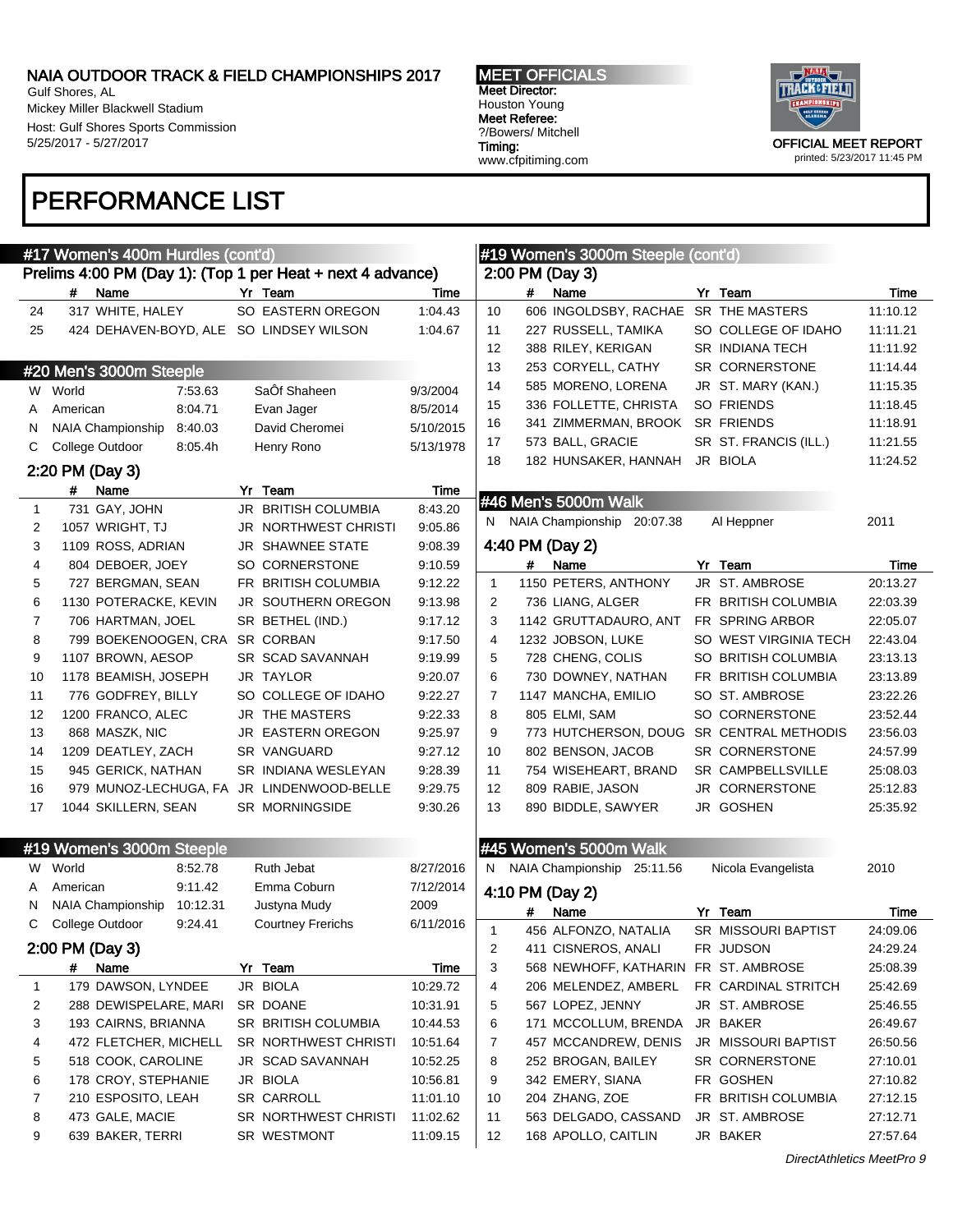Gulf Shores, AL Mickey Miller Blackwell Stadium Host: Gulf Shores Sports Commission 5/25/2017 - 5/27/2017

### PERFORMANCE LIST

MEET OFFICIALS Meet Director: Houston Young Meet Referee: ?/Bowers/ Mitchell Timing: www.cfpitiming.com



#### #22 Men's 4 x 100m Relay W World 36.84 JAM 8/11/2012 A American 37.38 USA national team 8/10/2012 N NAIA Championship 39.40 Lindenwood, MO 2005 C College Outdoor 38.04 T.C.U. 6/5/1998 Prelims 3:00 PM (Day 1): (Top 1 per Heat + next 4 advance) Team Time 1 WAYLAND BAPTIST (A) 39.71 2 WILEY (A) 40.11 3 INDIANA TECH (A) 40.30 4 LINDSEY WILSON (A) 40.59 5 SOUTHERN OREGON (A) 40.96 6 MARIAN (IND.) (A) 41.09 7 BETHEL (IND.) (A) 41.22 8 SOUTHERN-NO (A) 41.22 9 ST. FRANCIS (ILL.) (A) 41.24 10 EDWARD WATERS (A) 41.29 11 TENNESSEE WESLEYAN (A) 41.32 12 WILLIAM CAREY (A) 41.34 13 KEISER UNIVERSITY (A) 41.36 14 REINHARDT (A) 41.47 15 MCPHERSON (A) 41.51 16 MORNINGSIDE (A) 41.52 17 HUSTON-TILLOTSON (A) 41.52 18 TEXAS COLLEGE (A) 41.53 19 MIDAMERICA NAZARENE (A) 41.54 20 DILLARD (A) 41.60 21 ST. AMBROSE (A) 41.63 22 NORTHWESTERN (IOWA) (A) 41.78 23 VANGUARD (A) 41.83 24 MOUNT VERNON NAZARENE (A) 41.85 25 WILLIAM PENN (A) 41.92 26 DOANE (A) 41.92 27 YORK (NEB.) (A) 41.95 28 CAMPBELLSVILLE (A) 41.98 #21 Women's 4 x 100m Relay W World 40.82 USA 8/11/2012 A American 40.82 USA national team 8/11/2012 N NAIA Championship 44.32 Central State, OH 1994 C College Outdoor 42.12 Oregon 4/15/2017 Prelims 2:30 PM (Day 1): (Top 2 per Heat + next 2 advance) Team Time 1 INDIANA TECH (A) 45.23 2 WAYLAND BAPTIST (A) 46.32 3 SOUTHERN-NO (A) 46.34 4 WILLIAM CAREY (A) 46.67

|    | #21 Women's 4 x 100m Relay (cont'd) |         |                                                            |           |
|----|-------------------------------------|---------|------------------------------------------------------------|-----------|
|    |                                     |         | Prelims 2:30 PM (Day 1): (Top 2 per Heat + next 2 advance) |           |
|    | Team                                |         | Time                                                       |           |
| 5  | WILEY (A)                           |         | 46.83                                                      |           |
| 6  | DOANE (A)                           |         | 47.00                                                      |           |
| 7  | SIENA HEIGHTS (A)                   |         | 47.07                                                      |           |
| 8  | SOUTHERN OREGON (A)                 |         | 47.07                                                      |           |
| 9  | <b>USC-BEAUFORT (A)</b>             |         | 47.14                                                      |           |
| 10 | XAVIER-LOUISIANA (A)                |         | 47.25                                                      |           |
| 11 | DORDT (A)                           |         | 47.39                                                      |           |
| 12 | <b>HASTINGS (A)</b>                 |         | 47.49                                                      |           |
| 13 | DILLARD (A)                         |         | 47.49                                                      |           |
| 14 | EDWARD WATERS (A)                   |         | 47.63                                                      |           |
| 15 | FRIENDS (A)                         |         | 47.65                                                      |           |
| 16 | MARIAN (IND.) (A)                   |         | 47.94                                                      |           |
| 17 | <b>GRAND VIEW (A)</b>               |         | 48.00                                                      |           |
| 18 | AQUINAS (A)                         |         | 48.07                                                      |           |
| 19 | TENNESSEE WESLEYAN (A)              |         | 48.13                                                      |           |
| 20 | LOYOLA-NEW ORLEANS (A)              |         | 48.14                                                      |           |
| 21 | INDIANA WESLEYAN (A)                |         | 48.28                                                      |           |
|    |                                     |         |                                                            |           |
|    | #24 Men's 4 x 400m Relay            |         |                                                            |           |
| W  | World                               | 2:54.29 | USA                                                        | 8/22/1993 |
| Α  | American                            | 2:54.29 | USA national team                                          | 8/22/1993 |
| Ν  | NAIA Championship 3:05.40           |         | Mississippi Valley State                                   | 1981      |
| С  | College Outdoor                     | 2:59.59 | L.S.U.                                                     | 6/11/2005 |
|    |                                     |         | Prelims 8:15 PM (Day 2): (Top 2 per Heat + next 4 advance) |           |
|    | Team                                |         | Time                                                       |           |
| 1  | WILEY (A)                           |         | 3:09.35                                                    |           |
| 2  | WAYLAND BAPTIST (A)                 |         | 3:13.77                                                    |           |
| 3  | INDIANA TECH (A)                    |         | 3:14.60                                                    |           |
| 4  | MIDAMERICA NAZARENE (A)             |         | 3:14.62                                                    |           |
| 5  | BETHEL (IND.) (A)                   |         | 3:14.81                                                    |           |
| 6  | ST. AMBROSE (A)                     |         | 3:14.81                                                    |           |
| 7  | JARVIS CHRISTIAN (A)                |         | 3:15.46                                                    |           |
| 8  | SOUTHERN OREGON (A)                 |         | 3:15.84                                                    |           |
| 9  | SOUTHERN-NO (A)                     |         | 3:15.86                                                    |           |
| 10 | HUSTON-TILLOTSON (A)                |         | 3:15.87                                                    |           |
| 11 | CARROLL (A)                         |         | 3:16.31                                                    |           |
| 12 | OLIVET NAZARENE (A)                 |         | 3:16.51                                                    |           |
| 13 | KEISER UNIVERSITY (A)               |         | 3:16.53                                                    |           |
| 14 | MARIAN (IND.) (A)                   |         | 3:16.88                                                    |           |
| 15 | CONCORDIA (NEB.) (A)                |         | 3:17.19                                                    |           |
| 16 | DILLARD (A)                         |         | 3:17.47                                                    |           |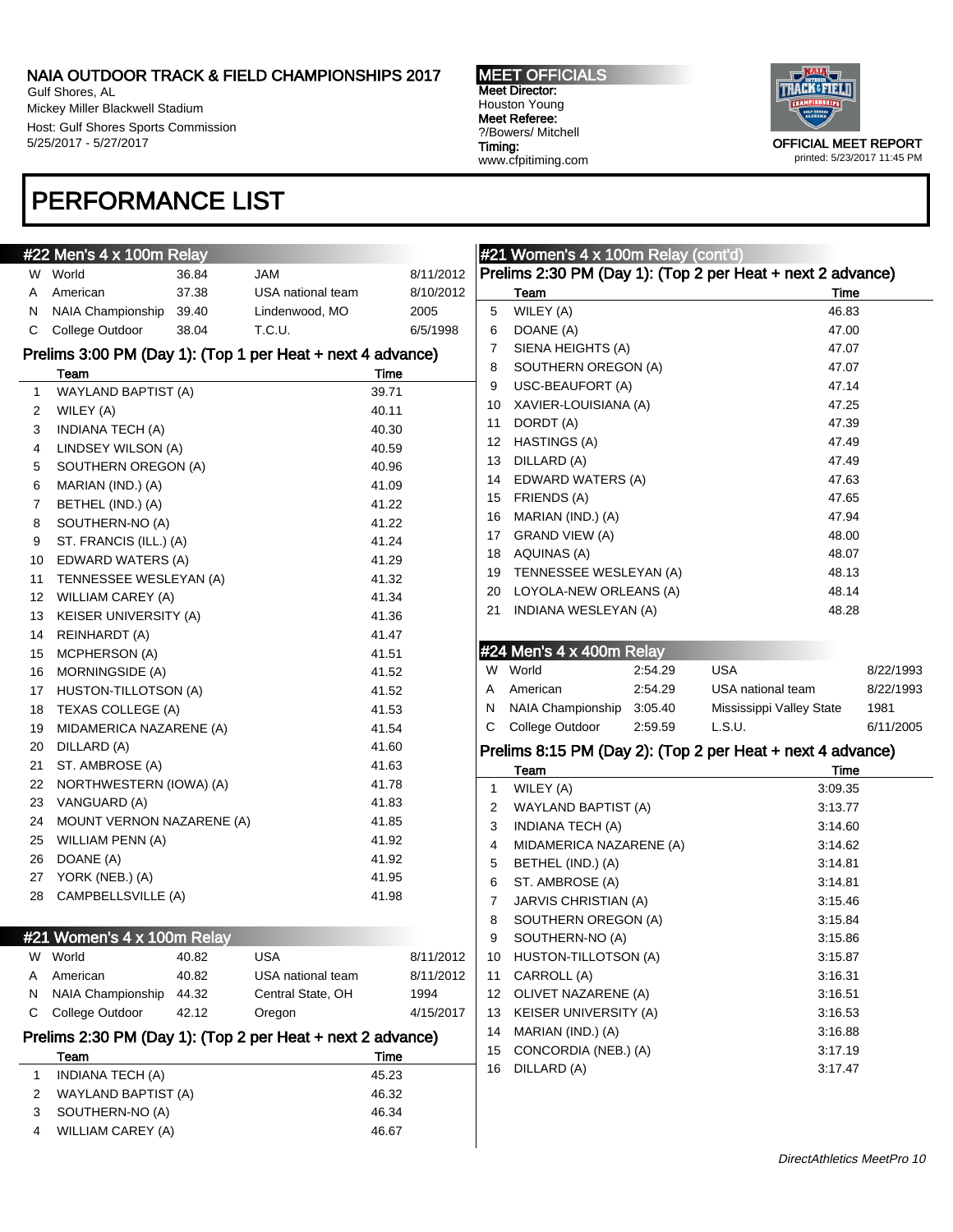Gulf Shores, AL Mickey Miller Blackwell Stadium Host: Gulf Shores Sports Commission 5/25/2017 - 5/27/2017

### PERFORMANCE LIST

#### MEET OFFICIALS Meet Director: Houston Young Meet Referee: ?/Bowers/ Mitchell Timing: www.cfpitiming.com



#### #23 Women's 4 x 400m Relay W World 3:15.17 URS 10/1/1988 A American 3:15.51 USA national team 10/1/1988 N NAIA Championship 3:33.46 Southern- New Orleans 1994 C College Outdoor 3:23.75 Texas 4/3/2004 Prelims 7:45 PM (Day 2): (Top 2 per Heat + next 2 advance) Team Time 1 WILEY (A) 3:43.71 2 SOUTHERN-NO (A) 3:46.90 3 CARROLL (A) 3:47.54 4 INDIANA TECH (A) 3:48.14 5 DORDT (A) 3:51.54 6 WAYLAND BAPTIST (A) 3:51.86 7 USC-BEAUFORT (A) 3:52.91 8 AQUINAS (A) 3:53.61 9 XAVIER-LOUISIANA (A) 3:53.83 10 DOANE (A) 3:53.87 11 DILLARD (A) 3:54.20 12 SOUTHERN OREGON (A) 3:54.34 13 EASTERN OREGON (A) 3:54.52 14 MORNINGSIDE (A) 3:54.67 15 SOUTHWESTERN (KAN.) (A) 3:54.90 16 SIENA HEIGHTS (A) 3:55.05 17 MARIAN (IND.) (A) 3:56.62 #44 Men's 4 x 800m Relay W World 7:02.43 KEN 8/25/2006 N NAIA Championship 7:26.13 Azusa Pacific, CA 2004 C College Outdoor 7:08.96 Arizona State 4/7/1984 Prelims 6:15 PM (Day 1): (Top 1 per Heat + next 4 advance) Team Time 1 INDIANA TECH (A) 7:35.10 2 SIENA HEIGHTS (A) 7:35.86 3 WILEY (A) 7:37.48 4 NORTHWESTERN (IOWA) (A) 7:40.06 5 DORDT (A) 7:40.54 6 MORNINGSIDE (A) 7:41.30 7 ST. FRANCIS (ILL.) (A) 7:41.36 8 BRITISH COLUMBIA (A) 7:41.61 9 AQUINAS (A) 7:42.25 10 CORNERSTONE (A) 7:42.56 11 LINDENWOOD-BELLEVILLE (A) 7:43.33 12 INDIANA WESLEYAN (A) 7:43.39 13 GRACE (A) 7:44.65 14 COLUMBIA (MO.) (A) 7:45.65 15 CONCORDIA (NEB.) (A) 7:45.69 16 EASTERN OREGON (A) 7:46.21

### #44 Men's 4 x 800m Relay (cont'd)

|    | #44 Men's $4 \times 800$ m Relay (cont'd)                  |         |                  |         |           |
|----|------------------------------------------------------------|---------|------------------|---------|-----------|
|    | Prelims 6:15 PM (Day 1): (Top 1 per Heat + next 4 advance) |         |                  |         |           |
|    | Team                                                       |         |                  | Time    |           |
| 17 | OLIVET NAZARENE (A)                                        |         |                  | 7:46.27 |           |
| 18 | TENNESSEE WESLEYAN (A)                                     |         |                  | 7:46.35 |           |
| 19 | DOANE (A)                                                  |         |                  | 7:46.53 |           |
| 20 | CARROLL (A)                                                |         |                  | 7:46.58 |           |
| 21 | <b>WAYLAND BAPTIST (A)</b>                                 |         |                  | 7:46.84 |           |
| 22 | LEWIS-CLARK (A)                                            |         |                  | 7:47.30 |           |
| 23 | ROCKY MOUNTAIN (A)                                         |         |                  | 7:47.48 |           |
| 24 | ST. MARY (KAN.) (A)                                        |         |                  | 7:47.90 |           |
| 25 | <b>BRIAR CLIFF (A)</b>                                     |         |                  | 7:48.49 |           |
| 26 | DAKOTA STATE (A)                                           |         |                  | 7:48.97 |           |
|    |                                                            |         |                  |         |           |
|    | #43 Women's 4 x 800m Relay                                 |         |                  |         |           |
| W  | World                                                      | 7:50.17 | <b>URS</b>       |         | 8/5/1984  |
| N  | NAIA Championship                                          | 8:43.99 | Simon Fraser, BC |         | 2005      |
| С  | College Outdoor                                            | 8:17.45 | Villanova        |         | 4/27/2013 |
|    | Prelims 5:40 PM (Day 1): (Top 2 per Heat + next 2 advance) |         |                  |         |           |
|    | Team                                                       |         |                  | Time    |           |
| 1  | <b>WAYLAND BAPTIST (A)</b>                                 |         |                  | 9:07.85 |           |
| 2  | NORTHWESTERN (IOWA) (A)                                    |         |                  | 9:09.61 |           |
| 3  | <b>BRITISH COLUMBIA (A)</b>                                |         |                  | 9:10.59 |           |
| 4  | DORDT (A)                                                  |         |                  | 9:13.42 |           |
| 5  | <b>AQUINAS (A)</b>                                         |         |                  | 9:14.73 |           |
| 6  | TAYLOR (A)                                                 |         |                  | 9:14.86 |           |
| 7  | SIENA HEIGHTS (A)                                          |         |                  | 9:17.53 |           |
| 8  | MORNINGSIDE (A)                                            |         |                  | 9:18.27 |           |
| 9  | <b>WESTMONT (A)</b>                                        |         |                  | 9:18.45 |           |
| 10 | BIOLA (A)                                                  |         |                  | 9:22.06 |           |
| 11 | INDIANA TECH (A)                                           |         |                  | 9:22.40 |           |
| 12 | DOANE (A)                                                  |         |                  | 9:22.40 |           |
| 13 | ST. AMBROSE (A)                                            |         |                  | 9.24.36 |           |

| 13 ST. AMBROSE (A)        | 9.24.36 |
|---------------------------|---------|
| 14 THE MASTERS (A)        | 9.24.49 |
| 15 ST. FRANCIS (ILL.) (A) | 9:24.61 |
| 16 CORNERSTONE (A)        | 9:25.19 |
| 17 OKLAHOMA CITY (A)      | 9.26.80 |
| 18 MILLIGAN (A)           | 9:27.16 |
| 19 CONCORDIA (NEB.) (A)   | 9.28.65 |

#26 Men's High Jump

| Progression- |  |
|--------------|--|

| W | World                     | 2.45m | Javier Sotomayor      | 7/27/1993 |
|---|---------------------------|-------|-----------------------|-----------|
|   | A American                | 2.40m | <b>Charles Austin</b> | 8/7/1991  |
|   | N NAIA Championship 2.22m |       | Mike Mason            | 2006      |
|   | C College Outdoor         | 2.38m | <b>Hollis Conway</b>  | 6/3/1989  |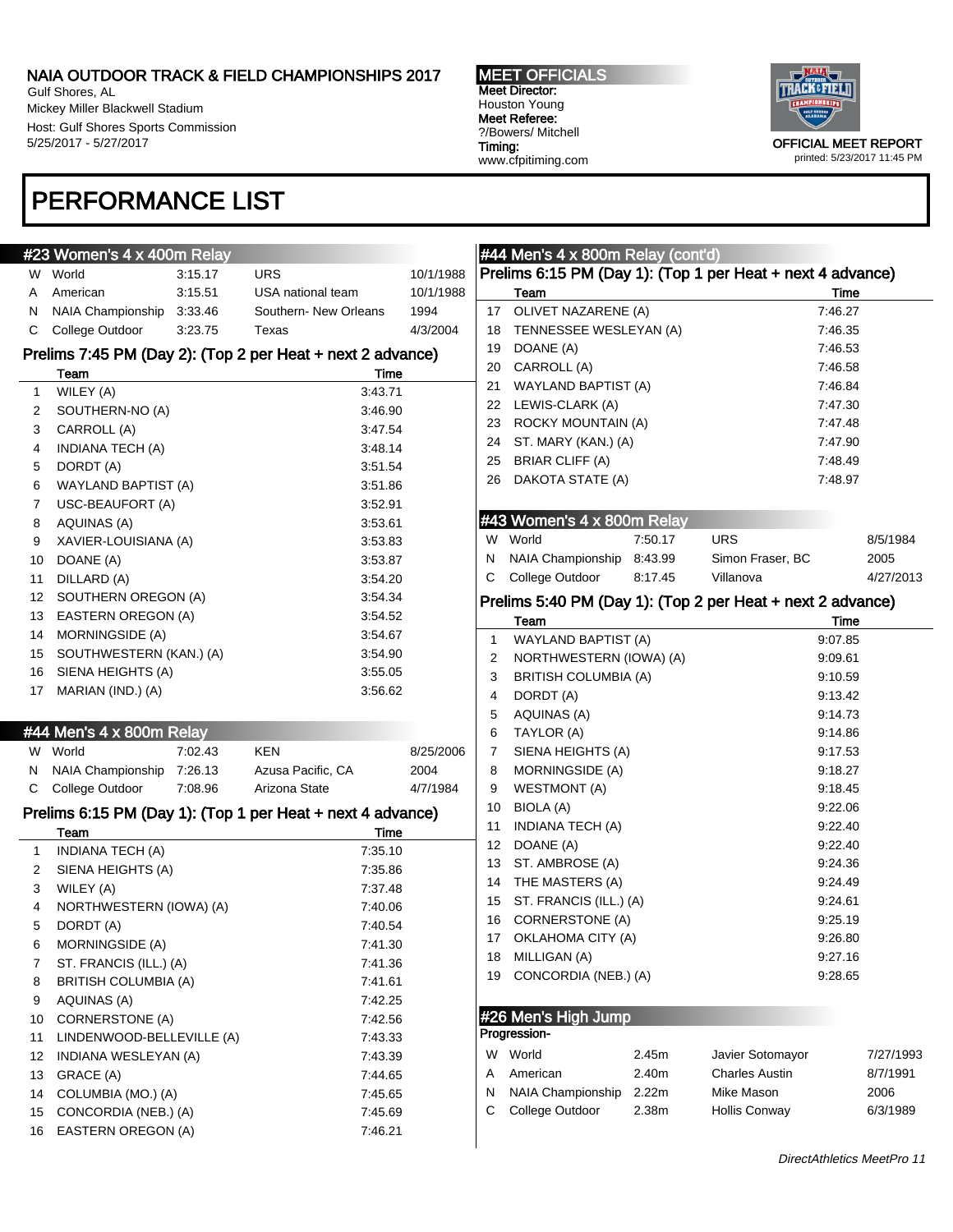Gulf Shores, AL Mickey Miller Blackwell Stadium Host: Gulf Shores Sports Commission 5/25/2017 - 5/27/2017

## PERFORMANCE LIST

MEET OFFICIALS Meet Director: Houston Young Meet Referee: ?/Bowers/ Mitchell Timing: www.cfpitiming.com



|              |              | #26 Men's High Jump (cont'd)            |                         |                   |                |              | #25 Women's High Jump (cont'd) |                      |           |
|--------------|--------------|-----------------------------------------|-------------------------|-------------------|----------------|--------------|--------------------------------|----------------------|-----------|
|              |              | 4:30 PM (Day 2)                         |                         |                   |                |              | 2:00 PM (Day 3)                |                      |           |
|              | #            | Name                                    | Yr Team                 | Mark              |                | #            | Name                           | Yr Team              | Mark      |
| 1            |              | 845 HIGHTOWER, DAKAR                    | JR DOANE                | 2.18m             | 20             |              | 416 DICKERSON, KAYLYN          | SR LANGSTON          | 1.65m     |
| 2            |              | 859 MOATS, JACOB                        | SR DORDT                | 2.16m             | 21             |              | 462 BRINSON, JONINA            | JR MOBILE            | 1.65m     |
| 3            |              | 1117 JORDAN, KEITH                      | FR SIENA HEIGHTS        | 2.14m             | 22             |              | 316 MCBRIDE, HARLEY            | SR EASTERN OREGON    | 1.65m     |
| 4            |              | 884 CHERY, GEORGES                      | FR FLORIDA MEMORIAL     | 2.12m             | 23             |              | 450 WALKER, ARDEEN             | FR MIDAMERICA NAZARE | 1.65m     |
| 5            |              | 692 MCKEOWN, NATE                       | FR AQUINAS              | 2.10m             |                |              |                                |                      |           |
| 6            |              | 886 KNIGHT, CORION                      | JR FLORIDA MEMORIAL     | 2.09m             |                |              | #28 Men's Pole Vault           |                      |           |
| 7            |              | 1266 MCCASTLE, CORNELI                  | JR WILLIAM PENN         | 2.06m             |                | Progression- |                                |                      |           |
| 8            |              | 729 DELLA SIEGA, JOEL                   | FR BRITISH COLUMBIA     | 2.06m             |                | W World      | 6.14m                          | Sergey Budka         | 7/31/1994 |
| 9            |              | 1277 VENTRY, JOE                        | SR YORK (NEB.)          | 2.05 <sub>m</sub> | Α              | American     | 6.04m                          | <b>Brad Walker</b>   | 6/8/2008  |
| 10           |              | 1235 COTA, ANTHONY                      | JR WESTMONT             | 2.05 <sub>m</sub> | N              |              | NAIA Championship<br>5.56m     | <b>Billy Olson</b>   | 1982      |
| 11           |              | 1211 LAWSON, WINSTON                    | SR VANGUARD             | 2.05m             | C              |              | College Outdoor<br>5.98m       | Lawrence Johnson     | 5/25/1996 |
| 12           |              | 956 PALMER, NICK                        | FR JARVIS CHRISTIAN     | 2.05m             |                |              |                                |                      |           |
| 13           |              | 838 BECKER, AUSTIN                      | FR DOANE                | 2.04m             |                |              | 1:00 PM (Day 3)                |                      |           |
| 14           |              | 750 RUSSELL, BRAYDEN                    | SO CAMPBELLSVILLE       | 2.04m             |                | #            | Name                           | Yr Team              | Mark      |
| 15           |              | 1013 MUNKHOLM, JONNYT                   | JR MENLO COLLEGE        | 2.04m             | $\mathbf{1}$   |              | 682 BELL, CURTIS               | JR AQUINAS           | 5.18m     |
| 16           |              | 1026 ZITTERKOPF, ISAAC                  | SO MIDAMERICA NAZARE    | 2.04m             | 2              |              | 925 MCKENZIE, JUSTIN           | JR INDIANA TECH      | 5.07m     |
|              |              |                                         |                         |                   | 3              |              | 797 WIECHMAN, LUCAS            | SR CONCORDIA (NEB.)  | 5.06m     |
|              |              | #25 Women's High Jump                   |                         |                   | 4              |              | 1181 DEHAAN, JONATHAN          | FR TAYLOR            | 4.90m     |
|              | Progression- |                                         |                         |                   | 5              |              | 846 KLEIN, ANDREW              | JR DOANE             | 4.90m     |
|              | W World      | 2.09 <sub>m</sub>                       | Stefka Kostadinova      | 8/30/1987         | 6              |              | 1116 JOHNSON, DEVONTE          | FR SIENA HEIGHTS     | 4.90m     |
| A            | American     | 2.05m                                   | <b>Chaunte Lowe</b>     | 6/26/2010         | $\overline{7}$ |              | 1084 GRETZ, SETH               | JR OREGON TECH       | 4.90m     |
| N            |              | 1.89m<br>NAIA Championship              | Latrese Johnson         | 1991              | 8              |              | 850 OELKE, HOLDEN              | SR DOANE             | 4.80m     |
| C            |              | College Outdoor<br>1.99m                | <b>Brigetta Barrett</b> | 5/11/2013         | 9              |              | 774 STEITZ, KIVEN              | SR CENTRAL METHODIS  | 4.76m     |
|              |              |                                         |                         |                   | 10             |              | 1028 BROWN, ISAIAH             | FR MIDLAND           | 4.75m     |
|              |              | 2:00 PM (Day 3)                         |                         |                   | 11             |              | 683 BERZLEY, SCOTT             | SO AQUINAS           | 4.75m     |
|              | #            | Name                                    | Yr Team                 | Mark              | 12             |              | 794 REICHERT, TYRELL           | SO CONCORDIA (NEB.)  | 4.70m     |
| $\mathbf{1}$ |              | 331 BAKER, CHELSEA                      | <b>JR FRIENDS</b>       | 1.79m             | 13             |              | 851 SUDBECK, LEVI              | FR DOANE             | 4.70m     |
| 2            |              | 525 JOHNSON, MARISSA                    | <b>SR SIENA HEIGHTS</b> | 1.78m             | 14             |              | 994 CONDE, MOUSSA              | SO MARIAN (IND.)     | 4.70m     |
| 3            |              | 642 COLLIER, BECKY                      | SR WESTMONT             | 1.75m             | 15             |              | 759 BRADY, KEATON              | SO CARROLL           | 4.70m     |
| 4            |              | 284 BROWN, SHAY                         | SO DOANE                | 1.74m             | 16             |              | 807 FOX, DEON                  | SR CORNERSTONE       | 4.70m     |
| 5            |              | 287 DALE, ALEXIS                        | FR DOANE                | 1.74m             | 17             |              | 865 HIDALGO, LUCAS             | FR EASTERN OREGON    | 4.70m     |
| 6            |              | 368 ROSENBAUM, SAVAN                    | SO HASTINGS             | 1.71m             | 18             |              | 771 BROADUS, JOSHUA            | SO CENTRAL METHODIS  | 4.66m     |
| 7            |              | 557 COLLIER, BAILEY                     | SR SOUTHWESTERN (KA     | 1.70m             | 19             |              | 958 BECKER, DANIEL             | SO JUDSON            | 4.65m     |
| 8            |              | 516 PETTY, TYANNA                       | JR RIO GRANDE           | 1.70m             | 20             |              | 1098 MESSER, WILLIAM           | FR RIO GRANDE        | 4.60m     |
| a            |              | 376 GUIJARRO, CANDELL                   | JR INDIANA TECH         | 1.70m             | 21             |              | 698 BUSH, MATT                 | SR BAKER             | 4.60m     |
| 10           |              | 496 BROWN, ANNE-LORR JR OLIVET NAZARENE |                         | 1.69m             | 22             |              | 998 JOHNSON, GARRETT           | FR MARIAN (IND.)     | 4.60m     |
| 11           |              | 216 SCHMIDT, CRYSTAL                    | SR CARROLL              | 1.69m             | 23             |              | 1006 WILSON, CLAYTON           | SO MARIAN (IND.)     | 4.60m     |
| 12           |              | 636 SATO, NINA                          | JR WAYLAND BAPTIST      | 1.68m             | 24             |              | 764 HILBORN, GUNNAR            | SR CARROLL           | 4.60m     |
| 13           |              | 459 NALTY, ASHLEIGH                     | SR MISSOURI BAPTIST     | 1.68m             | 25             |              | 770 BESAND, PEYTON             | FR CENTRAL METHODIS  | 4.60m     |
| 14           |              | 299 SINTEK, CLAIRE                      | SO DOANE                | 1.68m             |                |              |                                |                      |           |
| 15           |              | 408 ARELLANO, KAIANN                    | JR JAMESTOWN            | 1.68m             |                |              | #27 Women's Pole Vault         |                      |           |
| 16           |              | 617 SUPERIOR, TAYLOR                    | JR USC-BEAUFORT         | 1.67m             |                | Progression- |                                |                      |           |
| 17           |              | 269 MICHALSKI, EMILY                    | SO DAVENPORT            | 1.65m             |                |              |                                |                      |           |
| 18           |              | 322 CHIN, DAVIA                         | FR EDWARD WATERS        | 1.65m             |                |              |                                |                      |           |
| 19           |              | 194 CAMPBELL, OLIVIA                    | SO BRITISH COLUMBIA     | 1.65m             |                |              |                                |                      |           |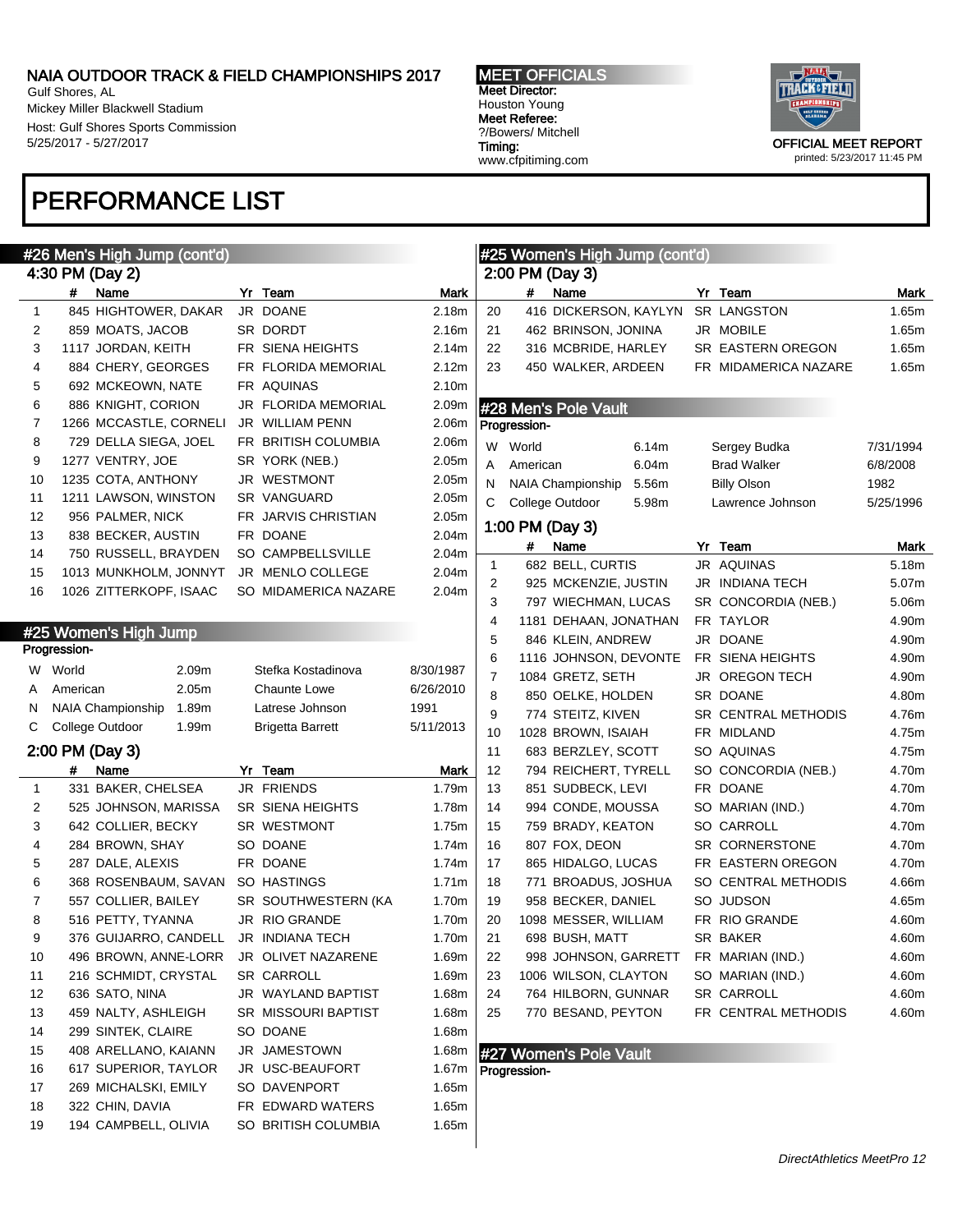Gulf Shores, AL Mickey Miller Blackwell Stadium Host: Gulf Shores Sports Commission 5/25/2017 - 5/27/2017

### PERFORMANCE LIST

MEET OFFICIALS Meet Director: Houston Young Meet Referee: ?/Bowers/ Mitchell Timing: www.cfpitiming.com



|    | #27 Women's Pole Vault (cont'd)                                         |                 |                         |                   |                |          | #30 Men's Long Jump (cont'd)               |                                                                         |           |
|----|-------------------------------------------------------------------------|-----------------|-------------------------|-------------------|----------------|----------|--------------------------------------------|-------------------------------------------------------------------------|-----------|
| W  | World<br>5.06m                                                          |                 | Yelena Isinbayeva       | 8/28/2009         |                |          | 1:00 PM (Day 2)                            |                                                                         |           |
| A  | 4.92m<br>American                                                       |                 | Jen Stuczynski          | 7/6/2008          |                | #        | Name                                       | Yr Team                                                                 | Mark      |
| N  | NAIA Championship<br>4.16m                                              |                 | Lesa Kubistha           | 2000              | 6              |          | 921 LINTZ, ISAIAH                          | SR INDIANA TECH                                                         | 7.39m     |
| С  | College Outdoor<br>4.72m                                                |                 | Sandi Morris            | 5/15/2015         | $\overline{7}$ |          | 827 STANTON, TY                            | FR DICKINSON ST.                                                        | 7.37m     |
|    | 3:00 PM (Day 1)                                                         |                 |                         |                   | 8              |          | 1123 BELTZ, ZACH                           | SO SOUTHERN OREGON                                                      | 7.37m     |
|    |                                                                         |                 |                         |                   | 9              |          | 1215 DISHMOND, STEPHEN                     | FR VOORHEES                                                             | 7.34m     |
|    | #<br>Name                                                               | Yr Team         |                         | Mark              | 10             |          | 928 PARTEE, JORDAN                         | JR INDIANA TECH                                                         | 7.33m     |
| 1  | 175 WOJCIECHOWSKI, DA SO BETHEL (IND.)                                  |                 |                         | 4.11m             | 11             |          | 910 DOTSON, VERNEST                        | SR HUSTON-TILLOTSON                                                     | 7.32m     |
| 2  | 234 BROOKS, ALLISON                                                     |                 | SO CONCORDIA (NEB.)     | 3.90m             | 12             |          | 1216 PATRICK, DONTAVIO                     | FR VOORHEES                                                             | 7.29m     |
| 3  | 398 BAILEY, BETHANY                                                     |                 | SR INDIANA WESLEYAN     | 3.90m             | 13             |          | 707 JONES, RYAN                            | SR BETHEL (IND.)                                                        | 7.28m     |
| 4  | 363 MEGENHARDT, ANNA                                                    |                 | <b>SR HASTINGS</b>      | 3.88m             | 14             |          | 933 ROBINSON, KESHAW                       | JR INDIANA TECH                                                         | 7.25m     |
| 5  | 527 MCKINLEY, TASHA                                                     |                 | <b>JR SIENA HEIGHTS</b> | 3.88m             | 15             |          | 900 SNORGRASS, WILLIA                      | JR GRACELAND                                                            | 7.22m     |
| 6  | 238 GRAVO, MCKENZIE                                                     |                 | SO CONCORDIA (NEB.)     | 3.86m             | 16             |          | 1026 ZITTERKOPF, ISAAC                     | SO MIDAMERICA NAZARE                                                    | 7.22m     |
| 7  | 163 SPRENG, RACHEL                                                      | SO AQUINAS      |                         | 3.80m             | 17             |          | 919 DIXON, ALAIN                           | JR INDIANA TECH                                                         | 7.21m     |
| 8  | 526 MCKINLEY, SHEILA                                                    |                 | JR SIENA HEIGHTS        | 3.80m             | 18             |          | 934 ROGERS, NOAH                           | FR INDIANA TECH                                                         | 7.21m     |
| 9  | 537 SMITH, NOELLE                                                       | SR SOKA         |                         | 3.72m             | 19             |          | 932 ROBINSON, CARRING                      | SR INDIANA TECH                                                         | 7.19m     |
| 10 | 229 RHODES, RENEE                                                       |                 | SO COLUMBIA (MO.)       | 3.71m             | 20             |          | 982 HARRIS, K'LAN                          | JR LINDSEY WILSON                                                       | 7.19m     |
| 11 | 561 KUENZER, BETHANY                                                    |                 | <b>JR SPRING ARBOR</b>  | 3.70m             | 21             |          | 1143 SMITH, KEVIN                          | JR SPRING ARBOR                                                         | 7.18m     |
| 12 | 215 ROBINSON, MIKA                                                      |                 | JR CARROLL              | 3.70m             | 22             |          | 986 REDMON, MICHAEL                        | FR LINDSEY WILSON                                                       | 7.18m     |
| 13 | 396 WILSON, LATONYA                                                     |                 | JR INDIANA TECH         | 3.66m             |                |          |                                            | SR WILEY                                                                |           |
| 14 | 640 BOWERS, DANA                                                        |                 | SO WESTMONT             | 3.66m             | 23             |          | 1248 MARK, MACHAEL                         |                                                                         | 7.12m     |
| 15 | 208 CUNDITH, TERAH                                                      |                 | JR CARROLL              | 3.65m             | 24             |          | 825 LIGGINS, JAY                           | SO DICKINSON ST.                                                        | 7.09m     |
| 16 | 153 DROUILLARD, ERIN                                                    |                 | JR AQUINAS              | 3.60m             | 25             |          | 1204 BARLOW, SANTERRIU                     | FR UNION (KY.)                                                          | 7.08m     |
| 17 | 185 PRYSTUPA, SARAH                                                     | FR BIOLA        |                         | 3.60m             | 26             |          | 942 BECK, DALEN                            | SR INDIANA WESLEYAN                                                     | 7.08m     |
| 18 | 295 MOHR, ABIGAIL                                                       | JR DOANE        |                         | 3.60m             | 27             |          | 946 LAUCK, CAMERON                         | FR INDIANA WESLEYAN                                                     | 7.08m     |
| 19 | 562 TOVAR, KATRINA                                                      |                 | SO SPRING ARBOR         | 3.60m             |                |          |                                            |                                                                         |           |
| 20 | 169 HOLLOMAN, KENDAL                                                    | <b>SR BAKER</b> |                         | 3.60m             |                |          | #29 Women's Long Jump                      |                                                                         |           |
| 21 | 401 GALLO, DAYNA                                                        |                 | SR INDIANA WESLEYAN     | 3.60m             |                |          |                                            | All receive 3 attempts, top 9 + ties advance for 3 additional attempts. |           |
| 22 | 649 UNDERHILL, CHENA                                                    |                 | FR WESTMONT             | 3.51 <sub>m</sub> |                | W World  | 7.52m                                      | Galina Chistyakova                                                      | 6/11/1988 |
| 23 | 241 MOSIER, TRISTEN                                                     |                 | FR CONCORDIA (NEB.)     | 3.50m             | A              | American | 7.49m                                      | Jackie Joyner-Kersee                                                    | 5/22/1994 |
| 24 | 161 SHOOP, AMYGRACE                                                     | JR AQUINAS      |                         | 3.50m             | N              |          | 6.70m<br><b>NAIA Championship</b>          | Ruky Abdulai                                                            | 2007      |
| 25 | 293 HIATT, MAEGAN                                                       | SO DOANE        |                         | 3.50m             | C              |          | College Outdoor<br>6.99m                   | Jackie Joyner-Kersee                                                    | 5/4/1985  |
| 26 | 297 SCHINDLER, COURTN FR DOANE                                          |                 |                         | 3.50m             |                |          | 5:30 PM (Day 1)                            |                                                                         |           |
|    |                                                                         |                 |                         |                   |                | #        | Name                                       | Yr Team                                                                 | Mark      |
|    | #30 Men's Long Jump                                                     |                 |                         |                   | 1              |          | 627 BRISCOE, TELECIA                       | FR WAYLAND BAPTIST                                                      | 6.26m     |
|    | All receive 3 attempts, top 9 + ties advance for 3 additional attempts. |                 |                         |                   | 2              |          | 658 PRYCE, TAISHIA                         | FR WILEY                                                                | 6.09m     |
|    | W World<br>8.95m                                                        |                 | Mike Powell             | 8/30/1991         | 3              |          | 462 BRINSON, JONINA                        | JR MOBILE                                                               | 6.06m     |
| A  | 8.95m<br>American                                                       |                 | Mike Powell             | 8/30/1991         | 4              |          | 377 HOLMES, TIA                            | JR INDIANA TECH                                                         | 5.98m     |
| N  | NAIA Championship<br>8.09m                                              |                 | Joshua Owusu            | 1974              | 5              |          | 231 STRICKER, ABBY                         | SO COLUMBIA (MO.)                                                       | 5.96m     |
| С  | College Outdoor<br>8.74m                                                |                 | Erick Walder            | 4/2/1994          | 6              |          | 422 SANDS, BRIA                            | SO LIFE                                                                 | 5.91m     |
|    |                                                                         |                 |                         |                   | 7              |          | 417 FORD, KEANDRIA                         | FR LANGSTON                                                             | 5.88m     |
|    | 1:00 PM (Day 2)                                                         |                 |                         |                   | 8              |          | 596 SAKEUH, PLENSEH-T                      | SO TAYLOR                                                               | 5.86m     |
|    | #<br>Name                                                               | Yr Team         |                         | Mark              |                |          |                                            |                                                                         |           |
| 1  | 962 NILSSON MONTLER, T FR KEISER UNIVERSITY                             |                 |                         | 8.04m             | 9              |          | 645 HERRERA, MADISON<br>631 FLORES, ALEXIS | JR WESTMONT                                                             | 5.86m     |
| 2  | 834 SESSOMS, QUAMEL                                                     | SO DILLARD      |                         | 7.67m             | 10             |          |                                            | JR WAYLAND BAPTIST                                                      | 5.85m     |
| 3  | 1220 BOYD, LEON                                                         |                 | JR WAYLAND BAPTIST      | 7.65m             | 11             |          | 362 MARKLE, REGANNE                        | FR HASTINGS                                                             | 5.83m     |
| 4  | 886 KNIGHT, CORION                                                      |                 | JR FLORIDA MEMORIAL     | 7.62m             | 12             |          | 331 BAKER, CHELSEA                         | JR FRIENDS                                                              | 5.81m     |
| 5  | 984 MOSHELEKETI, GOAB JR LINDSEY WILSON                                 |                 |                         | 7.46m             | 13             |          | 276 DAGGS, JOYCELYN                        | SR DILLARD                                                              | 5.80m     |
|    |                                                                         |                 |                         |                   |                |          |                                            |                                                                         |           |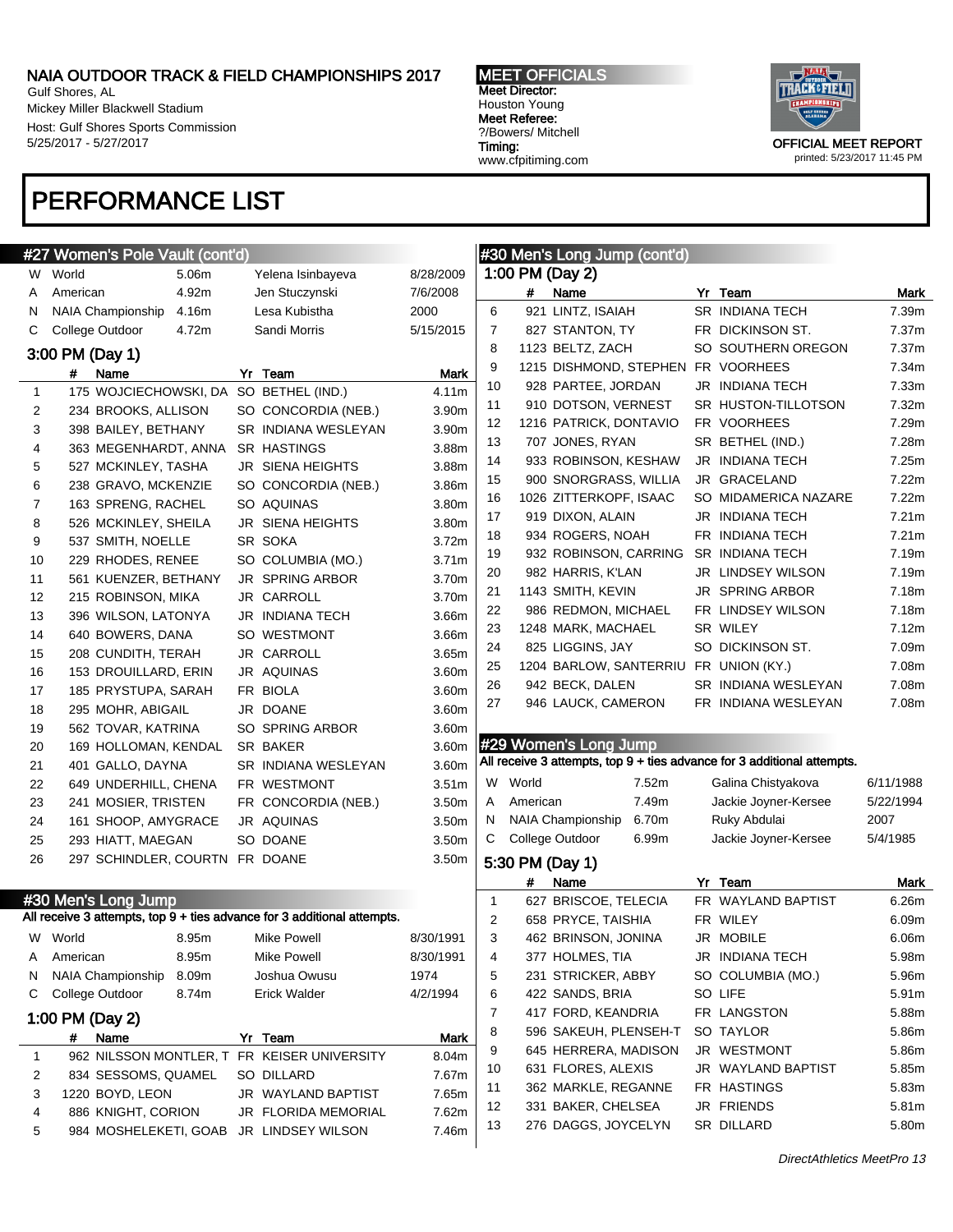Gulf Shores, AL Mickey Miller Blackwell Stadium Host: Gulf Shores Sports Commission 5/25/2017 - 5/27/2017

### PERFORMANCE LIST

MEET OFFICIALS Meet Director: Houston Young Meet Referee: ?/Bowers/ Mitchell Timing: www.cfpitiming.com



|    |          | #29 Women's Long Jump (cont'd)          |                                                                         |           |                |          | #32 Men's Triple Jump (cont'd) |        |                                                                         |           |
|----|----------|-----------------------------------------|-------------------------------------------------------------------------|-----------|----------------|----------|--------------------------------|--------|-------------------------------------------------------------------------|-----------|
|    |          | 5:30 PM (Day 1)                         |                                                                         |           |                |          | 1:30 PM (Day 3)                |        |                                                                         |           |
|    | #        | Name                                    | Yr Team                                                                 | Mark      |                | #        | Name                           |        | Yr Team                                                                 | Mark      |
| 14 |          | 372 CORREIA, LEONDRA                    | FR INDIANA TECH                                                         | 5.79m     | $\overline{2}$ |          | 1220 BOYD, LEON                |        | JR WAYLAND BAPTIST                                                      | 15.53m    |
| 15 |          | 431 BANKS, LEAH                         | SO LOYOLA-NEW ORLEA                                                     | 5.79m     | 3              |          | 849 MILLER, DE'ANDRE           |        | JR DOANE                                                                | 14.81m    |
| 16 |          | 359 CUNNINGHAM, SHAN                    | SO HASTINGS                                                             | 5.75m     | $\overline{4}$ |          | 1088 CARTER, TYLER             |        | FR POINT PARK                                                           | 14.70m    |
| 17 |          | 495 BRADLEY, KYLIE                      | SR OLIVET NAZARENE                                                      | 5.75m     | 5              |          | 848 KUSENA, SHINGAI            |        | JR DOANE                                                                | 14.67m    |
| 18 |          | 430 WILLIAMS, TATIANA                   | FR LINDSEY WILSON                                                       | 5.73m     | 6              |          | 1089 DAVIS, JRYI               |        | <b>JR POINT PARK</b>                                                    | 14.62m    |
| 19 |          | 267 EBELS, BRITTA                       | SR DAVENPORT                                                            | 5.70m     | $\overline{7}$ |          | 1013 MUNKHOLM, JONNYT          |        | JR MENLO COLLEGE                                                        | 14.61m    |
| 20 |          | 266 BONT, MALLORY                       | JR DAVENPORT                                                            | 5.68m     | 8              |          | 696 BARNES, JEREMI             |        | FR AVILA                                                                | 14.60m    |
| 21 |          | 512 FLETCHER, JEROSAN                   | JR PARK U.                                                              | 5.66m     | 9              |          | 1225 IRVING, DONTE             |        | FR WAYLAND BAPTIST                                                      | 14.59m    |
| 22 |          | 427 RESPRESS, HAYLEY                    | FR LINDSEY WILSON                                                       | 5.66m     | 10             |          | 910 DOTSON, VERNEST            |        | SR HUSTON-TILLOTSON                                                     | 14.58m    |
| 23 |          | 619 WILLIAMS, J'HARI                    | FR USC-BEAUFORT                                                         | 5.66m     | 11             |          | 827 STANTON, TY                |        | FR DICKINSON ST.                                                        | 14.57m    |
| 24 |          | 584 ATLADOTTIR, STEINN                  | JR ST. MARY (KAN.)                                                      | 5.65m     | 12             |          | 757 SPENCE, TOBIAS             |        | FR CARDINAL STRITCH                                                     | 14.54m    |
| 25 |          | 536 YOUNG-BROOKS, MIL SO SIENA HEIGHTS  |                                                                         | 5.65m     | 13             |          | 988 THOMPSON, ANTHON           |        | JR LINDSEY WILSON                                                       | 14.53m    |
| 26 |          | 278 HURST, TAJDREANA                    | SO DILLARD                                                              | 5.65m     | 14             |          | 1216 PATRICK, DONTAVIO         |        | FR VOORHEES                                                             | 14.47m    |
| 27 |          | 410 WILLIAMS, PATRICE                   | SR JARVIS CHRISTIAN                                                     | 5.65m     | 15             |          | 1153 AIKINS, AKWASI            |        | FR ST. FRANCIS (ILL.)                                                   | 14.47m    |
| 28 |          | 486 WILLIAMS, ZARRIA                    | FR OHIO CHRISTIAN                                                       | 5.64m     | 16             |          | 921 LINTZ, ISAIAH              |        | SR INDIANA TECH                                                         | 14.45m    |
| 29 |          | 635 PARKER, KARIS                       | JR WAYLAND BAPTIST                                                      | 5.63m     | 17             |          | 837 ARNOLD, HENRY              |        | FR DOANE                                                                | 14.45m    |
| 30 |          | 218 BUSHKOFSKY, KRIST                   | SR CLARKE                                                               | 5.62m     | 18             |          | 1033 BOBO, TREMAINE            |        | SO MISSOURI BAPTIST                                                     | 14.39m    |
| 31 |          | 391 TENNESSEE, DALLAS JR INDIANA TECH   |                                                                         | 5.61m     | 19             |          | 1123 BELTZ, ZACH               |        | SO SOUTHERN OREGON                                                      | 14.38m    |
| 32 |          | 409 SMITH, CONEISHA                     | SO JARVIS CHRISTIAN                                                     | 5.60m     | 20             |          | 1021 LEWIS, MICHAEL            |        | SR MIDAMERICA NAZARE                                                    | 14.38m    |
| 33 |          | 311 WUBBEN, DANIELLE                    | JR DORDT                                                                | 5.59m     | 21             |          | 919 DIXON, ALAIN               |        | JR INDIANA TECH                                                         | 14.35m    |
| 34 |          | 425 HARRIS, ANNESHA                     | SO LINDSEY WILSON                                                       | 5.59m     | 22             |          | 1214 SALLEE, MASON             |        | FR VANGUARD                                                             | 14.35m    |
| 35 |          | 626 HYMAN, OSHIN                        | JR WARNER                                                               | 5.58m     | 23             |          | 928 PARTEE, JORDAN             |        | JR INDIANA TECH                                                         | 14.34m    |
| 36 |          | 187 OCCEUS, ISMAELLE                    | SR BRENAU                                                               | 5.58m     | 24             |          | 1272 COLEMAN, KEAIREZ          |        | SO XAVIER-LOUISIANA                                                     | 14.32m    |
| 37 |          | 674 RILEY, RY-ANNE                      | FR XAVIER-LOUISIANA                                                     | 5.57m     | 25             |          | 699 PARKER, AVERY              |        | JR BAKER                                                                | 14.26m    |
| 38 |          | 622 JOHNSON, MEGAN                      | FR VALLEY CITY STATE                                                    | 5.57m     | 26             |          | 1203 BAILEY, XAVIER            |        | FR UNION (KY.)                                                          | 14.20m    |
| 39 |          | 565 LAMOURT, LAUREN                     | FR ST. AMBROSE                                                          | 5.57m     |                |          |                                |        |                                                                         |           |
| 40 |          | 570 ROTH, SAM                           | SR ST. AMBROSE                                                          | 5.56m     |                |          | #31 Women's Triple Jump        |        |                                                                         |           |
| 41 |          | 651 BETHEA, LESLIE                      | JR WILEY                                                                | 5.54m     |                |          |                                |        | All receive 3 attempts, top 9 + ties advance for 3 additional attempts. |           |
| 42 |          | 265 LAMER, KAMBERLYN                    | SO DAKOTA WESLEYAN                                                      | 5.53m     |                | W World  |                                | 15.50m | Inessa Kravets                                                          | 8/10/1995 |
| 43 |          | 625 WOTOE, MARKAI                       | FR WALDORF                                                              | 5.52m     | A              | American |                                | 14.45m | Tiombé Hurd                                                             | 7/11/2004 |
| 44 |          | 167 BRAGG, KAYVONA                      | SO AVILA                                                                | 5.52m     | N              |          | NAIA Championship              | 13.30m | <b>Yvette French</b>                                                    | 1997      |
| 45 |          | 671 KEITH, IERYON                       | JR XAVIER-LOUISIANA                                                     | 5.51m     | C              |          | College Outdoor                | 14.71m | Keturah Orji                                                            | 8/14/2016 |
| 46 |          | 375 GRIGG, KAYLA                        | JR INDIANA TECH                                                         | 5.49m     |                |          |                                |        |                                                                         |           |
| 47 |          | 678 DUGAN, ASHLEY                       | JR YORK (NEB.)                                                          | 5.49m     |                |          | 5:30 PM (Day 2)                |        |                                                                         |           |
|    |          |                                         |                                                                         |           |                | #        | Name                           |        | Yr Team                                                                 | Mark      |
|    |          | #32 Men's Triple Jump                   |                                                                         |           | $\mathbf{1}$   |          | 422 SANDS, BRIA                |        | SO LIFE                                                                 | 12.22m    |
|    |          |                                         | All receive 3 attempts, top 9 + ties advance for 3 additional attempts. |           | 2              |          | 462 BRINSON, JONINA            |        | JR MOBILE                                                               | 12.03m    |
| W  | World    | 18.29m                                  | Jonathan Edwards                                                        | 8/7/1995  | 3              |          | 564 HOSFORD, BRANDI            |        | JR ST. AMBROSE                                                          | 12.00m    |
| A  | American | 18.09m                                  | Kenny Harrison                                                          | 7/27/1996 | 4              |          | 560 BRUNS, DALLAS              |        | SR SOUTHWESTERN CH                                                      | 11.98m    |
| N  |          | <b>NAIA Championship</b><br>16.32m      | Carey Tyler                                                             | 1981      | 5              |          | 576 EDEKO, ISI                 |        | SR ST. FRANCIS (ILL.)                                                   | 11.98m    |
| С  |          | College Outdoor<br>17.57m               | Keith Connor                                                            | 6/5/1982  | 6              |          | 334 DOLL, LAUREN               |        | FR FRIENDS                                                              | 11.85m    |
|    |          |                                         |                                                                         |           | $\overline{7}$ |          | 323 FREEMAN, EMONI             |        | FR EDWARD WATERS                                                        | 11.82m    |
|    |          | 1:30 PM (Day 3)                         |                                                                         |           | 8              |          | 331 BAKER, CHELSEA             |        | <b>JR FRIENDS</b>                                                       | 11.79m    |
|    | #        | Name                                    | Yr Team                                                                 | Mark      | 9              |          | 261 CRAFT, DANIELLE            |        | FR CUMBERLAND (TENN.                                                    | 11.74m    |
| 1  |          | 984 MOSHELEKETI, GOAB JR LINDSEY WILSON |                                                                         | 15.64m    | 10             |          | 588 HORNER, AMY                |        | SR TABOR                                                                | 11.71m    |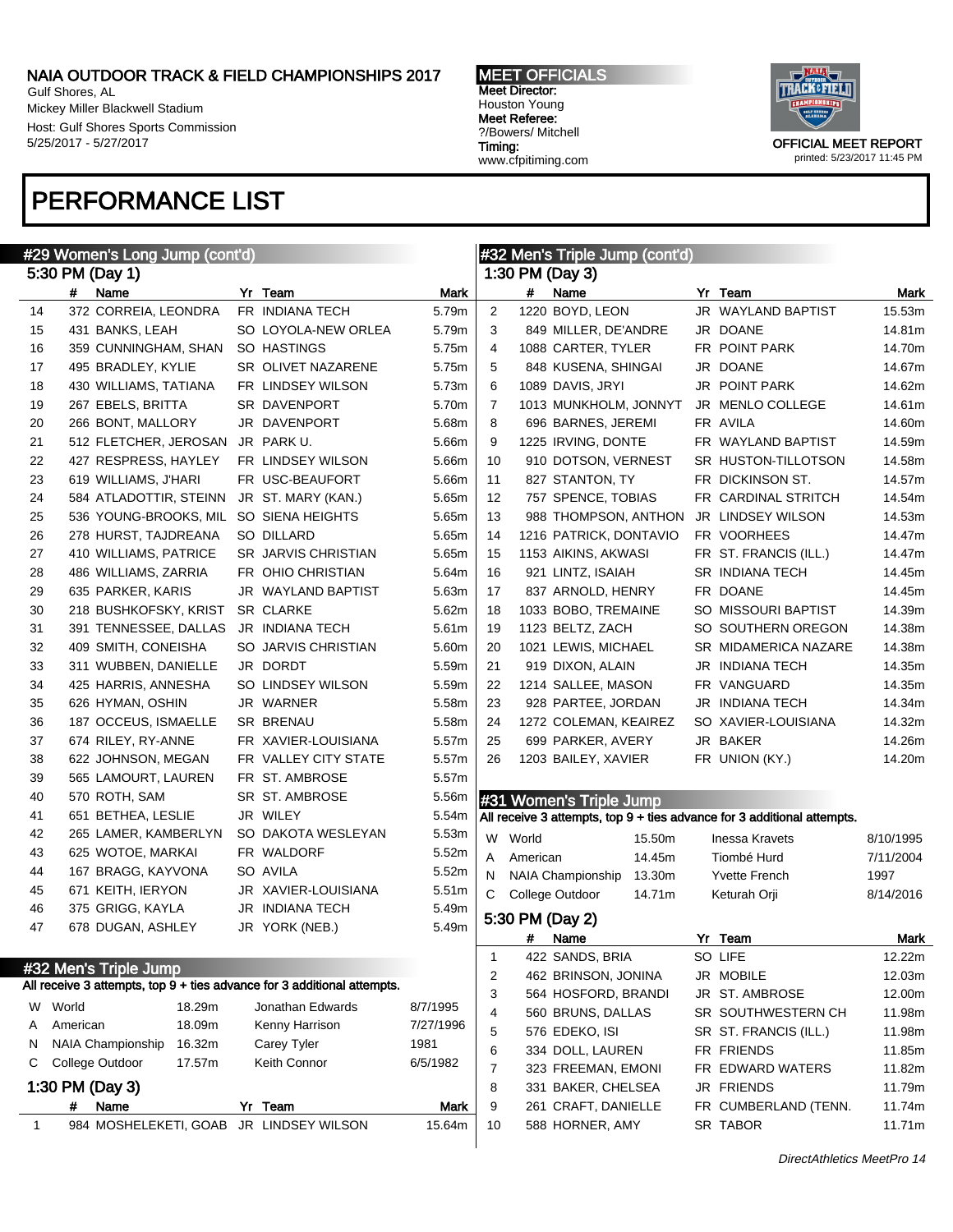Gulf Shores, AL Mickey Miller Blackwell Stadium Host: Gulf Shores Sports Commission 5/25/2017 - 5/27/2017

### PERFORMANCE LIST

MEET OFFICIALS Meet Director: Houston Young Meet Referee: ?/Bowers/ Mitchell Timing: www.cfpitiming.com



|              |          | #31 Women's Triple Jump (cont'd) |        |                                                                         |           |              |          | #34 Men's Shot Put (cont'd) |        |                                                                         |           |
|--------------|----------|----------------------------------|--------|-------------------------------------------------------------------------|-----------|--------------|----------|-----------------------------|--------|-------------------------------------------------------------------------|-----------|
|              |          | 5:30 PM (Day 2)                  |        |                                                                         |           |              |          | 1:00 PM (Day 3)             |        |                                                                         |           |
|              | #        | Name                             |        | Yr Team                                                                 | Mark      |              | #        | Name                        |        | Yr Team                                                                 | Mark      |
| 11           |          | 359 CUNNINGHAM, SHAN             |        | SO HASTINGS                                                             | 11.66m    | 22           |          | 1086 JENSEN, MICHAEL        |        | SO OTTAWA                                                               | 15.72m    |
| 12           |          | 187 OCCEUS, ISMAELLE             |        | <b>SR BRENAU</b>                                                        | 11.66m    | 23           |          |                             |        | 785 BOELLSTORFF, CODY SR CONCORDIA (NEB.)                               | 15.65m    |
| 13           |          | 231 STRICKER, ABBY               |        | SO COLUMBIA (MO.)                                                       | 11.64m    | 24           |          | 1271 STEELE, RAY            |        | FR WILLIAM WOODS                                                        | 15.60m    |
| 14           |          | 192 BEKAR, KIANA                 |        | FR BRITISH COLUMBIA                                                     | 11.64m    | 25           |          | 931 RILEY, NATHAN           |        | SO INDIANA TECH                                                         | 15.42m    |
| 15           |          | 194 CAMPBELL, OLIVIA             |        | SO BRITISH COLUMBIA                                                     | 11.62m    | 26           |          | 1053 SOVIAK, MITCHELL       |        | SO MOUNT VERNON NAZ                                                     | 15.40m    |
| 16           |          | 626 HYMAN, OSHIN                 |        | JR WARNER                                                               | 11.60m    |              |          |                             |        |                                                                         |           |
| 17           |          | 610 CRUMP, AUTUMN                |        | JR UNION (KY.)                                                          | 11.59m    |              |          | #33 Women's Shot Put        |        |                                                                         |           |
| 18           |          | 446 HELMS, JASMINE               |        | SR MCPHERSON                                                            | 11.59m    |              |          |                             |        | All receive 3 attempts, top 9 + ties advance for 3 additional attempts. |           |
| 19           |          | 319 ANDERSON, AMANDA             |        | FR EDWARD WATERS                                                        | 11.58m    |              |          |                             |        |                                                                         |           |
| 20           |          | 458 MCCRARY, MEGAN               |        | FR MISSOURI BAPTIST                                                     | 11.55m    | W            | World    |                             | 22.63m | Natalya Lisovskaya                                                      | 6/7/1987  |
| 21           |          | 534 WILLIAMS, CHARLEN            |        | <b>JR SIENA HEIGHTS</b>                                                 | 11.49m    | Α            | American |                             | 20.24m | Michelle Carter                                                         | 6/22/2013 |
| 22           |          | 254 DRAKE, HANNAH                |        | SO CORNERSTONE                                                          | 11.44m    | N            |          | <b>NAIA Championship</b>    | 18.17m | Vivian Chukwuemeka                                                      | 2002      |
| 23           |          | 652 CARR, EBONY                  |        | JR WILEY                                                                | 11.42m    | C            |          | College Outdoor             | 19.35m | <b>Raven Saunders</b>                                                   | 8/12/2016 |
| 24           |          | 219 JUDKINS, BREANNA             |        | FR CLARKE                                                               | 11.40m    |              |          | 1:00 PM (Day 2)             |        |                                                                         |           |
|              |          |                                  |        |                                                                         |           |              | #        | Name                        |        | Yr Team                                                                 | Mark      |
|              |          |                                  |        |                                                                         |           | $\mathbf{1}$ |          |                             |        | 239 LIERMANN, SAMANTH SO CONCORDIA (NEB.)                               | 14.96m    |
|              |          | #34 Men's Shot Put               |        |                                                                         |           | 2            |          | 577 KELLY, RAVEN            |        | SR ST. FRANCIS (ILL.)                                                   | 14.82m    |
|              |          |                                  |        | All receive 3 attempts, top 9 + ties advance for 3 additional attempts. |           | 3            |          | 243 ROBB, KALI              |        | SR CONCORDIA (NEB.)                                                     | 14.65m    |
| W            | World    |                                  | 23.12m | Randy Barnes                                                            | 5/20/1990 | 4            |          | 364 NASH, EBONI             |        | SO HASTINGS                                                             | 14.59m    |
|              | American |                                  | 23.13m | Randy Barnes                                                            | 5/20/1990 | 5            |          | 428 ROBERTS, CHANEL         |        | <b>SR LINDSEY WILSON</b>                                                | 14.53m    |
| N            |          | NAIA Championship                | 20.06m | Steve Ercegovac                                                         | 2000      | 6            |          | 365 OLSEN, SARA             |        | <b>JR HASTINGS</b>                                                      | 14.43m    |
| С            |          | College Outdoor                  | 22.00m | John Godina                                                             | 6/3/1995  | 7            |          | 244 SHAW, ADRIANNA          |        | FR CONCORDIA (NEB.)                                                     | 14.37m    |
|              |          | 1:00 PM (Day 3)                  |        |                                                                         |           | 8            |          | 498 DAVIS, KYLIE            |        | SO OLIVET NAZARENE                                                      | 14.36m    |
|              | #        | Name                             |        | Yr Team                                                                 | Mark      | 9            |          | 361 LYON, KELBIE            |        | SO HASTINGS                                                             | 14.12m    |
| $\mathbf{1}$ |          | 841 BRITTAIN, ZACH               |        | SO DOANE                                                                | 18.02m    | 10           |          | 383 MACKEY, TE'REIA         |        | JR INDIANA TECH                                                         | 13.94m    |
| 2            |          | 790 LURZ, ZACHARY                |        | SR CONCORDIA (NEB.)                                                     | 17.91m    | 11           |          | 508 MUSIC, BRYANNA          |        | JR OTTAWA                                                               | 13.92m    |
| 3            |          | 907 WELLINGTON, ALEX             |        | <b>JR HASTINGS</b>                                                      | 17.68m    | 12           |          | 494 BOCK, LEA               |        | SO OLIVET NAZARENE                                                      | 13.84m    |
| 4            |          | 939 STUART, MALIK                |        | JR INDIANA TECH                                                         | 17.16m    | 13           |          | 589 WINDLE, ALYSSA          |        | SR TABOR                                                                | 13.74m    |
| 5            |          | 1031 SABATA, SETH                |        | SO MIDLAND                                                              | 17.11m    | 14           |          | 379 IRVIN, JORDAN           |        | JR INDIANA TECH                                                         | 13.71m    |
| 6            |          | 1081 VOLLRATH, BRYCE             |        | FR OLIVET NAZARENE                                                      | 16.93m    | 15           |          | 511 BROWN, ALIYAH           |        | SO PARK U.                                                              | 13.67m    |
| 7            |          | 761 EMTER, CHRIS                 |        | JR CARROLL                                                              | 16.80m    | 16           |          | 355 PUCKETT, DAPHNE         |        | JR GREAT FALLS                                                          | 13.60m    |
| 8            |          | 1160 MITCHELL, KYLE              |        | SR ST. FRANCIS (ILL.)                                                   | 16.52m    | 17           |          | 369 THOMPSON, TEEKA         |        | SR HASTINGS                                                             | 13.53m    |
| 9            |          | 943 COIL, BRENNAN                |        | SO INDIANA WESLEYAN                                                     | 16.35m    | 18           |          | 291 GRINT, KATE             |        | FR DOANE                                                                | 13.45m    |
| 10           |          | 839 BERRECKMAN, BEN              |        | JR DOANE                                                                | 16.30m    | 19           |          | 412 DONNELL, JENNIFER       |        | JR JUDSON                                                               | 13.40m    |
| 11           |          | 1060 BAUMAN, CODY                |        | JR NORTHWESTERN (IO                                                     | 16.18m    | 20           |          | 620 GEISLER, SERI           |        | SO VALLEY CITY STATE                                                    | 13.39m    |
| 12           |          | 712 OSTRANDER, KYLE              |        | SR BETHEL (IND.)                                                        | 16.12m    | 21           |          | 225 MORSE, HAYLEY           |        | JR COLLEGE OF IDAHO                                                     | 13.38m    |
| 13           |          | 1268 SEDDON, DEREK               |        | SR WILLIAM PENN                                                         | 16.11m    | 22           |          | 221 SOAT, ERIN              |        | SO CLARKE                                                               | 13.33m    |
| 14           |          | 1075 JUDSON, GRANT               |        | SR OLIVET NAZARENE                                                      | 16.07m    | 23           |          | 426 PETTELL, PAIGE          |        | FR LINDSEY WILSON                                                       | 13.30m    |
| 15           |          | 766 MEYER, BEAUGH                |        | JR CARROLL                                                              | 16.05m    | 24           |          | 236 EICKHOFF, JASMINE       |        | SO CONCORDIA (NEB.)                                                     | 13.23m    |
| 16           |          | 717 WILSON, KYLE                 |        | JR BETHEL (KAN.)                                                        | 16.01m    | 25           |          | 515 MCNEAL, ALLISON         |        | FR RIO GRANDE                                                           | 13.16m    |
| 17           |          | 700 PEOPLES, CORY                |        | JR BAKER                                                                | 16.00m    | 26           |          | 621 HUBER, MACKENZIE        |        | FR VALLEY CITY STATE                                                    | 13.07m    |
| 18           |          | 695 WEIDENHAMER, CLA             |        | SR AQUINAS                                                              | 15.97m    | 27           |          | 452 MALLER, ELIZABETH       |        | SO MILLIGAN                                                             | 13.05m    |
| 19           |          | 789 KREUTZER, PHILIP             |        | SR CONCORDIA (NEB.)                                                     | 15.85m    |              |          |                             |        |                                                                         |           |
| 20           |          | 1112 DREW, ROBERT                |        | JR SIENA HEIGHTS                                                        | 15.83m    |              |          |                             |        |                                                                         |           |
| 21           |          | 1233 LYNCH, DANIEL               |        | SO WEST VIRGINIA TECH                                                   | 15.72m    |              |          |                             |        |                                                                         |           |
|              |          |                                  |        |                                                                         |           |              |          |                             |        |                                                                         |           |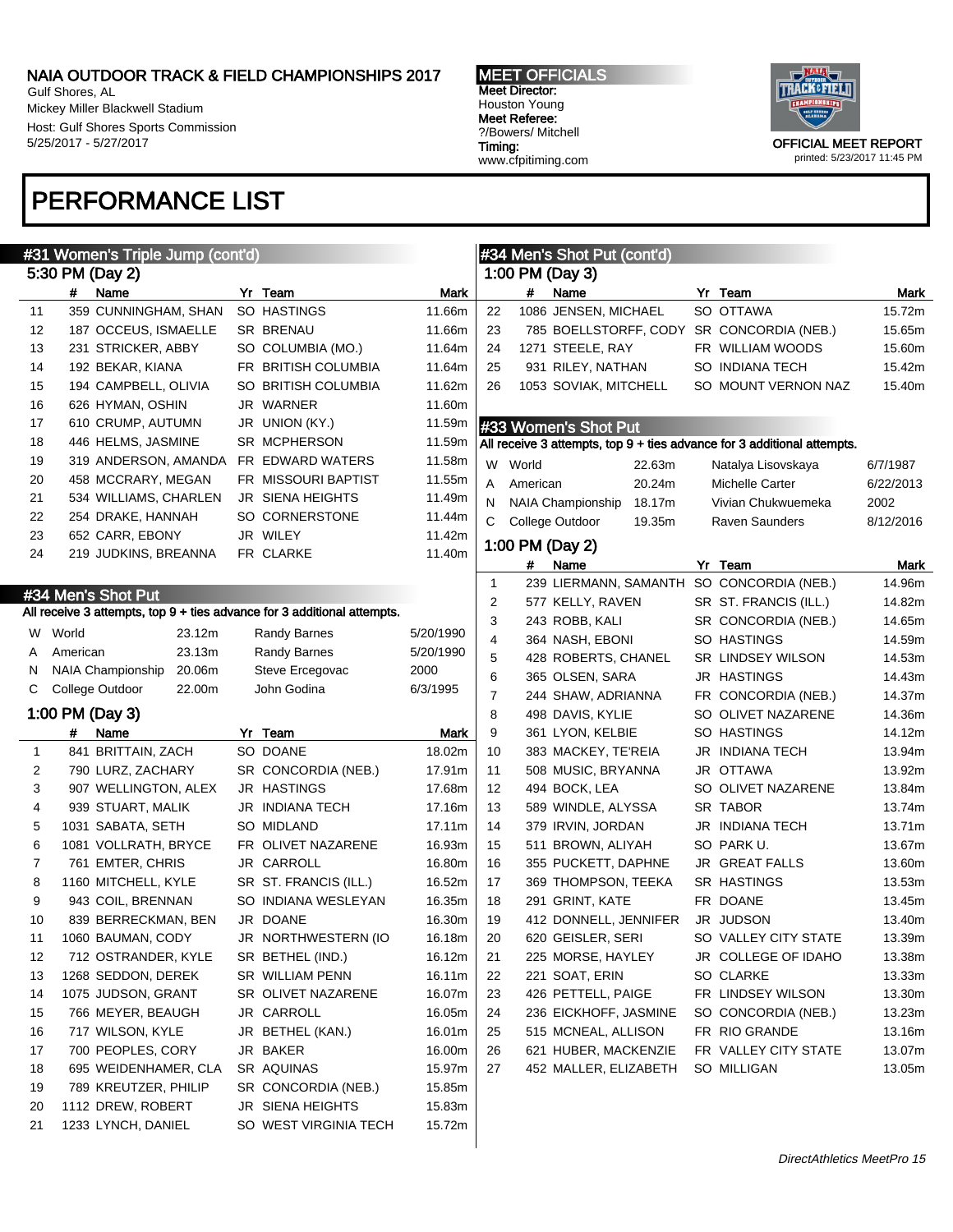Gulf Shores, AL Mickey Miller Blackwell Stadium Host: Gulf Shores Sports Commission 5/25/2017 - 5/27/2017

MEET OFFICIALS Meet Director: Houston Young Meet Referee: ?/Bowers/ Mitchell Timing: www.cfpitiming.com



### PERFORMANCE LIST

|    | #36 Men's Di <u>scus</u> |        |                                                                         |           |              |          | #35 Women's Discus (cont'd) |        |                                                                         |           |
|----|--------------------------|--------|-------------------------------------------------------------------------|-----------|--------------|----------|-----------------------------|--------|-------------------------------------------------------------------------|-----------|
|    |                          |        | All receive 3 attempts, top 9 + ties advance for 3 additional attempts. |           |              |          | 2:00 PM (Day 3)             |        |                                                                         |           |
| W  | World                    | 74.08m | Jurgen Schult                                                           | 6/6/1986  |              | #        | Name                        |        | Yr Team                                                                 | Mark      |
| A  | American                 | 72.34m | <b>Ben Plucknett</b>                                                    | 7/7/1981  | $\mathbf{1}$ |          | 291 GRINT, KATE             |        | FR DOANE                                                                | 48.38m    |
| N  | NAIA Championship        | 64.08m | Ade Olukoju                                                             | 1990      | 2            |          | 248 SVOBODA, KATRICIA       |        | SR CONCORDIA (NEB.)                                                     | 48.27m    |
| С  | College Outdoor          | 68.16m | Julian Wruck                                                            | 6/1/2013  | 3            |          | 367 RAMAEKERS, NICOLE       |        | <b>JR HASTINGS</b>                                                      | 48.11m    |
|    | 5:00 PM (Day 2)          |        |                                                                         |           | 4            |          | 369 THOMPSON, TEEKA         |        | SR HASTINGS                                                             | 48.10m    |
|    | Name<br>#                |        | Yr Team                                                                 | Mark      | 5            |          | 589 WINDLE, ALYSSA          |        | <b>SR TABOR</b>                                                         | 47.95m    |
| 1  | 1268 SEDDON, DEREK       |        | <b>SR WILLIAM PENN</b>                                                  | 57.61m    | 6            |          | 529 O'NEILL, ASHLEY         |        | SR SIENA HEIGHTS                                                        | 47.70m    |
| 2  | 790 LURZ, ZACHARY        |        | SR CONCORDIA (NEB.)                                                     | 54.78m    | 7            |          | 245 SHAW, BETHANY           |        | FR CONCORDIA (NEB.)                                                     | 46.83m    |
| 3  | 709 MICOZZI, ELIAS       |        | SR BETHEL (IND.)                                                        | 53.93m    | 8            |          | 352 WELLS, TAYLOR           |        | SR GRAND VIEW                                                           | 46.76m    |
| 4  | 841 BRITTAIN, ZACH       |        | SO DOANE                                                                | 52.49m    | 9            |          | 190 BLAKE, KAYLEE           |        | <b>SR BRIAR CLIFF</b>                                                   | 46.35m    |
| 5  | 860 VAN KEMPEN, IKE      |        | SO DORDT                                                                | 52.36m    | 10           |          | 498 DAVIS, KYLIE            |        | SO OLIVET NAZARENE                                                      | 45.78m    |
| 6  | 902 GOELLER, JACOB       |        | SO GRAND VIEW                                                           | 52.33m    | 11           |          | 366 PARISH, KEELY           |        | SO HASTINGS                                                             | 45.40m    |
| 7  | 1160 MITCHELL, KYLE      |        | SR ST. FRANCIS (ILL.)                                                   | 52.23m    | 12           |          | 503 VANNATTA, CARLIE        |        | JR OLIVET NAZARENE                                                      | 45.28m    |
| 8  | 943 COIL, BRENNAN        |        | SO INDIANA WESLEYAN                                                     | 51.06m    | 13           |          | 244 SHAW, ADRIANNA          |        | FR CONCORDIA (NEB.)                                                     | 45.15m    |
| 9  | 1081 VOLLRATH, BRYCE     |        | FR OLIVET NAZARENE                                                      | 51.02m    | 14           |          | 226 OTERO, CLAIRE           |        | JR COLLEGE OF IDAHO                                                     | 45.15m    |
| 10 | 896 SEITZ, MACALLISTER   |        | <b>SR GRACE</b>                                                         | 50.91m    | 15           |          | 247 STEINBRUECK, JAN        |        | JR CONCORDIA (NEB.)                                                     | 44.92m    |
| 11 | 821 LAKE, AL             |        | JR DAVENPORT                                                            | 50.26m    | 16           |          | 346 DAVIS, LAVON            |        | FR GRAND VIEW                                                           | 44.89m    |
| 12 | 1029 HOUSER, NATHAN      |        | <b>SO MIDLAND</b>                                                       | 49.74m    | 17           |          | 494 BOCK, LEA               |        | SO OLIVET NAZARENE                                                      | 44.81m    |
| 13 | 1112 DREW, ROBERT        |        | <b>JR SIENA HEIGHTS</b>                                                 | 49.64m    | 18           |          |                             |        | 523 GEERLINGS, AMANDA FR SIENA HEIGHTS                                  | 44.00m    |
| 14 | 939 STUART, MALIK        |        | <b>JR INDIANA TECH</b>                                                  | 49.51m    | 19           |          | 246 SKOPERA, CARLEY         |        | SO CONCORDIA (NEB.)                                                     | 43.96m    |
| 15 | 785 BOELLSTORFF, CODY    |        | SR CONCORDIA (NEB.)                                                     | 49.41m    | 20           |          | 243 ROBB, KALI              |        | SR CONCORDIA (NEB.)                                                     | 43.80m    |
| 16 | 1267 ROBINSON, DEREK     |        | JR WILLIAM PENN                                                         | 49.37m    | 21           |          | 501 RINEHART, JEZRI         |        | SO OLIVET NAZARENE                                                      | 43.77m    |
| 17 | 839 BERRECKMAN, BEN      |        | JR DOANE                                                                | 49.28m    | 22           |          | 237 EMBRAY, JACY            |        | SO CONCORDIA (NEB.)                                                     | 43.55m    |
| 18 | 693 PIATEK, JOHN         |        | SO AQUINAS                                                              | 49.11m    | 23           |          | 426 PETTELL, PAIGE          |        | FR LINDSEY WILSON                                                       | 43.55m    |
| 19 | 775 BROWN, JOSH          |        | SO COLLEGE OF IDAHO                                                     | 48.89m    | 24           |          | 406 SCHNEIDER, NICOLE       |        | SO INDIANA WESLEYAN                                                     | 42.79m    |
| 20 | 903 MITCHELL, TAYLOR     |        | SR GRAND VIEW                                                           | 48.89m    | 25           |          | 499 GEE, HANNAH             |        | SR OLIVET NAZARENE                                                      | 42.69m    |
| 21 | 777 LINDSLEY, JUSTON     |        | JR COLLEGE OF IDAHO                                                     | 48.85m    |              |          |                             |        |                                                                         |           |
| 22 | 1207 PAUL, MALIK         |        | FR USC-BEAUFORT                                                         | 48.81m    |              |          | #38 Men's Hammer            |        |                                                                         |           |
| 23 | 1118 KUNST, ZACHERY      |        | FR SIENA HEIGHTS                                                        | 48.53m    |              |          |                             |        | All receive 3 attempts, top 9 + ties advance for 3 additional attempts. |           |
| 24 | 786 CORNELIO, JACOB      |        | FR CONCORDIA (NEB.)                                                     | 48.25m    |              | W World  |                             | 86.74m | <b>Yuriy Sedykh</b>                                                     | 8/30/1986 |
| 25 | 904 SIEFKEN, CLAY        |        | SO GRAND VIEW                                                           | 48.18m    | A            | American |                             | 82.52m | Lance Deal                                                              | 9/7/1996  |
| 26 | 1052 MCDONALD, JOEY      |        | SO MOUNT VERNON NAZ                                                     | 48.12m    | N            |          | NAIA Championship           | 70.46m | Per Karlsson                                                            | 1992      |
| 27 | 717 WILSON, KYLE         |        | JR BETHEL (KAN.)                                                        | 48.04m    | C            |          | College Outdoor             | 81.94m | Balazs Kiss                                                             | 5/19/1995 |
| 28 | 725 WESTHOFF, TREVOR     |        | SO BRIAR CLIFF                                                          | 47.58m    |              |          | 1:00 PM (Day 1)             |        |                                                                         |           |
| 29 | 989 PUGH, EVAN           |        | FR LOURDES                                                              | 47.53m    |              | #        | Name                        |        | Yr Team                                                                 | Mark      |
| 30 | 817 LEMS, TYLER          |        | SO DAKOTA STATE                                                         | 47.32m    | 1            |          |                             |        | 785 BOELLSTORFF, CODY SR CONCORDIA (NEB.)                               | 65.98m    |
|    |                          |        |                                                                         |           | 2            |          | 1029 HOUSER, NATHAN         |        | SO MIDLAND                                                              | 63.05m    |
|    | #35 Women's Discus       |        |                                                                         |           | 3            |          | 790 LURZ, ZACHARY           |        | SR CONCORDIA (NEB.)                                                     | 62.94m    |
|    |                          |        | All receive 3 attempts, top 9 + ties advance for 3 additional attempts. |           | 4            |          | 704 ESCOBEDO, ERIK          |        | JR BETHEL (IND.)                                                        | 60.77m    |
| W  | World                    | 76.80m | Gabriele Reinsch                                                        | 7/9/1988  | 5            |          | 883 HOFFMAN, ZEBULIAH       |        | SR EVERGREEN ST.                                                        | 59.25m    |
| Α  | American                 | 69.17m | Gia Lewis-Smallwood                                                     | 8/30/2014 | 6            |          | 821 LAKE, AL                |        | JR DAVENPORT                                                            | 59.07m    |
| N  | NAIA Championship        | 58.69m | Annie Hess                                                              | 2008      | 7            |          | 852 SVOBODA, CHRIS          |        | JR DOANE                                                                | 58.70m    |
| С  | College Outdoor          | 67.48m | Meg Ritchie                                                             | 4/26/1981 | 8            |          | 1111 COMPAGNER, JACOB       |        | JR SIENA HEIGHTS                                                        | 57.81m    |
|    |                          |        |                                                                         |           | 9            |          | 1031 SABATA, SETH           |        | SO MIDLAND                                                              | 57.58m    |
|    |                          |        |                                                                         |           | 10           |          | 789 KREUTZER, PHILIP        |        | SR CONCORDIA (NEB.)                                                     | 57.49m    |
|    |                          |        |                                                                         |           |              |          |                             |        |                                                                         |           |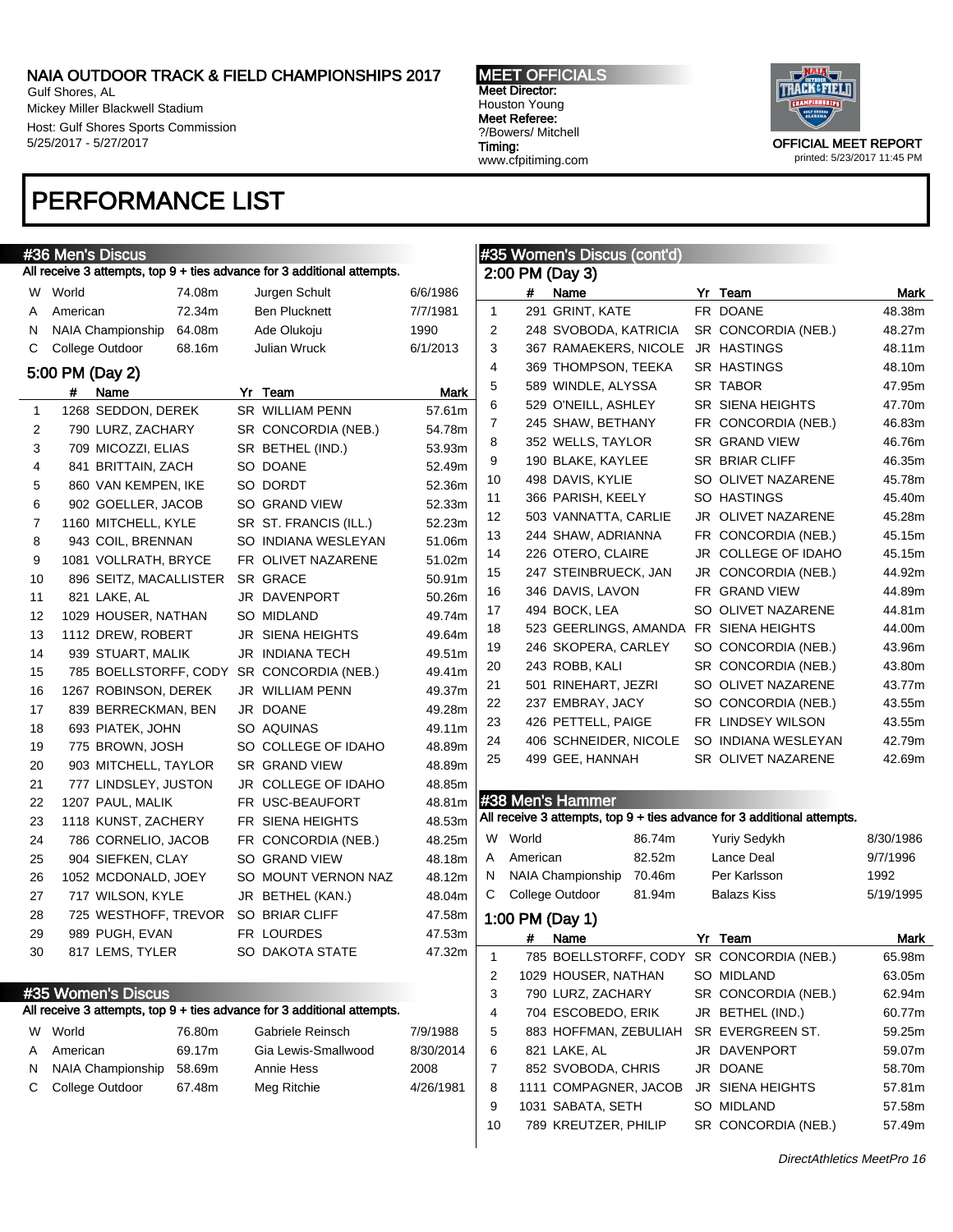Gulf Shores, AL Mickey Miller Blackwell Stadium Host: Gulf Shores Sports Commission 5/25/2017 - 5/27/2017

### PERFORMANCE LIST



|              |          | #38 Men's Hammer (cont'd)          |                                                                         |           |                |          | #37 Women's Hammer (cont'd)        |                                                                         |           |
|--------------|----------|------------------------------------|-------------------------------------------------------------------------|-----------|----------------|----------|------------------------------------|-------------------------------------------------------------------------|-----------|
|              |          | 1:00 PM (Day 1)                    |                                                                         |           |                |          | 10:00 AM (Day 1)                   |                                                                         |           |
|              | #        | Name                               | Yr Team                                                                 | Mark      |                | #        | Name                               | Yr Team                                                                 | Mark      |
| 11           |          | 1268 SEDDON, DEREK                 | <b>SR WILLIAM PENN</b>                                                  | 56.33m    | 16             |          | 501 RINEHART, JEZRI                | SO OLIVET NAZARENE                                                      | 50.21m    |
| 12           |          | 907 WELLINGTON, ALEX               | <b>JR HASTINGS</b>                                                      | 55.88m    | 17             |          | 367 RAMAEKERS, NICOLE              | JR HASTINGS                                                             | 49.83m    |
| 13           |          | 786 CORNELIO, JACOB                | FR CONCORDIA (NEB.)                                                     | 55.10m    | 18             |          | 593 JORDAHL, BRIANNA               | SO TAYLOR                                                               | 49.74m    |
| 14           |          | 822 PIROMARI, KARDOKH              | SR DAVENPORT                                                            | 55.00m    | 19             |          | 273 SCHUMAKER, JENNA               | SO DAVENPORT                                                            | 49.47m    |
| 15           |          | 856 DAVELAAR, DAVID                | JR DORDT                                                                | 53.99m    | 20             |          | 364 NASH, EBONI                    | SO HASTINGS                                                             | 49.44m    |
| 16           |          | 811 TURNER, GABE                   | SR CORNERSTONE                                                          | 53.05m    | 21             |          | 623 REILLY, SAMANTHA               | JR VITERBO                                                              | 49.29m    |
| 17           |          | 820 KATON, SAM                     | JR DAVENPORT                                                            | 53.00m    | 22             |          | 255 HOLYFIELD, GABBY               | JR CORNERSTONE                                                          | 49.16m    |
| 18           |          | 1180 DANTONA, HARRY                | <b>SR TAYLOR</b>                                                        | 52.90m    | 23             |          | 264 MARTIN, KYLIE                  | SR DAKOTA STATE                                                         | 48.98m    |
| 19           |          | 904 SIEFKEN, CLAY                  | <b>SO GRAND VIEW</b>                                                    | 52.80m    | 24             |          | 530 O'NEILL, RACHEL                | SO SIENA HEIGHTS                                                        | 48.93m    |
| 20           |          | 891 BROWN, JACOB                   | JR GRACE                                                                | 52.56m    | 25             |          | 520 COUTURE, EMILY                 | SO SIENA HEIGHTS                                                        | 48.60m    |
| 21           |          | 1176 QUIRING, DANIEL               | SR TABOR                                                                | 52.53m    | 26             |          | 354 JONES, BREANNA                 | <b>JR GREAT FALLS</b>                                                   | 48.34m    |
| 22           |          | 897 STUCKEY, ISAAC                 | SO GRACE                                                                | 52.34m    | 27             |          | 268 JAMES, MARISSA                 | JR DAVENPORT                                                            | 48.27m    |
| 23           |          | 903 MITCHELL, TAYLOR               | SR GRAND VIEW                                                           | 51.77m    | 28             |          | 346 DAVIS, LAVON                   | FR GRAND VIEW                                                           | 48.25m    |
| 24           |          | 777 LINDSLEY, JUSTON               | JR COLLEGE OF IDAHO                                                     | 51.33m    | 29             |          | 181 HOLLINGER, AMBERN              | JR BIOLA                                                                | 48.07m    |
| 25           |          | 1047 ARELLANOS, ARMAN              | SO MOUNT MERCY                                                          | 51.31m    | 30             |          | 173 LUMPKIN, KERYN                 | SO BETHEL (IND.)                                                        | 48.02m    |
| 26           |          | 745 YEP, SEBASTIAN                 | FR BRITISH COLUMBIA                                                     | 51.20m    |                |          |                                    |                                                                         |           |
| 27           |          | 700 PEOPLES, CORY                  | JR BAKER                                                                | 51.19m    |                |          | #40 Men's Javelin                  |                                                                         |           |
| 28           |          | 1166 WELSH, IAN                    | SR ST. FRANCIS (ILL.)                                                   | 51.18m    |                |          |                                    | All receive 3 attempts, top 9 + ties advance for 3 additional attempts. |           |
| 29           |          | 709 MICOZZI, ELIAS                 | SR BETHEL (IND.)                                                        | 50.98m    | W              | World    | 98.48m                             | Jan Zelezny                                                             | 5/25/1996 |
| 30           |          | 823 TOLEDO, ERIC                   | SO DAVENPORT                                                            | 50.72m    | A              | American | 91.29m                             | <b>Breaux Greer</b>                                                     | 6/21/2007 |
|              |          |                                    |                                                                         |           | N              |          | 75.46m<br><b>NAIA Championship</b> | <b>Rick Simoncic</b>                                                    | 1986      |
|              |          | #37 Women's Hammer                 |                                                                         |           | С              |          | College Outdoor<br>89.10m          | Patrik Boden                                                            | 3/24/1990 |
|              |          |                                    | All receive 3 attempts, top 9 + ties advance for 3 additional attempts. |           |                |          | 5:30 PM (Day 1)                    |                                                                         |           |
| W            | World    | 82.98m                             | Anita Wlodarczyk                                                        | 8/28/2016 |                | #        | Name                               | Yr Team                                                                 | Mark      |
| A            | American | 75.73m                             | Amanda Bingson                                                          | 6/22/2013 | $\mathbf{1}$   |          | 871 SALDANA, PANCHO                | SR EASTERN OREGON                                                       | 63.28m    |
| N            |          | <b>NAIA Championship</b><br>61.64m | Reta Woodard                                                            | 5/23/2013 | 2              |          | 758 BARNETT, DAVID                 | <b>SR CARROLL</b>                                                       | 61.10m    |
| C            |          | College Outdoor<br>72.94m          | Jenny Dahlgren                                                          | 4/13/2007 | 3              |          | 1055 HACKNEY, CHRISTIA             | JR NORTHWEST CHRISTI                                                    | 60.89m    |
|              |          | 10:00 AM (Day 1)                   |                                                                         |           | $\overline{4}$ |          | 1236 MCCOLLUM, DAN                 | SR WESTMONT                                                             | 60.03m    |
|              | #        | Name                               | Yr Team                                                                 | Mark      | 5              |          | 1012 WOLTERS, BRANDT               | SO MCPHERSON                                                            | 60.02m    |
| $\mathbf{1}$ |          | 577 KELLY, RAVEN                   | SR ST. FRANCIS (ILL.)                                                   | 58.06m    | 6              |          | 905 PEPIN, TREVOR                  | FR GREAT FALLS                                                          | 59.79m    |
| 2            |          | 243 ROBB, KALI                     | SR CONCORDIA (NEB.)                                                     | 58.03m    | 7              |          | 1080 SIMPSON, JALON                | FR OLIVET NAZARENE                                                      | 59.23m    |
| 3            |          | 240 MEYER, SYDNEY                  | SR CONCORDIA (NEB.)                                                     | 54.64m    | 8              |          | 1237 MILLER, JOSEPH                | SR WESTMONT                                                             | 59.03m    |
| 4            |          | 220 KOPP, PRESTON                  | <b>SR CLARKE</b>                                                        | 54.46m    | 9              |          | 813 WASHBURN, JACOB                | FR CUMBERLANDS                                                          | 58.59m    |
|              |          | 365 OLSEN, SARA                    | JR HASTINGS                                                             | 53.31m    | 10             |          | 723 PEASLEY, DUSTIN                | SO BRIAR CLIFF                                                          | 58.40m    |
| 6            |          | 529 O'NEILL, ASHLEY                | SR SIENA HEIGHTS                                                        | 53.05m    | 11             |          | 863 COBB, KOLTON                   | SO EASTERN OREGON                                                       | 57.76m    |
| 7            |          | 332 BELT, ABBY                     | JR FRIENDS                                                              | 53.04m    | 12             |          | 867 KILCUP, AUSTIN                 | SO EASTERN OREGON                                                       | 57.43m    |
| 8            |          | 667 SCRIVNER, MADELYN              | JR WILLIAM WOODS                                                        | 52.88m    | 13             |          | 742 SANDRI, ISAAC                  | FR BRITISH COLUMBIA                                                     | 57.41m    |
| 9            |          | 508 MUSIC, BRYANNA                 | JR OTTAWA                                                               | 52.77m    | 14             |          | 726 ALLEN, ROAN                    | FR BRITISH COLUMBIA                                                     | 57.33m    |
| 10           |          | 248 SVOBODA, KATRICIA              | SR CONCORDIA (NEB.)                                                     | 52.32m    | 15             |          | 1270 DICKEY, DARRIEN               | JR WILLIAM WOODS                                                        | 57.17m    |
|              |          |                                    |                                                                         |           |                |          |                                    |                                                                         | 57.00m    |
| 11           |          | 503 VANNATTA, CARLIE               | JR OLIVET NAZARENE                                                      | 51.33m    | 16             |          | 1241 WONG, ERIC                    | JR WESTMONT                                                             |           |
| 12           |          | 361 LYON, KELBIE                   | SO HASTINGS                                                             | 51.21m    | 17             |          | 1175 OSTROSKY, ISAAC               | FR STERLING                                                             | 56.88m    |
| 13           |          | 271 PERRY, KAYLYN                  | JR DAVENPORT                                                            | 51.11m    | 18             |          | 1183 HERRINGTON, MITCH             | SO TAYLOR                                                               | 56.42m    |
| 14           |          | 174 NELLIS, MELANIE                | SR BETHEL (IND.)                                                        | 51.00m    | 19             |          | 889 SMITH, GRAHAM                  | SO GEORGETOWN (KY.)                                                     | 56.30m    |